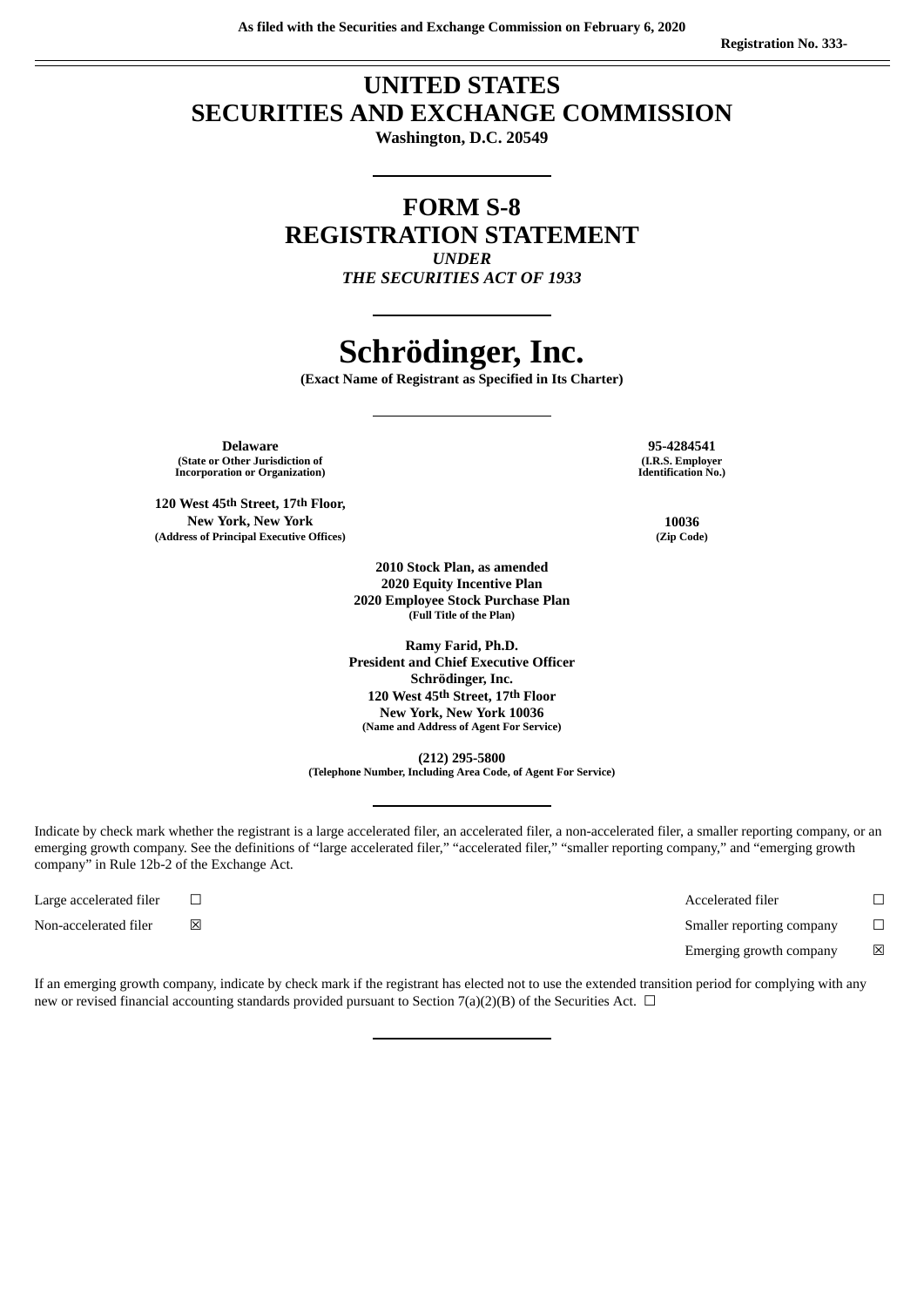#### **CALCULATION OF REGISTRATION FEE**

|                                                |                        | <b>Proposed</b>                    | Proposed                           |                                      |
|------------------------------------------------|------------------------|------------------------------------|------------------------------------|--------------------------------------|
|                                                | Amount                 | Maximum                            | Maximum                            |                                      |
| <b>Title of Securities</b><br>to be Registered | to be<br>Registered(1) | <b>Offering Price</b><br>Per Share | Aggregate<br><b>Offering Price</b> | Amount of<br><b>Registration Fee</b> |
| Common Stock, \$0.01 par value per share       | 11,385,526 shares(2)   | \$17.71(3)                         | \$201.659.487.02(3)                | \$26,176                             |

 $(1)$  In accordance with Rule 416 under the Securities Act of 1933, as amended, this registration statement shall be deemed to cover any additional securities that may from time to time be offered or issued to prevent dilution resulting from stock splits, stock dividends or similar transactions.

(2) Consists of (i) 4,913,936 shares issuable under the 2010 Stock Plan, (ii) 5,884,745 shares issuable under the 2020 Equity Incentive Plan; and (iii) 586,845 shares issuable under the 2020 Employee Stock Purchase Plan. Upon the expiration, termination, surrender, cancellation, forfeiture or repurchase of outstanding awards under the 2010 Stock Plan, the unissued balance of shares issuable under such awards will become issuable under the 2020 Equity Incentive Plan.

(3) Estimated solely for the purpose of calculating the registration fee pursuant to Rules 457(c) and 457(h) of the Securities Act of 1933, as amended. The price per share and aggregate offering price are calculated based on (a) \$3.57, the weighted average per share exercise price of the 4,913,936 shares subject to outstanding stock option grants under the 2010 Stock Plan, at exercise prices ranging from \$0.75 to \$11.52 per share, and (b) \$28.45, the average of the high and low sales price of the registrant's common stock on the Nasdaq Global Select Market on February 6, 2020, in accordance with Rule 457(c) under the Securities Act of 1933, as amended, for the 5,884,745 shares issuable under the 2020 Equity Incentive Plan and the 586,845 shares issuable under the 2020 Employee Stock Purchase Plan. Pursuant to the 2020 Employee Stock Purchase Plan, the purchase price of the shares of common stock reserved for issuance thereunder will be 85% of the lesser of the closing price of the common stock on (i) the first business day of the applicable offering period and (ii) the last business day of the applicable offering period.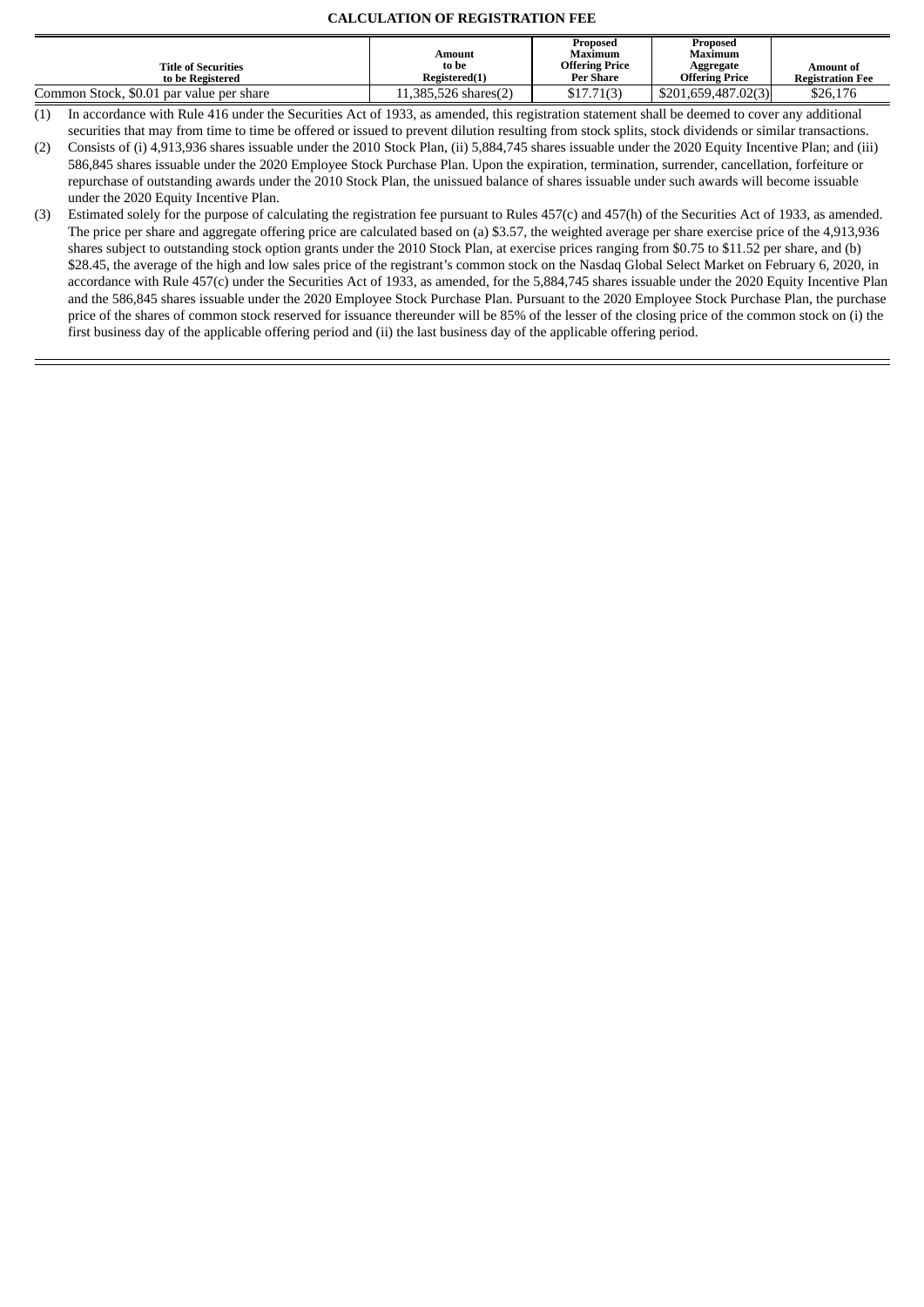#### **PART I INFORMATION REQUIRED IN THE SECTION 10(a) PROSPECTUS**

#### **Item 1. Plan Information.**

The information required by Item 1 is included in documents sent or given to participants in the plans covered by this registration statement pursuant to Rule 428(b)(1) of the Securities Act of 1933, as amended (the "Securities Act").

#### **Item 2. Registrant Information and Employee Plan Annual Information.**

The written statement required by Item 2 is included in documents sent or given to participants in the plans covered by this registration statement pursuant to Rule 428(b)(1) of the Securities Act.

#### **PART II**

#### **INFORMATION REQUIRED IN THE REGISTRATION STATEMENT**

#### **Item 3. Incorporation of Documents by Reference.**

The registrant is subject to the informational and reporting requirements of Sections 13(a), 14, and 15(d) of the Securities Exchange Act of 1934, as amended (the "Exchange Act"), and in accordance therewith files reports, proxy statements and other information with the Securities and Exchange Commission (the "Commission"). The following documents, which are on file with the Commission, are incorporated in this registration statement by reference:

(a) The registrant's latest annual report filed pursuant to Section 13(a) or 15(d) of the Exchange Act or the latest prospectus filed pursuant to Rule 424(b) under the Securities Act that contains audited financial statements for the registrant's latest fiscal year for which such statements have been filed.

(b) All other reports filed pursuant to Section 13(a) or 15(d) of the Exchange Act since the end of the fiscal year covered by the document referred to in (a) above.

(c) The description of the securities contained in the registrant's registration statement on Form 8-A filed under the Exchange Act, including any amendment or report filed for the purpose of updating such description.

All documents subsequently filed by the registrant pursuant to Sections 13(a), 13(c), 14 and 15(d) of the Exchange Act, prior to the filing of a post-effective amendment which indicates that all securities offered hereby have been sold or which deregisters all securities then remaining unsold, shall be deemed to be incorporated by reference in this registration statement and to be part hereof from the date of the filing of such documents. Any statement contained in a document incorporated or deemed to be incorporated by reference herein shall be deemed to be modified or superseded for the purposes of this registration statement to the extent that a statement contained herein or in any other subsequently filed document which also is or is deemed to be incorporated by reference herein modifies or supersedes such statement. Any statement so modified or superseded shall not be deemed, except as so modified or superseded, to constitute a part of this registration statement.

#### **Item 4. Description of Securities.**

Not applicable.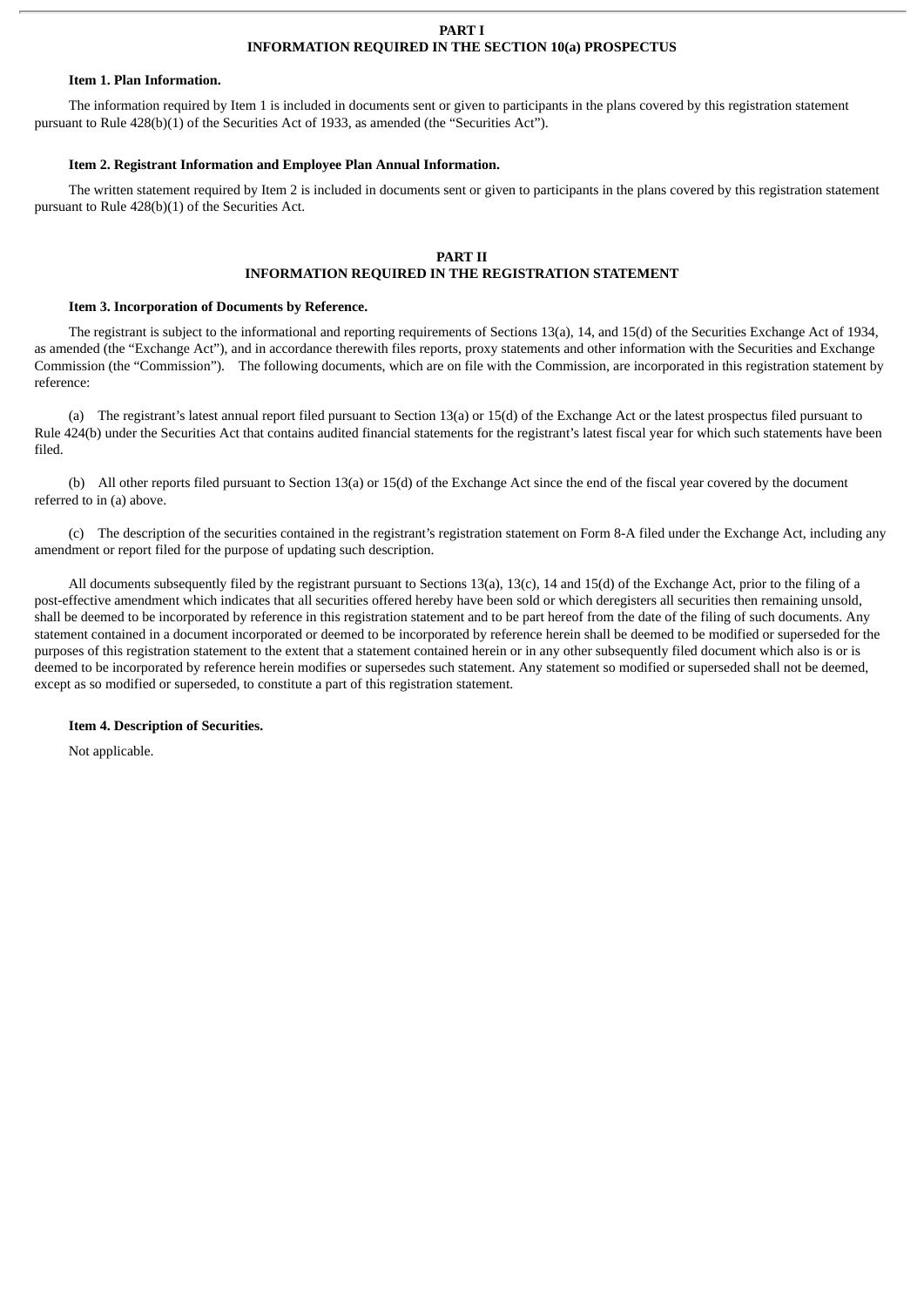#### **Item 5. Interests of Named Experts and Counsel.**

Richards, Layton & Finger, P.A. has opined as to the legality of the securities being offered by this registration statement.

#### **Item 6. Indemnification of Directors and Officers.**

Section 102 of the Delaware General Corporation Law (the "DGCL"), permits a corporation to eliminate the personal liability of its directors or its stockholders for monetary damages for a breach of fiduciary duty as a director, except where the director breached his or her duty of loyalty, failed to act in good faith, engaged in intentional misconduct or knowingly violated a law, authorized the payment of a dividend or approved a stock repurchase in violation of Delaware corporate law or obtained an improper personal benefit. The registrant's certificate of incorporation that will be effective upon the closing of its initial public offering of common stock provides that no director shall be personally liable to the registrant or the registrant's stockholders for monetary damages for any breach of fiduciary duty as a director, notwithstanding any provision of law imposing such liability, except to the extent that the DGCL prohibits the elimination or limitation of liability of directors for breaches of fiduciary duty.

Section 145 of the DGCL provides that a corporation has the power to indemnify a director, officer, employee or agent of the corporation and certain other persons serving at the request of the corporation in related capacities against expenses (including attorneys' fees), judgments, fines, and amounts paid in settlements actually and reasonably incurred by the person in connection with an action, suit, or proceeding to which he or she is or is threatened to be made a party by reason of such position, if such person acted in good faith and in a manner he or she reasonably believed to be in or not opposed to the best interests of the corporation, and, in any criminal action or proceeding, had no reasonable cause to believe his or her conduct was unlawful, except that, in the case of actions brought by or in the right of the corporation, no indemnification shall be made with respect to any claim, issue or matter as to which such person shall have been adjudged to be liable to the corporation unless and only to the extent that the Court of Chancery or other adjudicating court determines that, despite the adjudication of liability but in view of all of the circumstances of the case, such person is fairly and reasonably entitled to indemnification for such expenses which the Court of Chancery or such other court shall deem proper.

The registrant's certificate of incorporation that will be effective upon the closing of its initial public offering of common stock provides that the registrant will indemnify each person who was or is a party or threatened to be made a party to any threatened, pending or completed action, suit, or proceeding, whether civil, criminal, administrative, or investigative (other than an action by or in the right of the registrant), by reason of the fact that he or she is or was, or has agreed to become, a director or officer of the registrant, or is or was serving, or has agreed to serve, at the request of the registrant as a director, officer, partner, employee or trustee of, or in a similar capacity with, another corporation, partnership, joint venture, trust, or other enterprise (all such persons being referred to as an Indemnitee), or by reason of any action alleged to have been taken or omitted in such capacity, against all expenses (including attorneys' fees), judgments, fines, and amounts paid in settlement actually and reasonably incurred in connection with such action, suit, or proceeding and any appeal therefrom if such Indemnitee acted in good faith and in a manner he or she reasonably believed to be in, or not opposed to, the best interests of the registrant, and, with respect to any criminal action or proceeding, he or she had no reasonable cause to believe his or her conduct was unlawful.

The registrant's certificate of incorporation that will be effective upon the closing of its initial public offering of common stock also provides that the registrant will indemnify any Indemnitee who was or is a party to an action or suit by or in the right of the registrant to procure a judgment in the registrant's favor by reason of the fact that the Indemnitee is or was, or has agreed to become, a director or officer of the registrant, or is or was serving, or has agreed to serve, at the request of the registrant as a director, officer, partner, employee, or trustee of, or in a similar capacity with, another corporation, partnership, joint venture, trust, or other enterprise, or by reason of any action alleged to have been taken or omitted in such capacity, against all expenses (including attorneys' fees) and, to the extent permitted by law, amounts paid in settlement actually and reasonably incurred in connection with such action, suit or proceeding, and any appeal therefrom, if the Indemnitee acted in good faith and in a manner he or she reasonably believed to be in, or not opposed to, the best interests of the registrant, except that no indemnification shall be made with respect to any claim, issue or matter as to which such person shall have been adjudged to be liable to the registrant, unless a court determines that, despite such adjudication but in view of all of the circumstances, he or she is entitled to indemnification of such expenses. Notwithstanding the foregoing, to the extent that any Indemnitee has been successful, on the merits or otherwise, he or she will be indemnified by the registrant against all expenses (including attorneys' fees) actually and reasonably incurred by him or her or on his or her behalf in connection therewith. If the registrant does not assume the defense, expenses must be advanced to an Indemnitee under certain circumstances.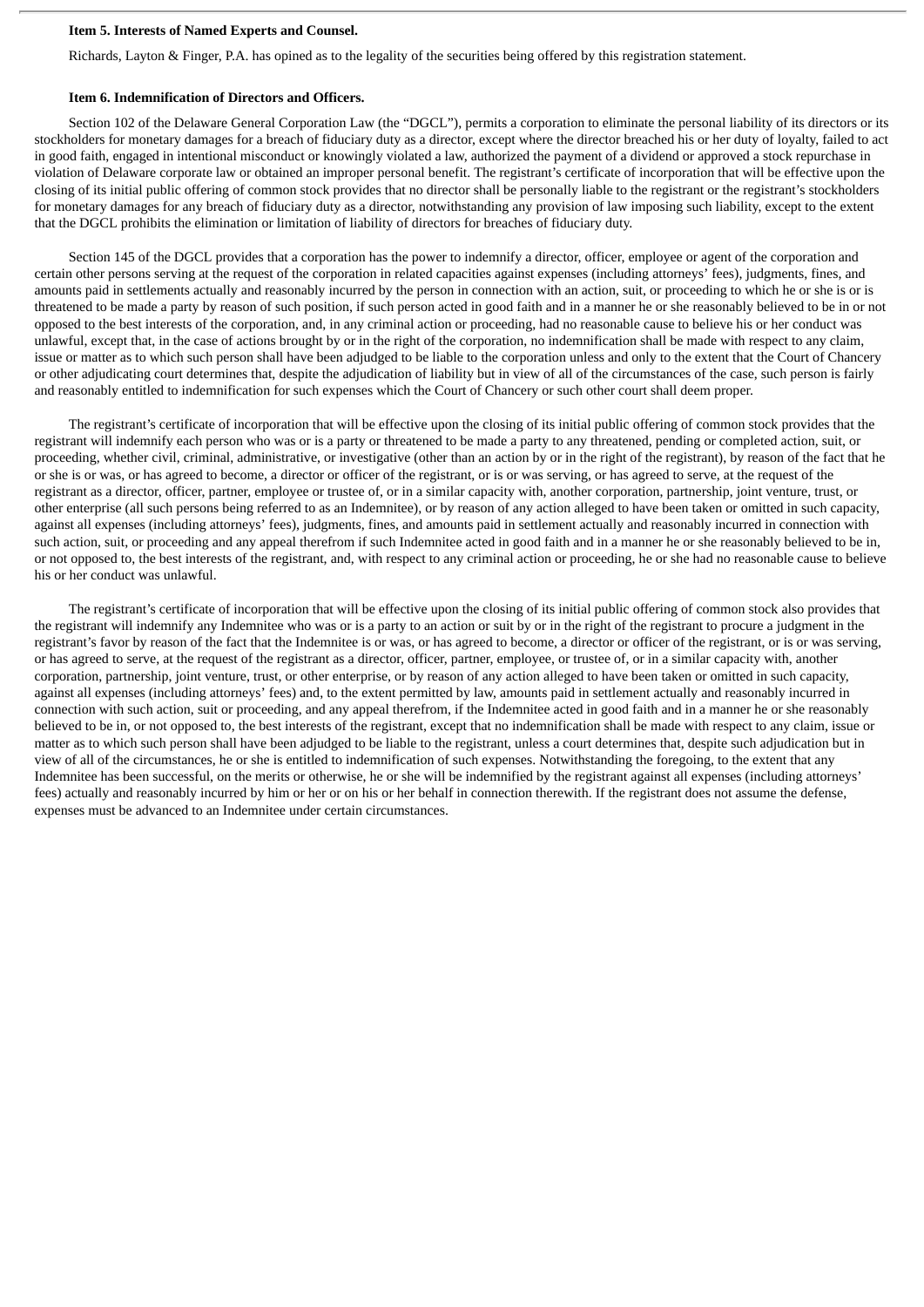In addition, the registrant has entered into indemnification agreements with all of the registrant's executive officers and directors. In general, these agreements provide that the registrant will indemnify the executive officer or director to the fullest extent permitted by law for claims arising in his or her capacity as an executive officer or director of the registrant or in connection with his or her service at the request of the registrant for another corporation or entity. The indemnification agreements also provide for procedures that will apply in the event that an executive officer or director makes a claim for indemnification and establish certain presumptions that are favorable to the executive officer or director.

The registrant maintains a general liability insurance policy that covers certain liabilities of the registrant's directors and officers arising out of claims based on acts or omissions in their capacities as directors or officers.

#### **Item 7. Exemption from Registration Claimed.**

Not applicable.

#### **Item 8. Exhibits.**

The following exhibits are incorporated herein by reference:

| Number  | Description                                                                                                                                                                                                                                                                                                                                                            |
|---------|------------------------------------------------------------------------------------------------------------------------------------------------------------------------------------------------------------------------------------------------------------------------------------------------------------------------------------------------------------------------|
| $4.1*$  | Amended and Restated Certificate of Incorporation, as amended, of the Registrant                                                                                                                                                                                                                                                                                       |
| 4.2     | Amended and Restated Bylaws, as amended, of the Registrant (incorporated by reference to Exhibit 3.2 to Amendment No. 1 to the<br>Registrant's Registration Statement on Form S-1 (File No. 333-235890) filed with the Securities and Exchange Commission on<br><b>January 27, 2020</b> )                                                                              |
| 4.3     | Form of Restated Certificate of Incorporation of the Registrant (to be effective upon the closing of the Registrant's initial public offering)<br>(incorporated by reference to Exhibit 3.3 to Amendment No. 1 to the Registrant's Registration Statement on Form S-1 (File<br>No. 333-235890) filed with the Securities and Exchange Commission on January 27, 2020). |
| 4.4     | Form of Amended and Restated Bylaws of the Registrant (to be effective upon the closing of the Registrant's initial public offering)<br>(incorporated by reference to Exhibit 3.4 to Amendment No. 1 to the Registrant's Registration Statement on Form S-1 (File<br>No. 333-235890) filed with the Securities and Exchange Commission on January 27, 2020).           |
| $5.1*$  | Opinion of Richards, Layton & Finger, P.A., special Delaware counsel to the Registrant                                                                                                                                                                                                                                                                                 |
| $23.1*$ | Consent of Richards, Layton & Finger, P.A. (included in Exhibit 5.1)                                                                                                                                                                                                                                                                                                   |
| $23.2*$ | Consent of KPMG LLP, independent registered public accounting firm                                                                                                                                                                                                                                                                                                     |

24.1\* Power of attorney (included on the signature page of this [registration](#page-6-0) statement)

99.1 2010 Stock Plan, as amended [\(incorporated](http://www.sec.gov/Archives/edgar/data/1490978/000119312520005504/d766269dex102.htm) by reference to Exhibit 10.2 to the Registrant's Registration Statement on Form S-1 (File No. 333-235890) filed with the Securities and Exchange Commission on January 10, 2020)

- 99.2 2020 Equity Incentive Plan [\(incorporated](http://www.sec.gov/Archives/edgar/data/1490978/000119312520014624/d766269dex104.htm) by reference to Exhibit 10.4 to Amendment No. 1 to the Registrant's Registration Statement on Form S-1 (File No. 333-235890) filed with the Securities and Exchange Commission on January 27, 2020)
- 99.3 2020 Employee Stock Purchase Plan [\(incorporated](http://www.sec.gov/Archives/edgar/data/1490978/000119312520014624/d766269dex106.htm) by reference to Exhibit 10.6 to Amendment No. 1 to the Registrant's Registration Statement on Form S-1 (File No. 333-235890) filed with the Securities and Exchange Commission on January 27, 2020)

\* Filed herewith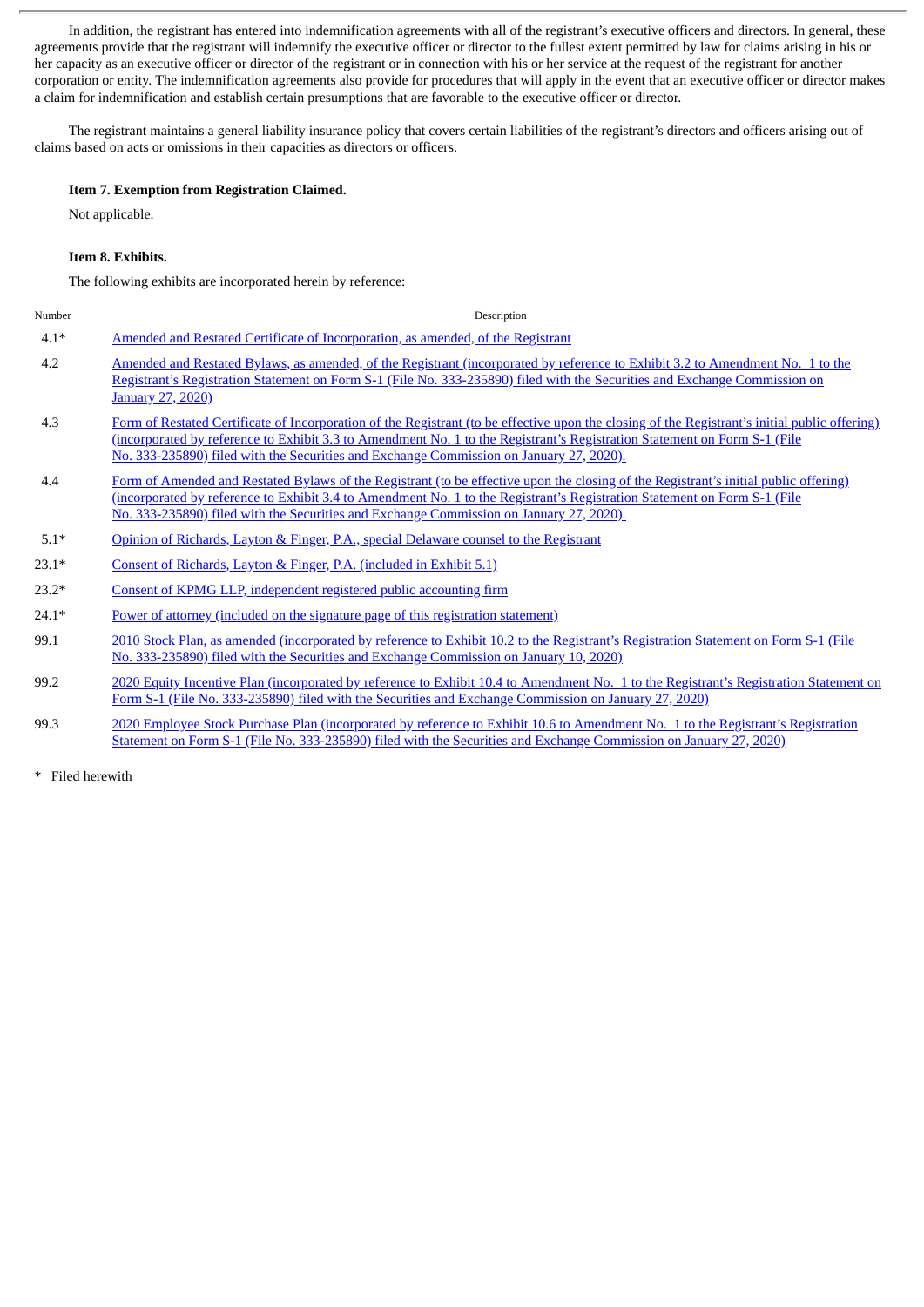#### **Item 9. Undertakings.**

- 1. *Item512(a) of Regulation S-K*. The undersigned registrant hereby undertakes:
	- (1) To file, during any period in which offers or sales are being made, a post-effective amendment to this registration statement:
		- (i) To include any prospectus required by Section 10(a)(3) of the Securities Act;

(ii) To reflect in the prospectus any facts or events arising after the effective date of the registration statement (or the most recent post-effective amendment thereof) which, individually or in the aggregate, represent a fundamental change in the information set forth in the registration statement; and

(iii) To include any material information with respect to the plan of distribution not previously disclosed in the registration statement or any material change to such information in the registration statement;

*provided, however,* that paragraphs (1)(i) and (ii) do not apply if the information required to be included in a post-effective amendment by those paragraphs is contained in reports filed with or furnished to the Commission by the registrant pursuant to Section 13 or Section 15(d) of the Exchange Act that are incorporated by reference in the registration statement.

(2) That, for the purpose of determining any liability under the Securities Act, each such post-effective amendment shall be deemed to be a new registration statement relating to the securities offered therein, and the offering of such securities at that time shall be deemed to be the initial *bona fide* offering thereof.

(3) To remove from registration by means of a post-effective amendment any of the securities being registered which remain unsold at the termination of the offering.

2. *Item 512(b) of Regulation S-K*. The undersigned registrant hereby undertakes that, for purposes of determining any liability under the Securities Act, each filing of the registrant's annual report pursuant to Section 13(a) or Section 15(d) of the Exchange Act that is incorporated by reference in the registration statement shall be deemed to be a new registration statement relating to the securities offered therein, and the offering of such securities at that time shall be deemed to be the initial *bona fide* offering thereof.

3. *Item 512(h) of Regulation S-K*. Insofar as indemnification for liabilities arising under the Securities Act may be permitted to directors, officers and controlling persons of the registrant pursuant to the foregoing provisions, or otherwise, the registrant has been advised that in the opinion of the Securities and Exchange Commission such indemnification is against public policy as expressed in the Securities Act and is, therefore, unenforceable. In the event that a claim for indemnification against such liabilities (other than the payment by the registrant of expenses incurred or paid by a director, officer or controlling person of the registrant in the successful defense of any action, suit or proceeding) is asserted by such director, officer or controlling person in connection with the securities being registered, the registrant will, unless in the opinion of its counsel the matter has been settled by controlling precedent, submit to a court of appropriate jurisdiction the question whether such indemnification by it is against public policy as expressed in the Securities Act and will be governed by the final adjudication of such issue.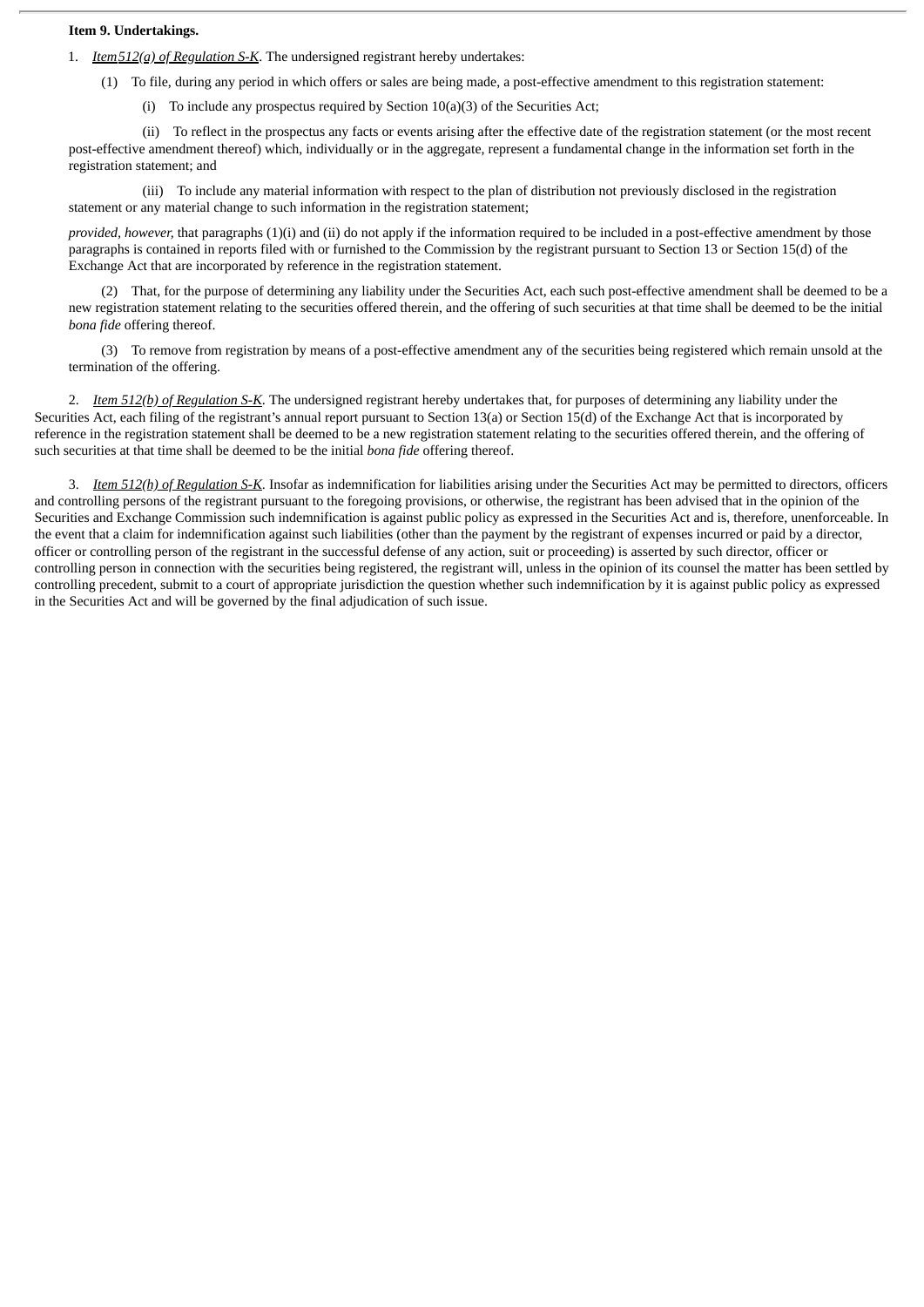#### **SIGNATURES**

Pursuant to the requirements of the Securities Act of 1933, the registrant certifies that it has reasonable grounds to believe that it meets all of the requirements for filing on Form S-8 and has duly caused this registration statement to be signed on its behalf by the undersigned, thereunto duly authorized, in the City of New York, State of New York on this 6th day of February, 2020.

#### **SCHRÖDINGER, INC.**

By: /s/ Ramy Farid

Ramy Farid, Ph.D. *President and Chief Executive Officer*

#### **POWER OF ATTORNEY AND SIGNATURES**

<span id="page-6-0"></span>We, the undersigned officers and directors of Schrödinger, Inc., hereby severally constitute and appoint Ramy Farid, Joel Lebowitz and Yvonne Tran, and each of them singly, our true and lawful attorneys with full power to them, and each of them singly, to sign for us and in our names in the capacities indicated below, the registration statement on Form S-8 filed herewith and any and all subsequent amendments to said registration statement, and generally to do all such things in our names and on our behalf in our capacities as officers and directors to enable Schrödinger, Inc. to comply with the provisions of the Securities Act of 1933, as amended, and all requirements of the Securities and Exchange Commission, hereby ratifying and confirming our signatures as they may be signed by our said attorneys, or any of them, to said registration statement and any and all amendments thereto.

Pursuant to the requirements of the Securities Act of 1933, this registration statement has been signed by the following persons in the capacities and on the dates indicated.

| Signature                              | <b>Title</b>                                    | <b>Date</b>      |  |
|----------------------------------------|-------------------------------------------------|------------------|--|
| /s/ Ramy Farid                         | President and Chief Executive Officer, Director | February 6, 2020 |  |
| Ramy Farid, Ph.D.                      | (Principal Executive Officer)                   |                  |  |
| /s/ Joel Lebowitz                      | <b>Chief Financial Officer</b>                  | February 6, 2020 |  |
| Joel Lebowitz                          | (Principal Financial Officer)                   |                  |  |
| /s/ Jenny Herman                       | Vice President, Controller                      | February 6, 2020 |  |
| Jenny Herman                           | (Principal Accounting Officer)                  |                  |  |
| /s/ Michael Lynton                     | Chairman of the Board                           | February 6, 2020 |  |
| Michael Lynton                         |                                                 |                  |  |
| /s/ Richard Friesner                   | Director                                        | February 6, 2020 |  |
| Richard Friesner, Ph.D.                |                                                 |                  |  |
| /s/ Rosana Kapeller-Libermann          | Director                                        | February 6, 2020 |  |
| Rosana Kapeller-Libermann, M.D., Ph.D. |                                                 |                  |  |
| /s/ Gary Sender                        | <b>Director</b>                                 | February 6, 2020 |  |
| Gary Sender                            |                                                 |                  |  |
| /s/ Nancy Thornberry                   | <b>Director</b>                                 | February 6, 2020 |  |
| Nancy Thornberry                       |                                                 |                  |  |
| /s/ Timothy Wright                     | Director                                        | February 6, 2020 |  |
| Timothy Wright, M.D.                   |                                                 |                  |  |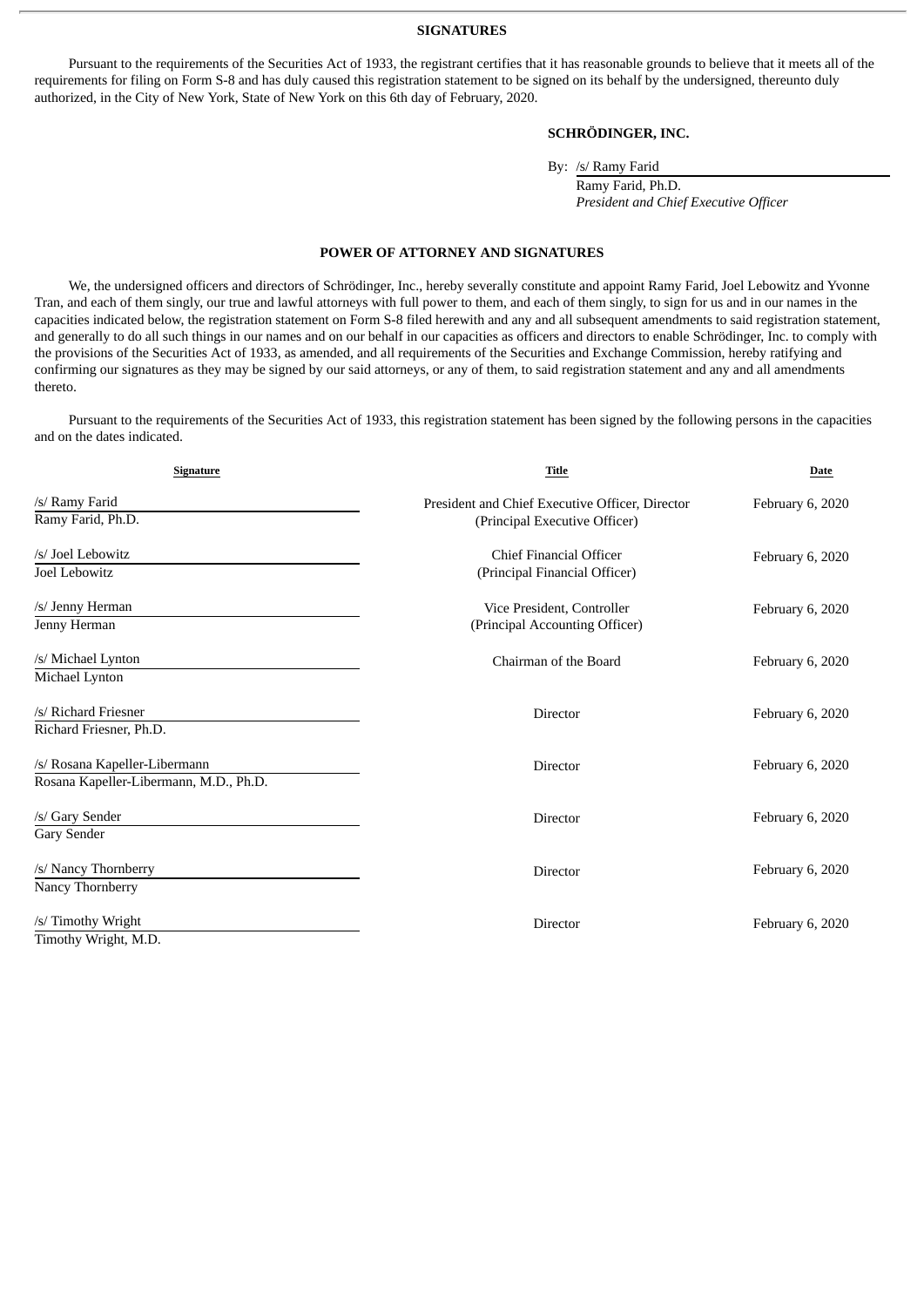#### **AMENDED AND RESTATED CERTIFICATE OF INCORPORATION OF SCHRÖDINGER, INC.**

#### **(Pursuant to Sections 242 and 245 of the General Corporation Law of the State of Delaware)**

<span id="page-7-0"></span>Schrödinger, Inc., a corporation organized and existing under and by virtue of the provisions of the General Corporation Law of the State of Delaware (the "**General Corporation Law**"),

#### **DOES HEREBY CERTIFY:**

1. That the name of this corporation is Schrödinger, Inc., and that this corporation was originally incorporated pursuant to the General Corporation Law on May 22, 1995 under the name Schrödinger, Inc.

2. That the Board of Directors duly adopted resolutions proposing to amend and restate the Amended and Restated Certificate of Incorporation of this corporation, declaring said amendment and restatement to be advisable and in the best interests of this corporation and its stockholders, and authorizing the appropriate officers of this corporation to solicit the consent of the stockholders therefor, which resolution setting forth the proposed amendment and restatement is as follows:

**RESOLVED,** that the Amended and Restated Certificate of Incorporation of this corporation be amended and restated in its entirety to read as follows:

**FIRST:** The name of this corporation is Schrödinger, Inc. (the "**Corporation**").

**SECOND:** The address of the registered office of the Corporation in the State of Delaware is 160 Greentree Drive, Suite 101, in the City of Dover, County of Kent, 19904, The name of its registered agent at such address is National Registered Agents, Inc.

**THIRD:** The nature of the business or purposes to be conducted or promoted is to engage in any lawful act or activity for which corporations may be organized under the General Corporation Law.

**FOURTH:** The total number of shares of all classes of stock which the Corporation shall have authority to issue is (i) 415,000,000 shares of Common Stock, \$0.01 par value per share ("**Common Stock**"), (ii) 146,199,885 shares of Non-Voting Common Stock, \$0.01 par value per share ("**Non-Voting Common Stock**" and, together with the Common Stock, the "**Combined Common Stock**"), and (iii) 318,042,806 shares of Preferred Stock, \$0.01 par value per share ("**Preferred Stock**").

The following is a statement of the designations and the powers, privileges and rights, and the qualifications, limitations or restrictions thereof, in respect of each class of capital stock of the Corporation.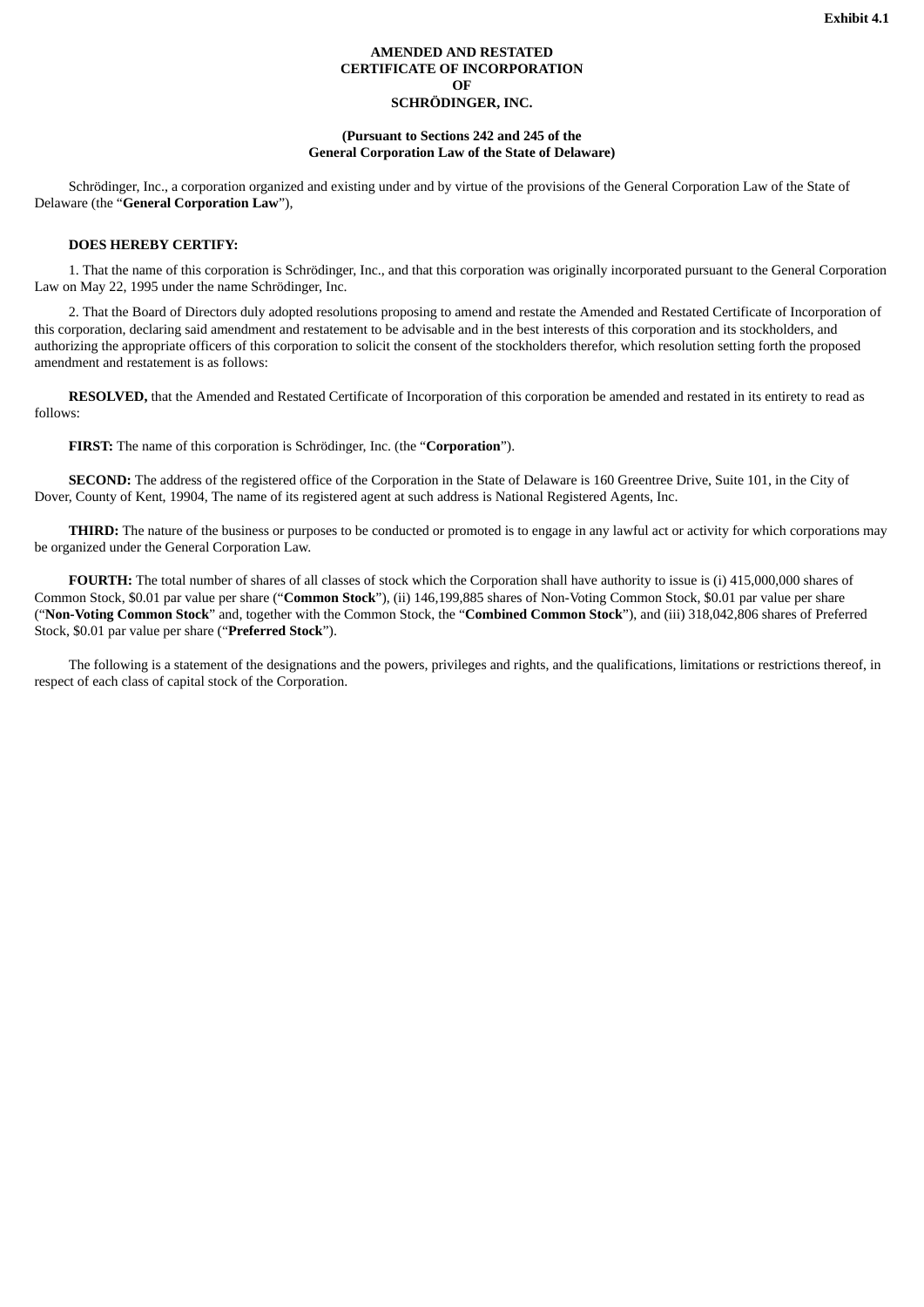#### A. COMMON STOCK

1. General. The voting, dividend and liquidation rights of the holders of the Common Stock are subject to and qualified by the rights, powers and preferences of the holders of the Preferred Stock set forth herein.

2. Voting. The holders of the Common Stock are entitled to one vote at all meetings of stockholders (and written actions in lieu of meetings) for each share of Common Stock held. The number of authorized shares of Common Stock may be increased or decreased (but not below the number of shares thereof then outstanding) by (in addition to any vote of the holders of one or more series of Preferred Stock that may be required by the terms of this Amended and Restated Certificate of Incorporation) the affirmative vote of the holders of shares of capital stock of the Corporation representing a majority of the votes represented by all outstanding shares of capital stock of the Corporation entitled to vote, irrespective of the provisions of Section 242(b)(2) of the General Corporation Law.

3. Mergers, Etc. In the event of any merger, consolidation, share exchange, reclassification or other similar transaction in which the shares of Non-Voting Common Stock are exchanged for or changed into other stock or securities, cash and/or any other property, each share of Common Stock will at the same time be similarly exchanged or changed in an amount per whole share equal to the aggregate amount of stock, securities, cash and/or any other property (payable in kind), as the case may be, that each share of Non-Voting Common Stock would be entitled to receive as a result of such transaction. In the event of any dividend or other distribution paid on the Non-Voting Common Stock in additional shares of Non-Voting Common Stock, a dividend or distribution, as applicable, will at the same time be similarly paid on the Common Stock in additional shares of Common Stock at the rate payable upon each share of Non-Voting Common Stock. In the event of any dividend or other distribution paid on the Non-Voting Common Stock not in additional shares of Non-Voting Common Stock, a dividend or distribution, as applicable, will at the same time be similarly paid on the Common Stock at the rate payable upon each share of Non-Voting Common Stock. In the event of any stock split, combination or other similar recapitalization splitting, combining or otherwise affecting the shares of Non-Voting Common Stock, each share of Common Stock will at the same time be similarly split, combined or otherwise affected so each share of Non-Voting Common Stock shall remain convertible into one share of Common Stock. In the event the holders of Non-Voting Common Stock are provided the right to convert or exchange Non-Voting Common Stock for stock or securities, cash and/or any other property, then the holders of the Common Stock shall be provided the same right as though such holders of shares of Common Stock were instead to hold an equal number of shares of Non-Voting Common Stock. In the event that the Corporation offers to repurchase shares of Non-Voting Common Stock from its stockholders generally, the Corporation shall offer to repurchase Common Stock pro rata as if such shares of Common Stock were instead an equal number of shares of Non-Voting Common Stock.

#### B. NON-VOTING COMMON STOCK

1. General. The dividend and liquidation rights of the holders of the Non-Voting Common Stock are subject to and qualified by the rights, powers and preferences of the holders of the Preferred Stock set forth herein. Except as otherwise required by law or as expressly provided in this Restated Certificate, each share of Non-Voting Common Stock shall have the same powers, rights, preferences, privileges and qualifications and shall rank equally, share ratably and be identical in all respects as to all matters with each share of Common Stock.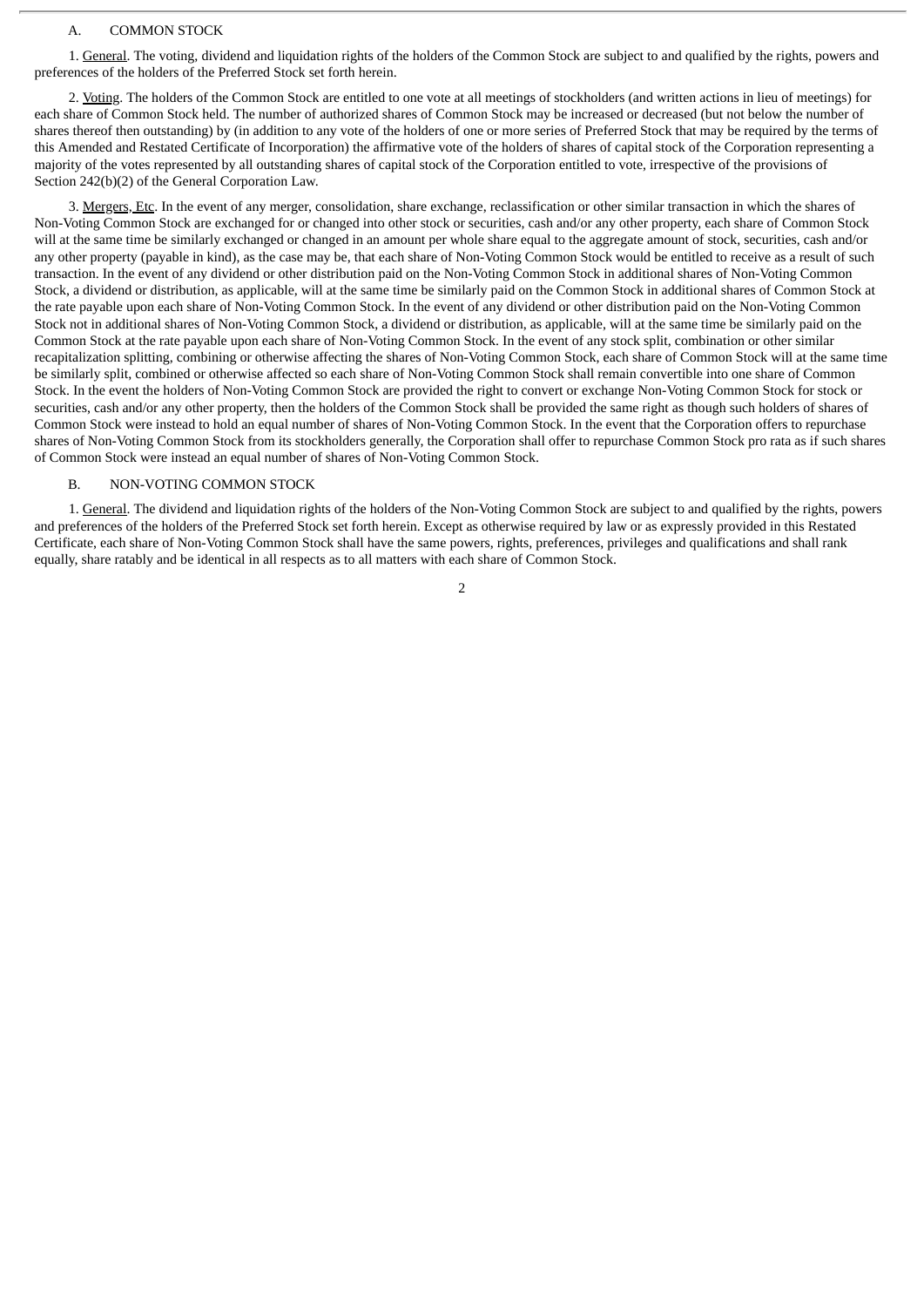2. Voting. The holders of the Non-Voting Common Stock shall not be entitled to any voting rights in respect of their shares of Non-Voting Common Stock, except as required by law or as expressly provided in this Restated Certificate. The number of authorized shares of Non-Voting Common Stock may be increased or decreased (but not below the number of shares thereof then outstanding) by (in addition to any vote of the holders of one or more series of Preferred Stock that may be required by the terms of this Amended and Restated Certificate of Incorporation) the affirmative vote of the holders of shares of capital stock of the Corporation representing a majority of the votes represented by all outstanding shares of capital stock of the Corporation entitled to vote, irrespective of the provisions of Section 242(b)(2) of the General Corporation Law.

#### 3. Optional Conversion.

3.1 Right to Convert. Each share of Non-Voting Common Stock shall be convertible, at the option of the holder thereof, at any time and from time to time, and without the payment of additional consideration by the holder thereof, into one (1) fully paid and nonassessable share of Common Stock.

#### 3.2 Mechanics of Conversion.

3.2.1 Notice of Conversion. In order for a holder of Non-Voting Common Stock to voluntarily convert shares of Non-Voting Common Stock into shares of Common Stock, such holder shall surrender the certificate or certificates for such shares of Non-Voting Common Stock (or, if such registered holder alleges that such certificate has been lost, stolen or destroyed, a lost certificate affidavit and agreement reasonably acceptable to the Corporation to indemnify the Corporation against any claim that may be made against the Corporation on account of the alleged loss, theft or destruction of such certificate), at the office of the transfer agent for the Non-Voting Common Stock (or at the principal office of the Corporation if the Corporation serves as its own transfer agent), together with written notice that such holder elects to convert all or any number of the shares of the Non-Voting Common Stock represented by such certificate or certificates and, if applicable, any event on which such conversion is contingent. Such notice shall state such holder's name or the names of the nominees in which such holder wishes the certificate or certificates for shares of Common Stock to be issued. If required by the Corporation, certificates surrendered for conversion shall be endorsed or accompanied by a written instrument or instruments of transfer, in form satisfactory to the Corporation, duly executed by the registered holder or his, her or its attorney duly authorized in writing. The close of business on the date of receipt by the transfer agent (or by the Corporation if the Corporation serves as its own transfer agent) of such certificates (or lost certificate affidavit and agreement) and notice shall be the time of conversion (the "**Non-Voting Common Stock Conversion Time**"), and the shares of Common Stock issuable upon conversion of the shares represented by such certificate shall be deemed to be outstanding of record as of such date. The Corporation shall, as soon as practicable after the Non-Voting Common Stock Conversion Time, (i) issue and deliver to such holder of Non-Voting Common Stock, or to his, her or its nominees, a certificate or certificates for the number of full shares of Common Stock issuable upon such conversion in accordance with the provisions hereof and a certificate for the number (if any) of the shares of Non-Voting Common Stock represented by the surrendered certificate that were not converted into Common Stock and (ii) pay all declared but unpaid dividends, if any, on the shares of Non-Voting Common Stock converted.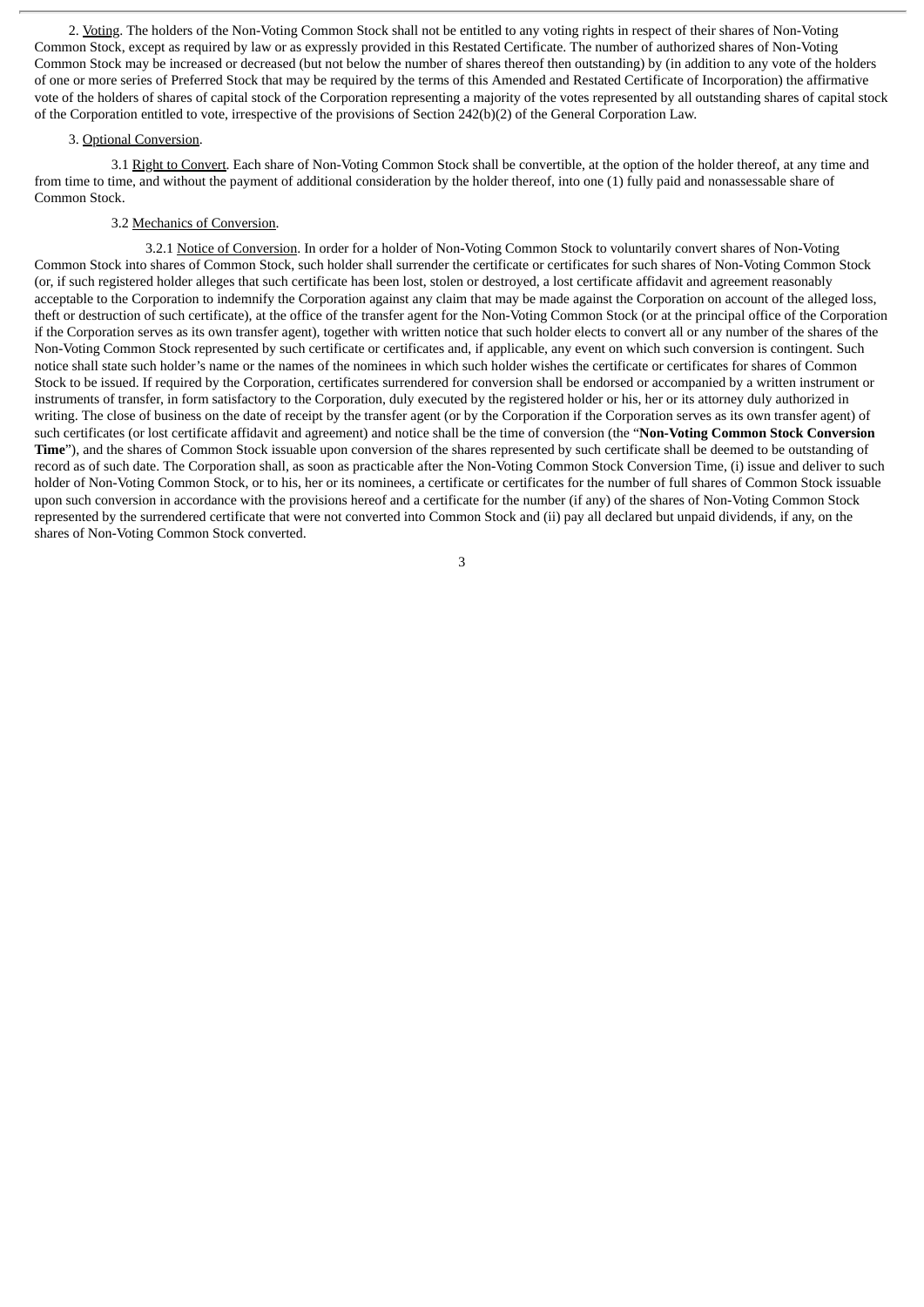3.2.2 Reservation of Shares. The Corporation shall at all times when the Non-Voting Common Stock shall be outstanding, reserve and keep available out of its authorized but unissued capital stock, for the purpose of effecting the conversion of the Non-Voting Common Stock, such number of its duly authorized shares of Common Stock as shall from time to time be sufficient to effect the conversion of all outstanding Non-Voting Common Stock into Common Stock; and if at any time the number of authorized but unissued shares of Common Stock shall not be sufficient to effect the conversion of all then outstanding shares of the Non-Voting Common Stock, the Corporation shall take such corporate action as may be necessary to increase its authorized but unissued shares of Common Stock to such number of shares as shall be sufficient for such purposes, including engaging in best efforts to obtain the requisite stockholder approval of any necessary amendment to this Amended and Restated Certificate of Incorporation.

3.2.3 Effect of Conversion. All shares of Non-Voting Common Stock which shall have been surrendered for conversion as herein provided shall no longer be deemed to be outstanding and all rights with respect to such shares shall immediately cease and terminate at the Non-Voting Common Stock Conversion Time, except only the right of the holders thereof to receive shares of Common Stock in exchange therefor and to receive payment of any dividends declared but unpaid thereon. Any shares of Non-Voting Common Stock so converted shall become authorized but unissued shares and may be reissued.

3.2.4 Taxes. The Corporation shall pay any and all issuance and other similar taxes that may be payable in respect of any issuance or delivery of shares of Common Stock upon conversion of shares of Non-Voting Common Stock pursuant to this Section 3. The Corporation shall not, however, be required to pay any tax which may be payable in respect of any transfer involved in the issuance and delivery of shares of Common Stock in a name other than that in which the shares of Non-Voting Common Stock so converted were registered, and no such issuance or delivery shall be made unless and until the person or entity requesting such issuance has paid to the Corporation the amount of any such tax or has established, to the satisfaction of the Corporation, that such tax has been paid.

4. Mergers, Etc. In the event of any merger, consolidation, share exchange, reclassification or other similar transaction in which the shares of Common Stock are exchanged for or changed into other stock or securities, cash and/or any other property, each share of Non-Voting Common Stock will at the same time be similarly exchanged or changed in an amount per whole share equal to the aggregate amount of stock, securities, cash and/or any other property (payable in kind), as the case may be, that each share of Common Stock would be entitled to receive as a result of such transaction. In the event of any dividend or distribution paid on the Common Stock in additional shares of Common Stock, a dividend or distribution, as applicable, will at the same time be similarly paid on the Non-Voting Common Stock in additional shares of Non-Voting Common Stock at the rate payable upon each share of Common Stock. In the event of any dividend or other distribution paid on the Common Stock not in additional shares of Common Stock, a dividend or distribution, as applicable, will at the same time be similarly paid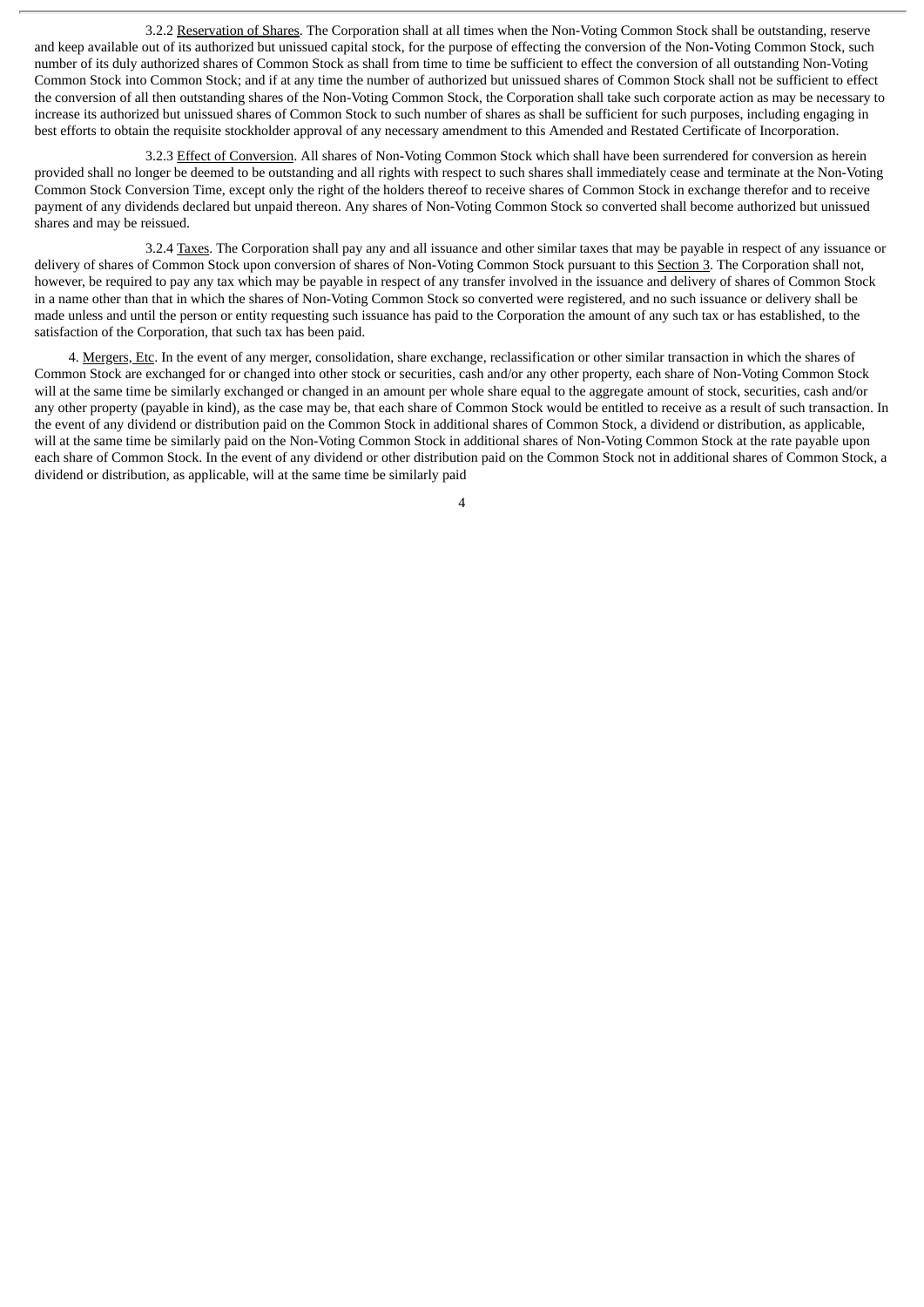on the Non-Voting Common Stock at the rate payable upon each share of Common Stock. In the event of any stock split, combination or other similar recapitalization splitting, combining or otherwise affecting the shares of Common Stock, each share of Non-Voting Common Stock will at the same time be similarly split, combined or otherwise affected so each share of Non-Voting Common Stock shall remain convertible into one share of Common Stock. In the event the holders of Common Stock are provided the right to convert or exchange Common Stock for stock or securities, cash and/or any other property, then the holders of shares of Non-Voting Common Stock shall be provided the same right based upon the number of shares of Common Stock such holders would be entitled to receive if such shares of Non-Voting Common Stock were converted into an equal number of shares of Common Stock immediately prior to such offering. In the event that the Corporation offers to repurchase shares of Common Stock from its stockholders generally, the Corporation shall offer to repurchase Non-Voting Common Stock pro rata as if such shares of Non-Voting Common Stock were converted into an equal number of shares of Common Stock immediately prior to such repurchase.

#### C. PREFERRED STOCK

134,704,785 shares of the authorized Preferred Stock of the Corporation are hereby designated "**Series A Preferred Stock**", 29,468,101 shares of the authorized Preferred Stock of the Corporation are hereby designated "**Series B Preferred Stock**", 47,242,235 shares of the authorized Preferred Stock of the Corporation are hereby designated "**Series C Preferred Stock**", 39,540,611 shares of the authorized Preferred Stock of the Corporation are hereby designated "**Series D Preferred Stock**" and 67,087,074 shares of the authorized Preferred Stock of the Corporation are hereby designated "**Series E Preferred Stock**", each with the following rights, preferences, powers, and privileges and the following restrictions, qualifications and limitations. Unless otherwise indicated, references to "Sections" or "Subsections" in this Part C of this Article Fourth refer to sections and subsections of Part C of this Article Fourth.

#### 1. Dividends.

(a) The Corporation shall not declare, pay or set aside any dividends on shares of any other class or series of capital stock of the Corporation (other than dividends on shares of Common Stock payable in shares of Common Stock or dividends on shares of Non-Voting Common Stock payable in shares of Non-Voting Common Stock) unless (in addition to the obtaining of any consents required elsewhere in this Amended and Restated Certificate of Incorporation) the holders of the Preferred Stock then outstanding shall first receive a dividend on each outstanding share of Preferred Stock in an amount equal to (i) \$0.07453 per share of Series E Preferred Stock, (ii) \$0.0278195 per share of Series D Preferred Stock, (iii) \$0.0211675 per share of Series C Preferred Stock, (iv) \$0.016967 per share of Series B Preferred Stock and (v) \$0.00675 per share of Series A Preferred Stock (each subject to appropriate adjustment in the event of any stock dividend, stock split, combination or other similar recapitalization with respect to such series of Preferred Stock). Such dividends shall be paid on a pari passu basis, shall not be cumulative and shall be paid when, if and as declared by the Board of Directors of the Corporation.

(b) If, after dividends in the full preferential amounts specified in Section 1(a) for holders of Preferred Stock have been paid or declared and set apart in any calendar year of the Corporation, the Board of Directors of the Corporation shall declare any additional dividends, then such additional dividends shall be declared ratably among all holders of Combined Common Stock and Preferred Stock, pro rata based on the number of shares held by each such holder, treating for such purpose all shares of Preferred Stock as if they had been converted into the greatest whole number of shares of Combined Common Stock then issuable pursuant to the terms of Section 4.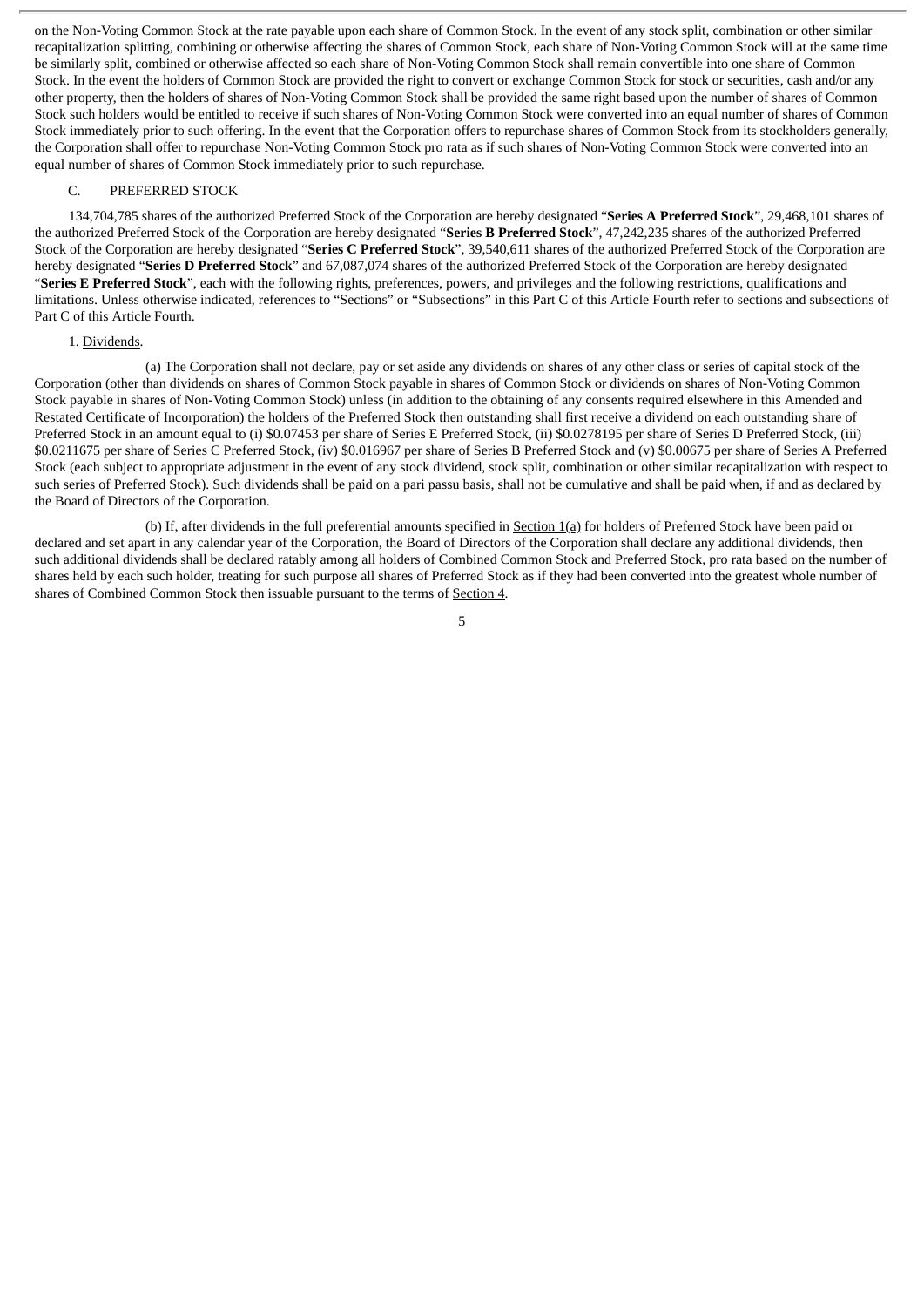#### 2. Liquidation, Dissolution or Winding Up; Certain Mergers, Consolidations and Asset Sales.

2.1 Preferential Payments to Holders of Preferred Stock. In the event of any voluntary or involuntary liquidation, dissolution or winding up of the Corporation or any Deemed Liquidation Event:

(a) First, the holders of shares of Series E Preferred Stock then outstanding shall be entitled to be paid, out of the assets of the Corporation available for distribution to its stockholders (before any payment shall be made to any of the holders of Series D Preferred Stock, Series C Preferred Stock, Series B Preferred Stock, Series A Preferred Stock and Combined Common Stock by reason of their ownership thereof), an amount per share equal to the Series E Original Issue Price (as defined below) plus any dividends declared but unpaid thereon. If upon any such liquidation, dissolution or winding up of the Corporation, the assets of the Corporation available for distribution to its stockholders shall be insufficient to pay the holders of shares of Series E Preferred Stock the full amount to which they shall be entitled under the first sentence of this Subsection 2.1(a), the holders of shares of Series E Preferred Stock shall share ratably in any distribution of the assets available for distribution in proportion to the respective amounts which would otherwise be payable in respect of the shares held by them upon such distribution if all amounts payable on or with respect to such shares were paid in full.

(b) Next, after the payments in the foregoing Subsection 2.1(a) have been made, the holders of Series C Preferred Stock and the holders of Series D Preferred Stock shall be entitled to be paid, out of the assets of the Corporation then available for distribution to its stockholders (if any, following payments to the holders of Series E Preferred Stock pursuant to Subsection 2.1(a) but before any payment shall be made to any of the holders of Series B Preferred Stock, Series A Preferred Stock and Combined Common Stock by reason of their ownership thereof), on a pari passu basis, (i) in the case of the Series D Preferred Stock, an amount per share equal to the Series D Original Issue Price (as defined below) plus any dividends declared but unpaid thereon and (ii) in the case of Series C Preferred Stock, an amount per share equal to the Series C Original Issue Price (as defined below) plus any dividends declared but unpaid thereon. If upon any such liquidation, dissolution or winding up of the Corporation, the assets of the Corporation available for distribution to its stockholders shall be insufficient to pay the holders of shares of Series D Preferred Stock and Series C Preferred Stock the full amount to which they shall be entitled under clause (i) or clause (ii) of the first sentence of this Subsection 2.1(b), as applicable, the holders of shares of Series D Preferred Stock and Series C Preferred Stock shall share ratably in any distribution of the assets available for distribution in proportion to the respective amounts which would otherwise be payable in respect of the shares held by them upon such distribution if all amounts payable on or with respect to such shares were paid in full.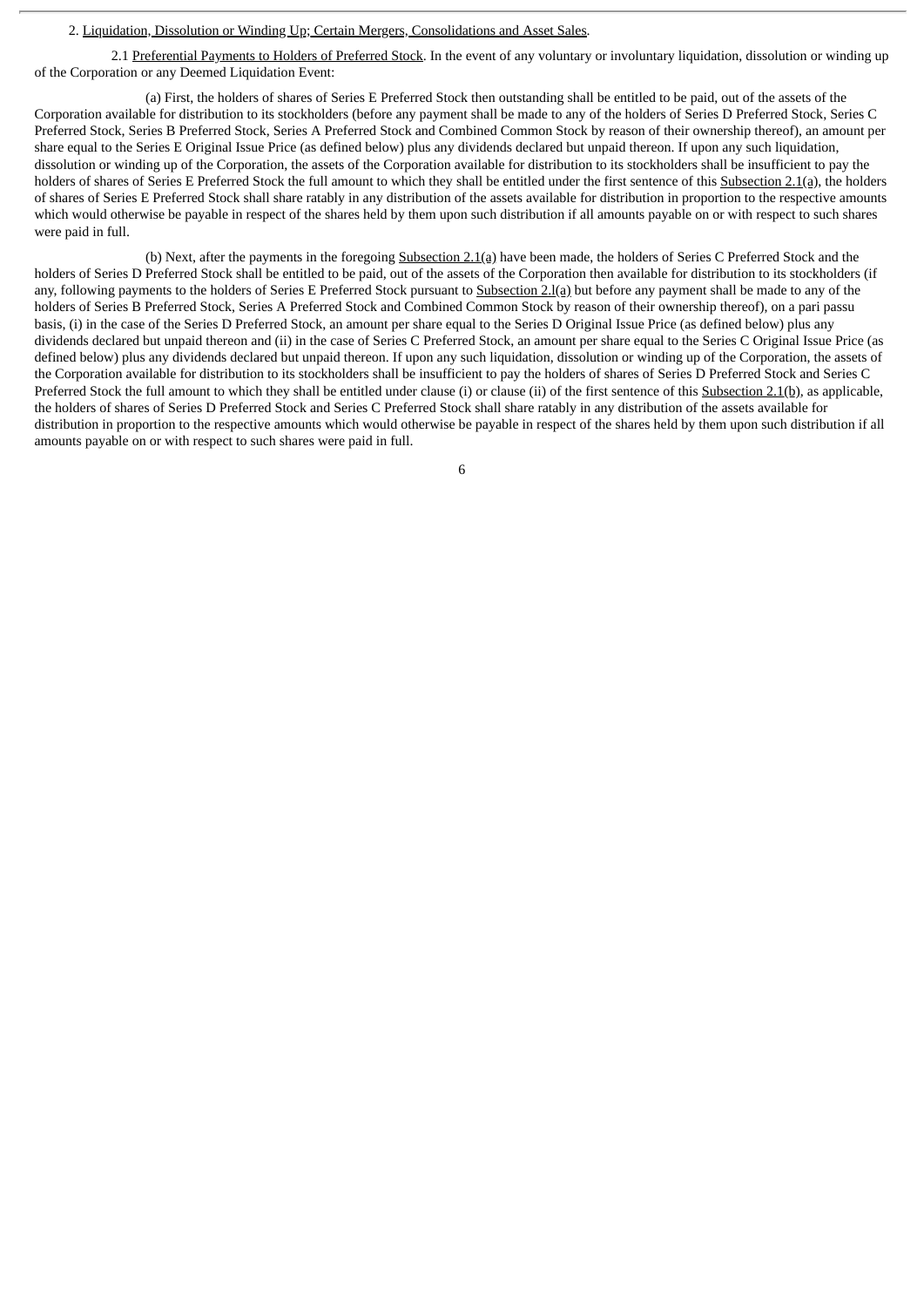(c) Next, after the payments in the foregoing Subsection 2.1(a) and Subsection 2.1(b) have been made, the holders of Series B Preferred Stock and the holders of Series A Preferred Stock shall be entitled to be paid, out of the assets of the Corporation then available for distribution to its stockholders (if any, following payments to the holders of Series E Preferred Stock, Series D Preferred Stock and Series C Preferred Stock pursuant to Subsection 2.1(a) and Subsection 2.1(b), respectively, but before any payment shall be made to any of the holders of Combined Common Stock by reason of their ownership thereof), on a pari passu basis, (i) in the case of the Series B Preferred Stock, an amount per share equal to the Series B Original Issue Price (as defined below) plus any dividends declared but unpaid thereon (the "**Series B Liquidation Preference**") and (ii) in the case of Series A Preferred Stock, an amount per share equal to the Series A Original Issue Price (as defined below) plus any dividends declared but unpaid thereon (the "**Series A Liquidation Preference**"). If upon any such liquidation, dissolution or winding up of the Corporation, the assets of the Corporation available for distribution to its stockholders shall be insufficient to pay the holders of shares of Series B Preferred Stock and Series A Preferred Stock the full amount to which they shall be entitled under clause (i) or clause (ii) of the first sentence of this Subsection 2.1(c), as applicable, the holders of shares of Series B Preferred Stock and Series A Preferred Stock shall share ratably in any distribution of the assets available for distribution in proportion to the respective amounts which would otherwise be payable in respect of the shares held by them upon such distribution if all amounts payable on or with respect to such shares were paid in full.

The "**Series E Original Issue Price**" shall mean \$1.4906 per share of Series E Preferred Stock, the "**Series D Original Issue Price**" shall mean \$0.55639 per share of Series D Preferred Stock, "**Series C Original Issue Price**" shall mean \$0.42335 per share of Series C Preferred Stock, the "**Series B Original Issue Price**" shall mean \$0.33935 per share of Series B Preferred Stock and the **"Series A Original Issue Price**" shall mean \$0.135 per share of Series A Preferred Stock (each subject to appropriate adjustment in the event of any stock dividend, stock split, combination or other similar recapitalization with respect to such series of Preferred Stock). The Series E Original Issue Price, Series D Original Issue Price, Series C Original Issue Price, Series B Original Issue Price and Series A Original Issue Price are sometimes collectively referred to herein as the "**Original Issue Price.**"

2.2 Distribution of Remaining Assets. In the event of any voluntary or involuntary liquidation, dissolution or winding up of the Corporation or Deemed Liquidation Event, after the payment of all preferential amounts required to be paid to the holders of shares of Preferred Stock pursuant to Subsection 2.1, the remaining assets of the Corporation available for distribution to its stockholders shall be distributed among the holders of the shares of Preferred Stock and Combined Common Stock, pro rata based on the number of shares held by each such holder, treating for this purpose all shares of Preferred Stock as if they had been converted to Combined Common Stock pursuant to the terms of this Amended and Restated Certificate of Incorporation immediately prior to such dissolution, liquidation or winding up of the Corporation.

#### 2.3 Deemed Liquidation Events.

2.3.1 Definition. Each of the following events shall be considered a "**Deemed Liquidation Event**" unless the holders of at least 70% of the outstanding shares of Preferred Stock (voting together as a single class and not separate series, and on an as-converted basis) elect otherwise by written notice sent to the Corporation at least 10 days prior to the effective date of any such event: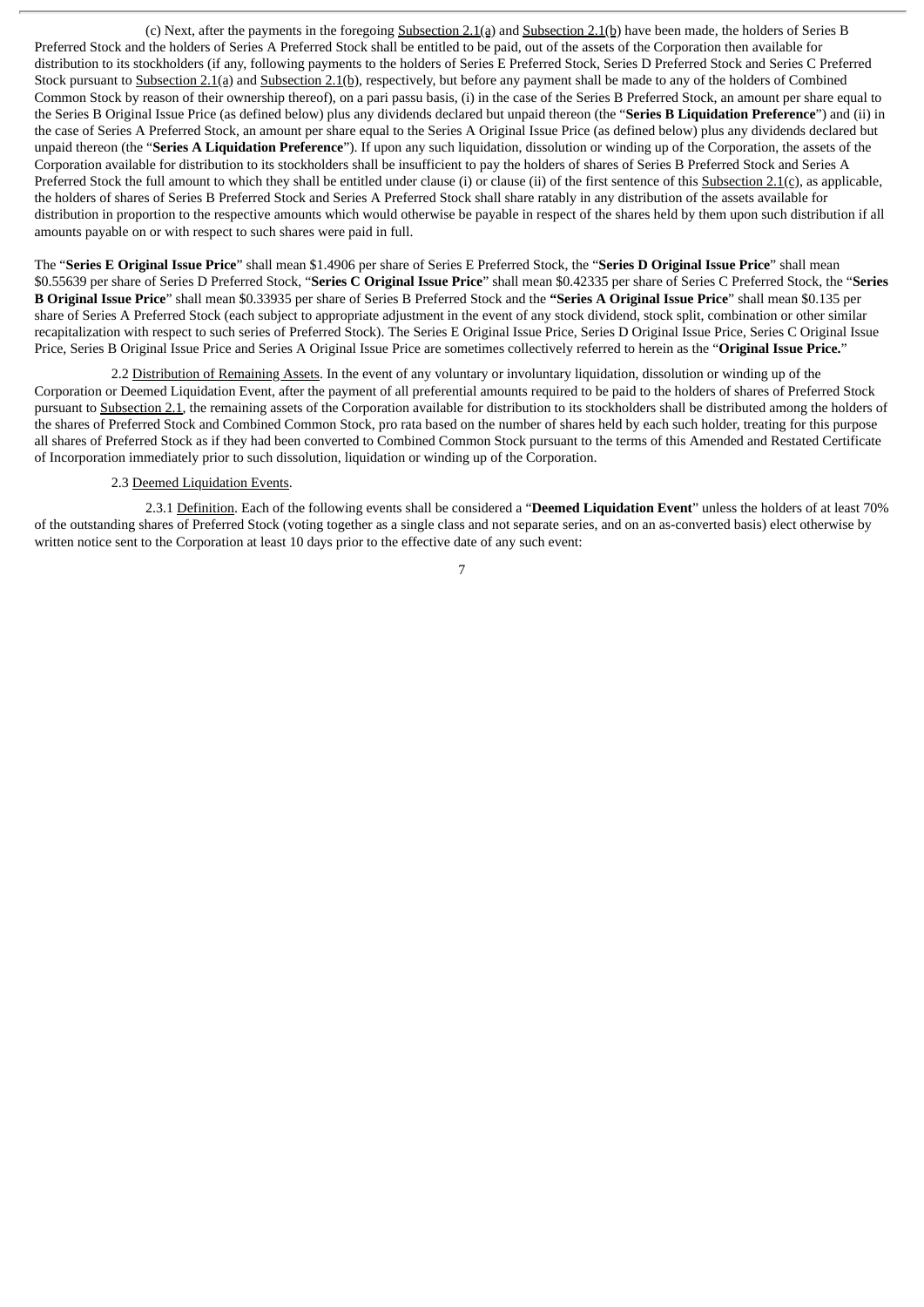(a) a merger or consolidation in which the Corporation is a constituent party other than a merger or consolidation involving the Corporation in which the shares of capital stock of the Corporation outstanding immediately prior to such merger or consolidation continue to represent, or are converted into or exchanged for shares of capital stock that represent, immediately following such merger or consolidation, at least a majority, by voting power, of the capital stock (or equivalent equity security) of (1) the surviving or resulting entity or (2) if the surviving or resulting entity is a wholly owned subsidiary of another entity immediately following such merger or consolidation, the parent corporation of such surviving or resulting entity;

(b) (i) the sale, lease, transfer or other disposition, in a single transaction or a series of related transactions, by the Corporation or any subsidiary of the Corporation of all or substantially all the assets of the Corporation and its subsidiaries taken as a whole or the sale or disposition (whether by merger or otherwise) of one or more subsidiaries of the Corporation if substantially all of the assets of the Corporation and its subsidiaries taken as a whole are held by such subsidiary or subsidiaries, except where such sale, lease, transfer or other disposition is to a wholly owned subsidiary of the Corporation or (ii) the exclusive license, in a single transaction or a series of related transactions, by the Corporation of all or substantially all of the Company Intellectual Property (as defined in the Series E Purchase Agreement (as defined below)), except where such exclusive license is to a wholly owned subsidiary of the Corporation; or

(c) the closing of the transfer (whether by merger, consolidation or otherwise), in one transaction or a series of related transactions, to a person or group of affiliated persons (other than an underwriter of the Corporation's securities), of the Corporation's securities if after such closing, such person or group of affiliated persons would hold greater than 50% of the outstanding voting stock of the Corporation (or of the surviving or acquiring entity); provided that the consummation of the transactions contemplated by that certain Series E Preferred Stock Purchase Agreement (the "**Series E Purchase Agreement**") by and among the Corporation and the purchasers described therein, dated on or about the date upon which this Amended and Restated Certificate of Incorporation is accepted for filing by the Secretary of State of the State of Delaware (and as amended from time to time), shall not constitute a Deemed Liquidation Event under any provision of this Subsection 2.3.1.

2.3.2 Effecting a Deemed Liquidation Event By Merger or Consolidation. The Corporation shall not have the power to effect a Deemed Liquidation Event referred to in Subsection 2.3.1(a) unless the agreement or plan of merger or consolidation for such transaction (the "**Merger Agreement**") provides that the consideration payable to the stockholders of the Corporation shall be allocated among the holders of capital stock of the Corporation in accordance with Subsections 2.1 and 2.2.

2.3.3 Amount Deemed Paid or Distributed. In any Deemed Liquidation Event, if any portion of the proceeds received by the Corporation or its stockholders is paid in a form other than cash, the value of such non-cash proceeds will be deemed to be equal to the fair market value of such non-cash proceeds, as determined in good faith by the Board of Directors of the Corporation, provided that any securities included in such non-cash proceeds shall be valued as follows: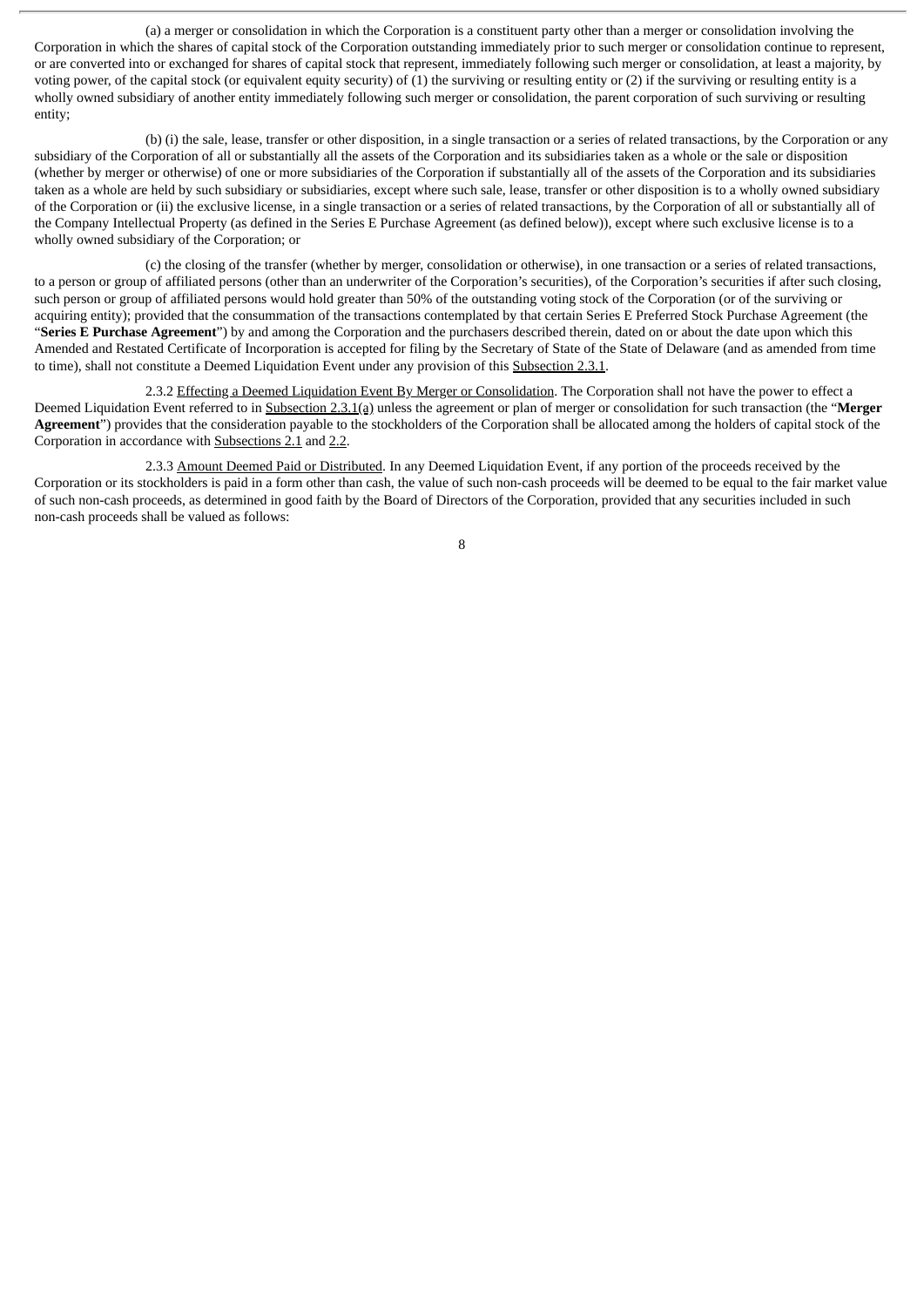(a) Securities not subject to investment letter or other similar restrictions on free marketability covered by (b) below:

(i) If traded on a securities exchange, the value per share (or other applicable unit) of such securities shall be deemed to be the average of the closing prices of such securities on such exchange over the twenty (20) trading-day period ending three (3) trading days prior to the closing of the Deemed Liquidation Event;

(ii) If actively traded over-the-counter, the value per share (or other applicable unit) of such securities shall be deemed to be the average of the closing bid or sale prices (whichever is applicable) of such securities over the twenty (20) trading-day period ending three (3) trading days prior to the closing of the Deemed Liquidation Event; and

(iii) If there is no active public market, the value shall be the fair market value thereof, as determined in good faith by the Board of Directors of the Corporation.

(b) Securities subject to investment letter or other restrictions on free marketability (other than restrictions arising solely by virtue of a stockholder's status as an affiliate or former affiliate of the Corporation) shall be valued by (i) determining the fair market value such securities would have in the absence of any such restrictions, as set forth above in Subsection 2.3.3(a)(i) Subsection 2.3.3(a)(ii) or Subsection 2.3.3(a)(iii), as applicable, and (ii) applying a discount to the fair market value so determined, the amount of such discount being determined in good faith by the Board of Directors of the Corporation, to reflect the reduced fair market value of such securities subject to such restrictions.

(c) The foregoing methods for determining the value of securities to be distributed in connection with a Deemed Liquidation Event shall, upon the approval of the definitive agreements governing such Deemed Liquidation Event by the stockholders under the General Corporation Law and Subsections 3.3 3.4 and 3.5 of this Article IV(B), be superseded by any methods for determining such value set forth in the definitive agreements governing such Deemed Liquidation Event.

2.3.4 Allocation of Escrow. In the event of a Deemed Liquidation Event pursuant to Subsection 2.3.1(a)(i), if any portion of the consideration payable to the stockholders of the Corporation is placed into escrow and/or is payable to the stockholders of the Corporation subject to contingencies, the Merger Agreement shall provide that (a) the portion of such consideration that is not placed in escrow and not subject to any contingencies (the "**Initial Consideration**") shall be allocated among the holders of capital stock of the Corporation in accordance with Subsections 2.1 and 2.2 as if the Initial Consideration were the only consideration payable in connection with such Deemed Liquidation Event and (b) any additional consideration which becomes payable to the stockholders of the Corporation upon release from escrow or satisfaction of contingencies shall be allocated among the holders of capital stock of the Corporation in accordance with Subsections 2.1 and 2.2 after taking into account the previous payment of the Initial Consideration as part of the same transaction.

#### 3. Voting.

3.1 General. On any matter presented to the stockholders of the Corporation for their action or consideration at any meeting of stockholders of the Corporation (or by written consent of stockholders in lieu of meeting), each holder of outstanding shares of Preferred Stock shall be entitled to cast the number of votes equal to the number of whole shares of Common Stock into which the shares of Preferred Stock held by such holder are convertible as of the record date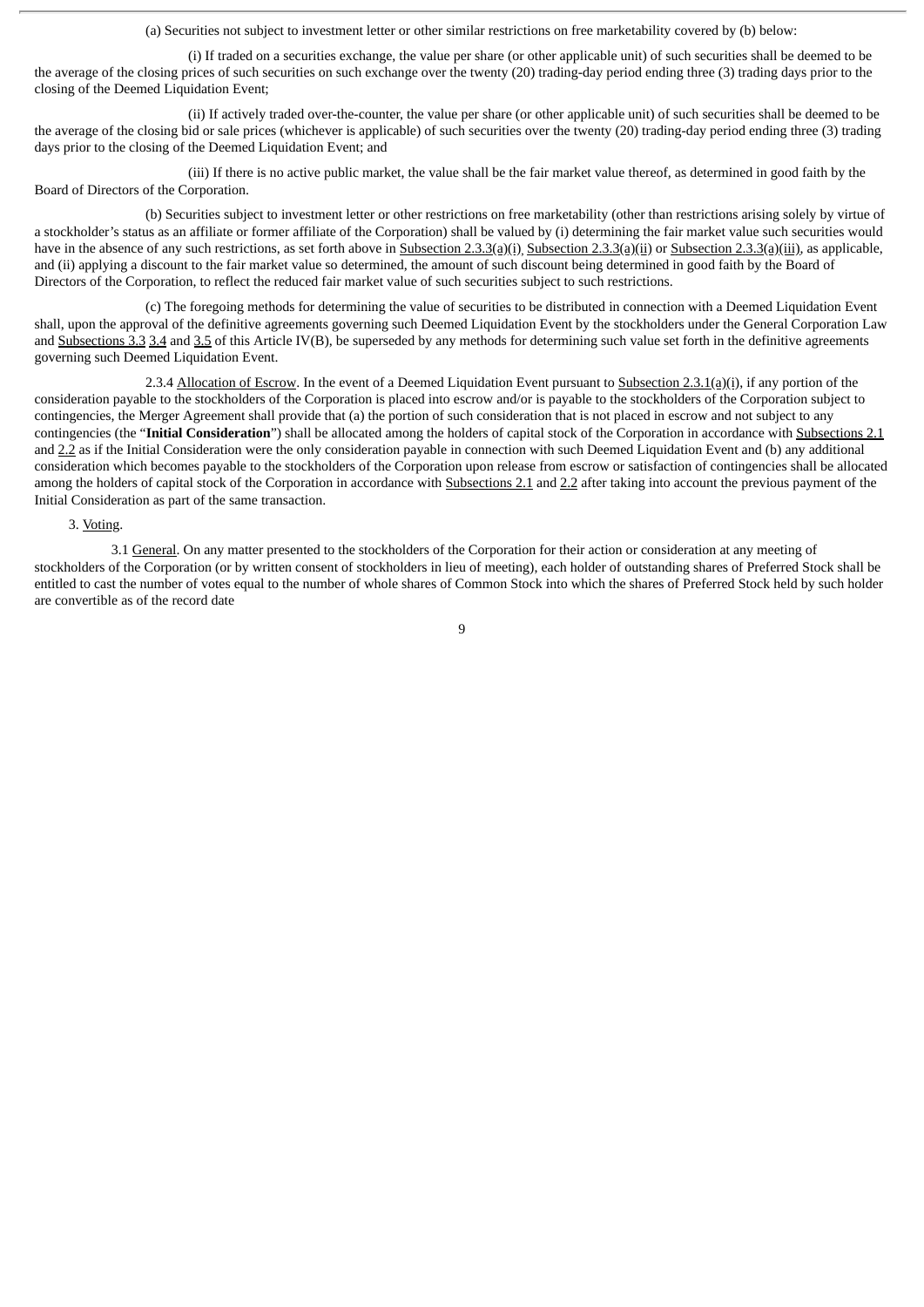for determining stockholders entitled to vote on such matter. Except as provided by law or by the other provisions of this Amended and Restated Certificate of Incorporation, as amended from time to time, holders of Preferred Stock shall vote together with the holders of Common Stock as a single class and on an as-converted to Common Stock basis.

3.2 Election of Directors. The holders of record of the shares of Series B Preferred Stock, the holders of record of shares of Series C Preferred Stock and the holders of record of shares of Series D Preferred Stock, voting together as a single class and on an as-converted basis (the "**Series B/C/D Holders**"), shall be entitled to elect one (1) director of the Corporation (the "**Series B/C/D Director**"), Any director elected as provided in the preceding sentence may be removed without cause by, and only by, the affirmative vote of the Series B/C/D Holders, given either at a special meeting of such stockholders duly called for that purpose or pursuant to a written consent of such stockholders. If the Series B/C/D Holders fail to elect a director to fill the directorship for which they are entitled to elect a director, pursuant to the first sentence of this Subsection 3.2, then such directorship shall remain vacant until such time as the Series B/C/D Holders elect a person to fill such directorship by vote or written consent in lieu of a meeting; and no such directorship may be filled by stockholders of the Corporation other than by the stockholders of the Corporation that are entitled to elect a person to fill such directorship, voting exclusively and as a separate class. The holders of record of the shares of Series E Preferred Stock (other than any Excluded Series E Holder (as defined below), exclusively and voting as a separate class (the "**Series E Voting Holders**"), shall be entitled to elect one (1) director of the Corporation (the "**Series E Director**"). Any director elected as provided in the preceding sentence may be removed without cause by, and only by, the affirmative vote of the Series E Voting Holders, given either at a special meeting of such stockholders duly called for that purpose or pursuant to a written consent of such stockholders. If the Series E Voting Holders fail to elect a director to fill the directorship for which they are entitled to elect a director, pursuant to this Subsection 3.2, then such directorship shall remain vacant until such time as the Series E Voting Holders elect a person to fill such directorship by vote or written consent in lieu of a meeting; and no such directorship may be filled by stockholders of the Corporation other than by the stockholders of the Corporation that are entitled to elect a person to fill such directorship, voting exclusively and as a separate class. For purposes of this Subsection 3.2, an "**Excluded Series E Holder**" shall mean any holder of Series E Preferred Stock who owns beneficially or of record as of the Series E Original Issue Date, a number of shares of Series E Preferred Stock in excess of 26,834,829 (as adjusted for any stock split, stock dividend, combination or other similar recapitalization after the date hereof). For the avoidance of doubt, an Excluded Series E Holder shall not be entitled to vote on the election of the Series E Director and the presence in person or by proxy of any Excluded Series E Holder shall not be required to constitute a quorum at any meeting of stockholders held for the election of the Series E Director. The holders of record who hold shares of Common Stock as of the record date for such vote, exclusively and voting as a separate class, shall be entitled to elect the balance of the total number of directors of the Corporation, and any director so elected may be removed without cause by, and only by, the affirmative vote of the holders of record who hold shares of Common Stock as of the record date for such vote, exclusively and voting as a separate class, given either at a special meeting of such stockholders duly called for that purpose or pursuant to a written consent of such stockholders. The rights of the Series B/C/D Holders under the first sentence of this Subsection 3.2 shall terminate on the first date on which there are issued and outstanding less than an aggregate of 11,625,000 shares of Series B Preferred Stock, Series C Preferred Stock and Series D Preferred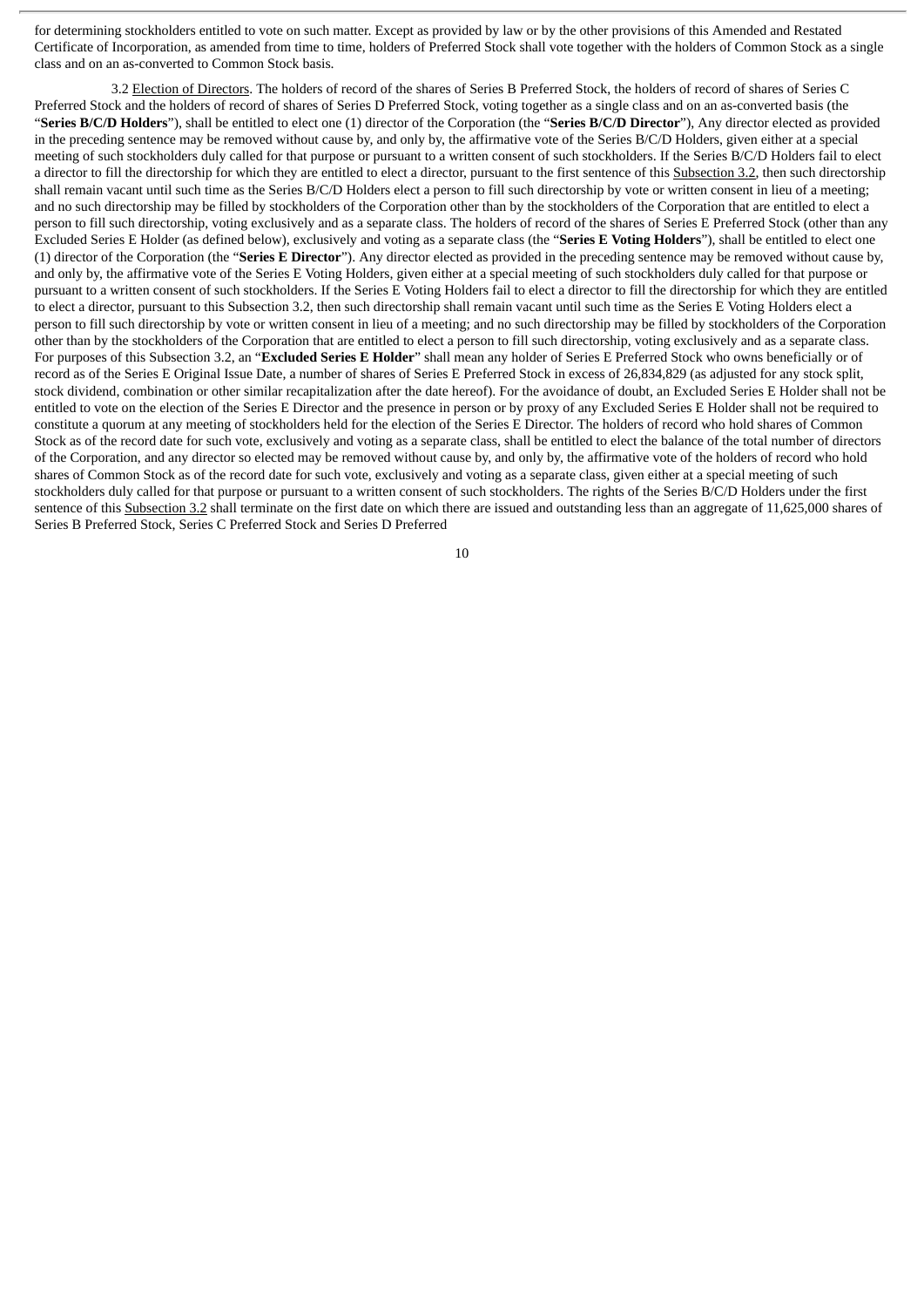Stock (subject to appropriate adjustment in the event of any stock dividend, stock split, combination or other similar recapitalization with respect to any such series of Preferred Stock), and the rights of the Series E Voting Holders under this Subsection 3.2 shall terminate on the first date on which there are issued and outstanding less than an aggregate of 6,708,000 shares of Series E Preferred Stock held by Series E Voting Holders (subject to appropriate adjustment in the event of any stock dividend, stock split, combination or other similar recapitalization with respect to the Series E Preferred Stock). Following the termination pursuant to the preceding sentence of the rights of the Series B/C/D Holders or the Series E Voting Holders, such Series B/C/D Director or Series E Director, as the case may be, shall be elected by the holders of record of the shares of Common Stock, exclusively and voting as a separate class. At any meeting held for the purpose of electing a director, the presence in person or by proxy of the holders of a majority of the outstanding shares of the class or series entitled to elect such director shall constitute a quorum for the purpose of electing such director. Except as otherwise provided in this Subsection 3.2, a vacancy in any directorship filled by the holders of any class or series shall be filled only by vote or written consent in lieu of a meeting of the holders of such class or series or by any remaining director or directors elected by the holders of such class or series pursuant to this Subsection 3.2. For the avoidance of doubt, the holders of shares of Series B Preferred Stock, Series C Preferred Stock and Series D Preferred Stock shall not vote such shares in any director election other than elections of the Series B/C/D Director, the Excluded Series E Holder shall not be entitled to vote its shares in elections of the Series E Director and the holders of shares of Series A Preferred Stock shall not vote such shares in any director election.

3.3 Series B/C/D/E Preferred Stock Protective Provisions. At any time when at least an aggregate of 59,800,000 shares of Series B Preferred Stock, Series C Preferred Stock, Series D Preferred Stock and Series E Preferred Stock (subject to appropriate adjustment in the event of any stock dividend, stock split, combination or other similar recapitalization with respect to any such series of Preferred Stock) are outstanding, the Corporation shall not either directly or indirectly by amendment, merger, consolidation or otherwise, do any of the following without (in addition to any other vote required by law or by this Amended and Restated Certificate of Incorporation) the written consent or affirmative vote of the holders of a majority of the then outstanding shares of the Series B Preferred Stock, Series C Preferred Stock, Series D Preferred Stock and Series E Preferred Stock, given in writing or by vote at a meeting, consenting or voting (as the case may be) as a single class and on an as-converted basis and any such act or transaction entered into without such consent or vote shall be null and void ab initio, and of no force or effect:

(a) amend, alter or repeal any provision of this Amended and Restated Certificate of Incorporation or Bylaws of the Corporation to alter or change the rights, preferences or privileges of the Series B Preferred Stock, Series C Preferred Stock, Series D Preferred Stock or Series E Preferred Stock in a manner that adversely affects such rights, preferences or privileges;

(b) increase or decrease the number of authorized shares of Common Stock, Non-Voting Common Stock, Preferred Stock or any series thereof;

(c) create, or authorize the creation of (by reclassification or otherwise), any additional class or series of capital stock or create, or authorize the creation of (by reclassification or otherwise) any security convertible into or exercisable for any such new class or series of capital stock that is senior to or on a parity with the Series B Preferred Stock, the Series C Preferred Stock, the Series D Preferred Stock or the Series E Preferred Stock with respect to the distribution of assets on the liquidation, dissolution or winding up of the Corporation and the payment of dividends;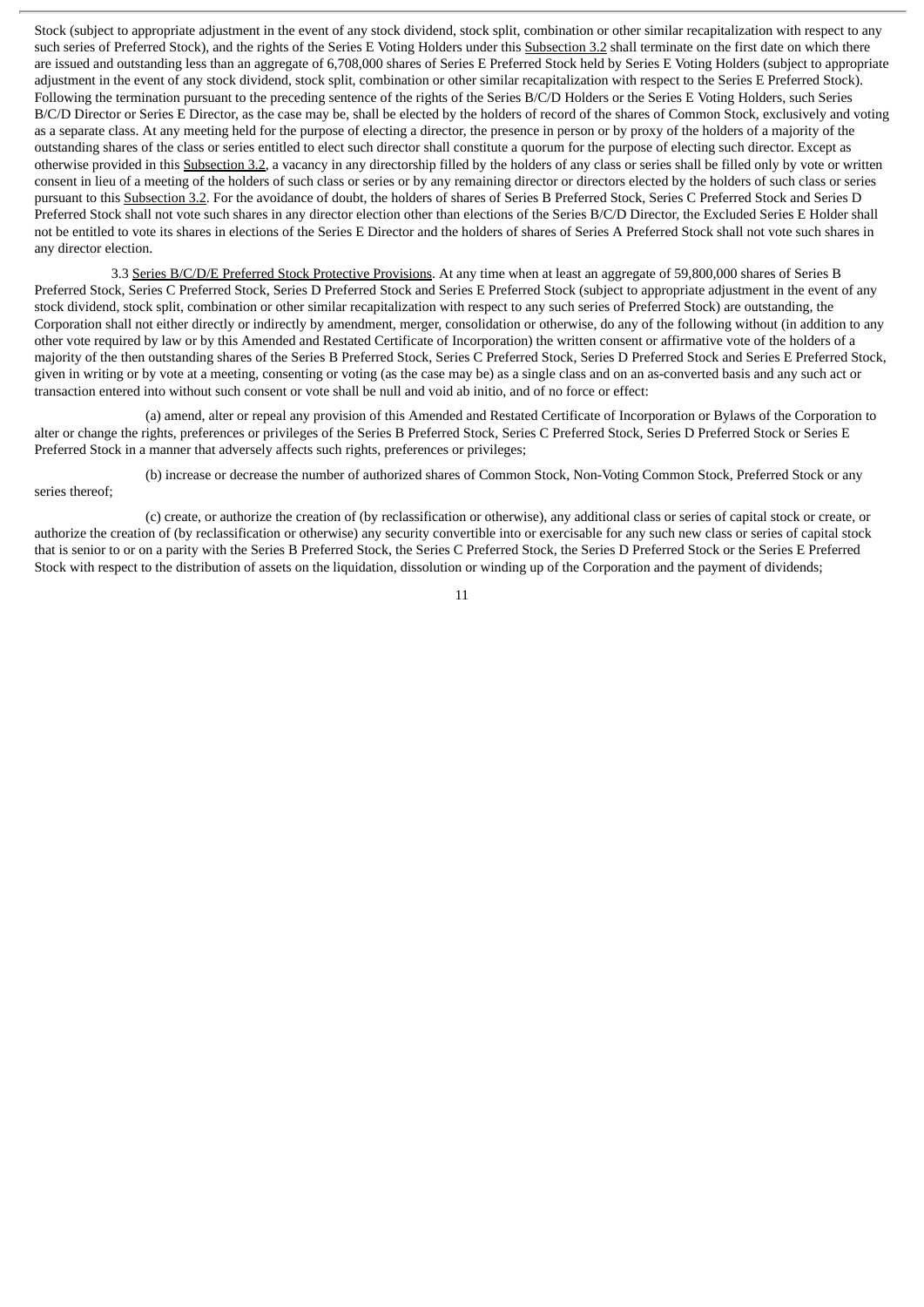(d) purchase or redeem (or permit any subsidiary to purchase or redeem) or pay or declare any dividend or make any distribution on, any shares of capital stock of the Corporation other than (i) dividends or other distributions payable on the Common Stock solely in the form of additional shares of Common Stock and (ii) repurchases of stock from former employees, officers, directors, consultants or other persons who performed services for the Corporation or any subsidiary in connection with the cessation of such employment or service at no greater than the original purchase price thereof;

(e) create any bonds, notes, or other obligations convertible into, exchangeable for, or having option rights to purchase, shares of capital stock unless the same ranks junior to the Series B Preferred Stock, Series C Preferred Stock, Series D Preferred Stock and Series E Preferred Stock with respect to the distribution of assets on the liquidation, dissolution or winding up of the Corporation and the payment of dividends;

(f) liquidate, dissolve or wind up the business and affairs of the Corporation, including, without limitation, make an assignment for the benefit of creditors, admit in writing the Corporation's inability to pay its debts as they become due, file a voluntary petition for bankruptcy, file any petition or answer seeking any reorganization, arrangement, composition, readjustment, dissolution or similar relief under any present or future statute, law or regulation, file any answer admitting the material allegations of a petition filed against the Corporation in any such proceeding, or seek or consent to or acquiesce in the appointment of any trustee, receiver or liquidator of the Corporation, or of all or any substantial part of the properties of the Corporation, or the Corporation or otherwise take any action looking to the liquidation dissolution or winding up of the Corporation, effect any Deemed Liquidation Event, or consent to any of the foregoing;

(g) take any action that results in the Corporation incurring or assuming more than \$5,000,000 of indebtedness, either on an individual or cumulative basis, or in the encumbrance of a substantial portion of the Corporation's assets;

(h) authorize the Corporation to enter into or materially amend any material contract or arrangement with (i) any officer, director or founder, (ii) any stockholder of the Corporation holding a number of shares of capital stock of the Corporation that exceeds 3% of the total number of shares of capital stock of the Corporation then outstanding (determined on an as-converted basis), (iii) any parent or subsidiary of the Corporation or (iv) any person controlling, controlled by, or under common control with any person or entity described in clause (i), (ii) or (iii) (except for (x) any such contract or arrangement in which the aggregate value to or obligation of the Corporation is either (i) less than \$100,000, or (ii) greater than or equal to \$100,000 but less than \$500,000 and such contract or arrangement has been approved by the disinterested members of the Board of Directors of the Corporation and (y) any employment agreement between the Corporation and an officer of the Corporation, the terms of which have been approved by the Board of Directors of the Corporation);

(i) (i) form any subsidiary other than a wholly owned subsidiary or (ii) permit any subsidiary of the Corporation in which the Corporation holds a controlling voting interest to sell or issue stock to any party other than the Corporation, provided that the approval otherwise required pursuant to this Section 3.3 shall not be required with respect to any subsidiary or entity described in clause (i) or (ii) above if  $(x)$  Deerfield Management Company, L.P.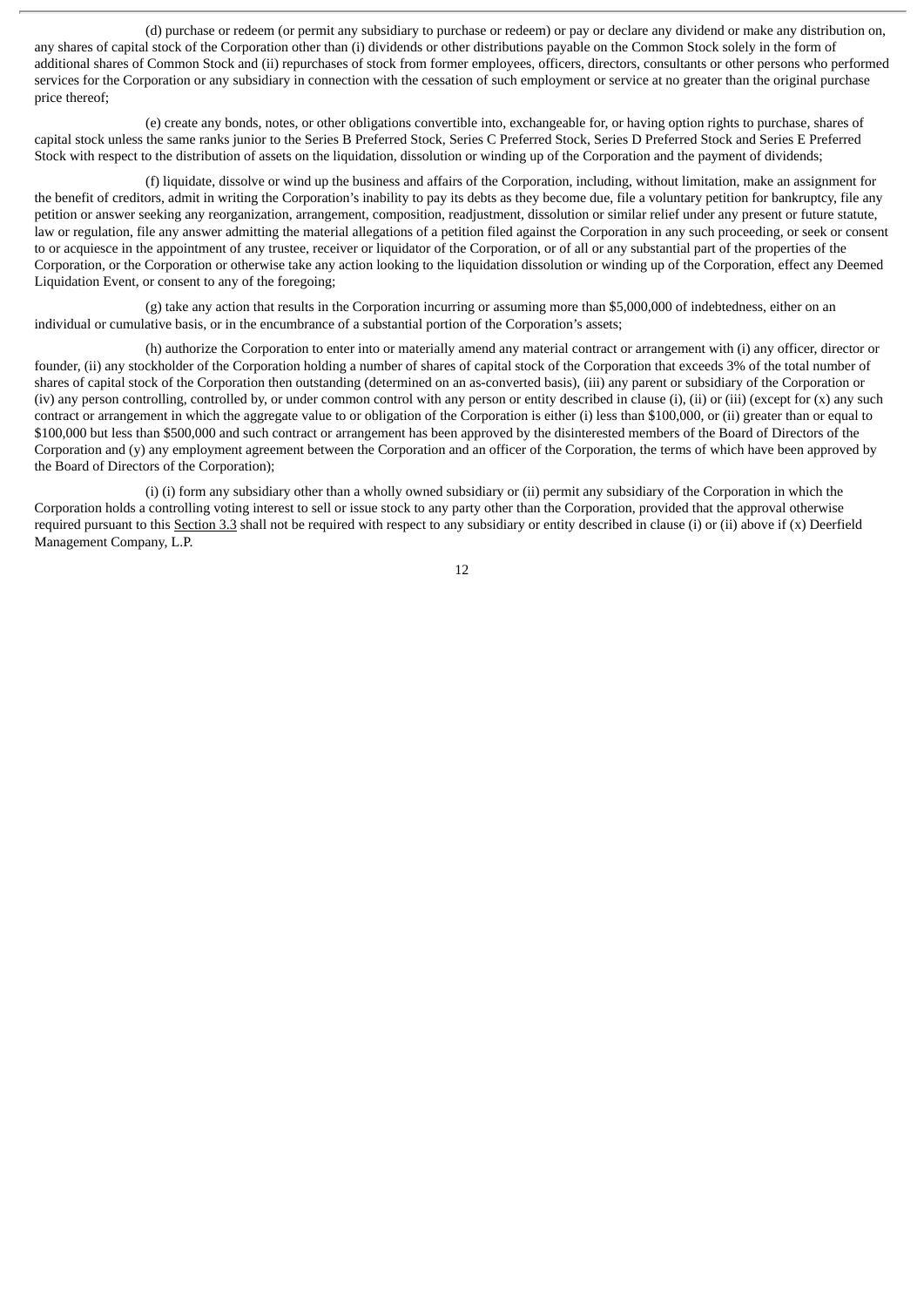("**Deerfield**"), any affiliate of Deerfield or any entity in which either Deerfield or any affiliate of Deerfield (collectively, the "**Deerfield-Related Entities**"), directly or indirectly, holds a voting interest in, or is issued or holds stock of, such subsidiary or other entity in an amount that represents beneficial ownership of not less than 5% of the equity of such subsidiary or other entity, (y) such Deerfield-Related Entity either (A) controls (as defined in Rule 12b-2 of the Securities Exchange Act of 1934, as amended) such subsidiary or other entity, or (B) is a "major investor," "major holder" or has comparable status in such subsidiary or entity (or affiliate thereof) as and to the extent that the term "major investor," "major holder" or any comparable term that conveys participation, information and co-sale rights, is understood or defined with respect to such entity's (or such affiliate's) governing corporate documents and (z) such action by the Corporation has been approved by the Board of Directors of the Corporation;

(j) authorize the acquisition of any other entity or business;

(k) authorize the Corporation to increase the number of shares of Common Stock authorized for issuance under the Corporation's 2010 Stock Plan, the Corporation's 2002 Stock Incentive Plan or any similar stock option plan subsequently adopted by the Corporation;

(l) adopt any new option, stock purchase, phantom stock, profit sharing or other equity incentive plan;

(m) change the principal business of the Corporation, enter new lines of business, or exit the current line of business; or

(n) increase or decrease the authorized number of directors constituting the Board of Directors of the Corporation from five

(5) directors.

3.4 Series A Preferred Stock Protective Provisions. At any time when at least 44,452,580 shares of Series A Preferred Stock (subiect to appropriate adjustment in the event of any stock dividend, stock split, combination or other similar recapitalization with respect to the Series A Preferred Stock) are outstanding, the Corporation shall not, either directly or indirectly by amendment, merger, consolidation or otherwise, do any of the following without (in addition to any other vote required by law or by this Amended and Restated Certificate of Incorporation) the written consent or affirmative vote of the holders of at least a majority of the then outstanding shares of Series A Preferred Stock, given in writing or by vote at a meeting, consenting or voting (as the case may be) separately as a class and as a separate series:

(a) amend, alter or repeal any provision of this Amended and Restated Certificate of Incorporation or Bylaws of the Corporation to alter or change the rights, preferences or privileges of the Series A Preferred Stock in a manner that adversely affects such rights, preferences or privileges;

(b) increase or decrease the number of authorized shares of Preferred Stock that are designated as Series A Preferred Stock; or

(c) liquidate, dissolve or wind up the business and affairs of the Corporation, effect any Deemed Liquidation Event other than a Deemed Liquidation Event in which the valuation of the Corporation equals or exceeds \$345,000,000, or consent to any of the foregoing.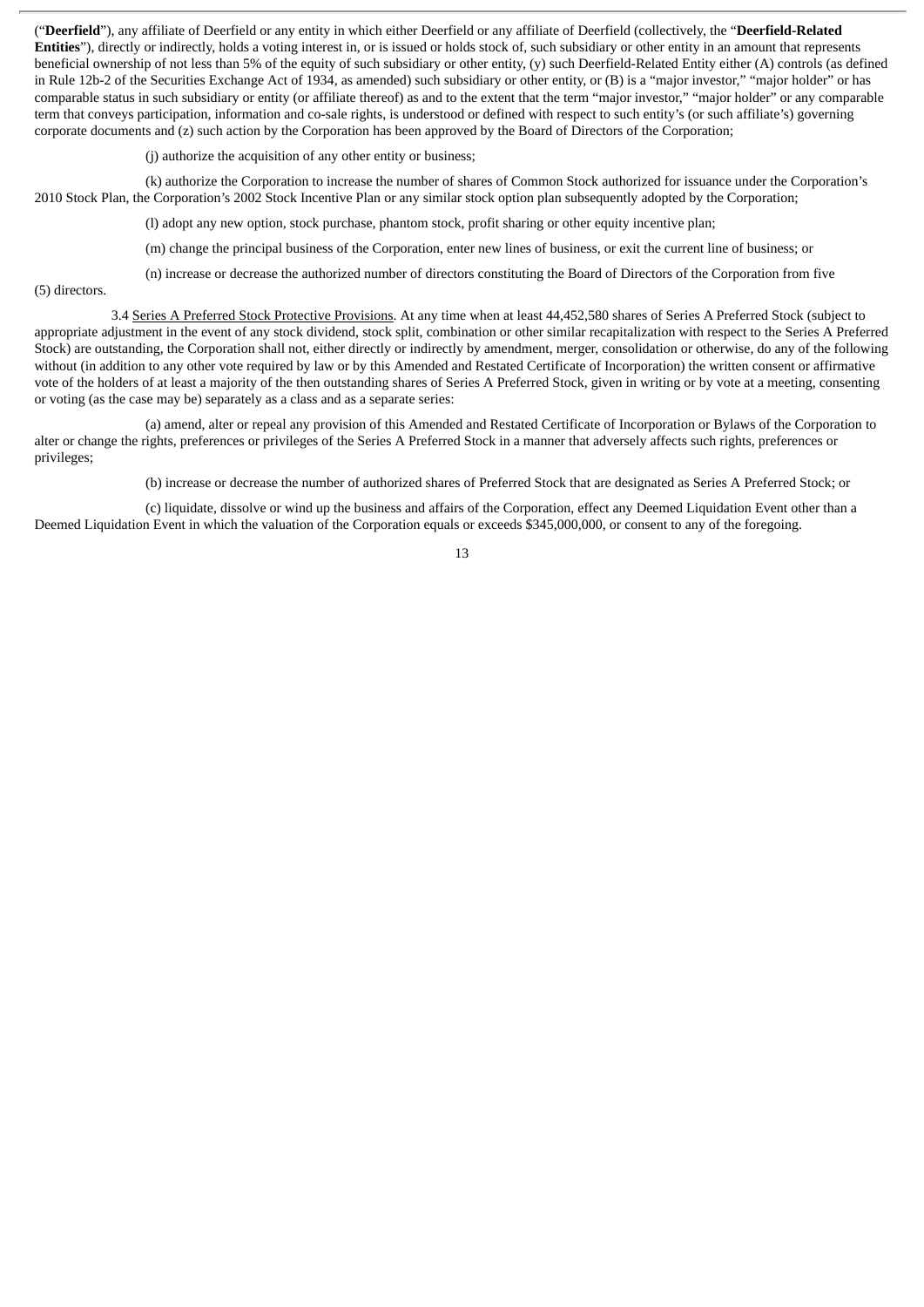#### 4. Optional Conversion.

The holders of the Preferred Stock shall have conversion rights as follows (the "**Conversion Rights**"):

#### 4.1 Right to Convert.

4.1.1 Conversion Ratio. Each share of a series of Preferred Stock shall be convertible, at the option of the holder thereof, at any time and from time to time, and without the payment of additional consideration by the holder thereof, into such number of fully paid and nonassessable shares of Common Stock as is determined by dividing the applicable Original Issue Price by the Conversion Price (as defined below) in effect at the time of conversion. The "**Conversion Price**" shall initially be equal to (i) with respect to the Series A Preferred Stock, \$0.135 per share, (ii) with respect to the Series B Preferred Stock, \$0.33935 per share, (iii) with respect to the Series C Preferred Stock, \$0.42335 per share, (iv) with respect to the Series D Preferred Stock, \$0.55639 per share and (v) with respect to the Series E Preferred Stock, \$1.4906 per share. Each such Conversion Price shall be subject to adjustment as provided below.

4.1.2 Termination of Conversion Rights. In the event of a liquidation, dissolution or winding up of the Corporation or a Deemed Liquidation Event, the Conversion Rights shall terminate at the close of business on the last full day preceding the date fixed for the payment of any amounts distributable on such event to the holders of Preferred Stock.

4.2 Fractional Shares. No fractional shares of Common Stock shall be issued upon conversion of the Preferred Stock. In lieu of any fractional shares to which the holder would otherwise be entitled, the Corporation shall pay cash equal to such fraction multiplied by the fair market value of a share of Common Stock as determined in good faith by the Board of Directors of the Corporation. Whether or not fractional shares would be issuable upon such conversion shall be determined on the basis of the total number of shares of Preferred Stock the holder is at the time converting into Common Stock and the aggregate number of shares of Common Stock issuable upon such conversion.

#### 4.3 Mechanics of Conversion.

4.3.1 Notice of Conversion. In order for a holder of Preferred Stock to voluntarily convert shares of Preferred Stock into shares of Common Stock, such holder shall surrender the certificate or certificates for such shares of Preferred Stock (or, if such registered holder alleges that such certificate has been lost, stolen or destroyed, a lost certificate affidavit and agreement reasonably acceptable to the Corporation to indemnify the Corporation against any claim that may be made against the Corporation on account of the alleged loss, theft or destruction of such certificate), at the office of the transfer agent for the Preferred Stock (or at the principal office of the Corporation if the Corporation serves as its own transfer agent), together with written notice that such holder elects to convert all or any number of the shares of the Preferred Stock represented by such certificate or certificates and, if applicable, any event on which such conversion is contingent. Such notice shall state such holder's name or the names of the nominees in which such holder wishes the certificate or certificates for shares of Common Stock to be issued. If required by the Corporation, certificates surrendered for conversion shall be endorsed or accompanied by a written instrument or instruments of transfer, in form satisfactory to the Corporation, duly executed by the registered holder or his, her or its attorney duly authorized in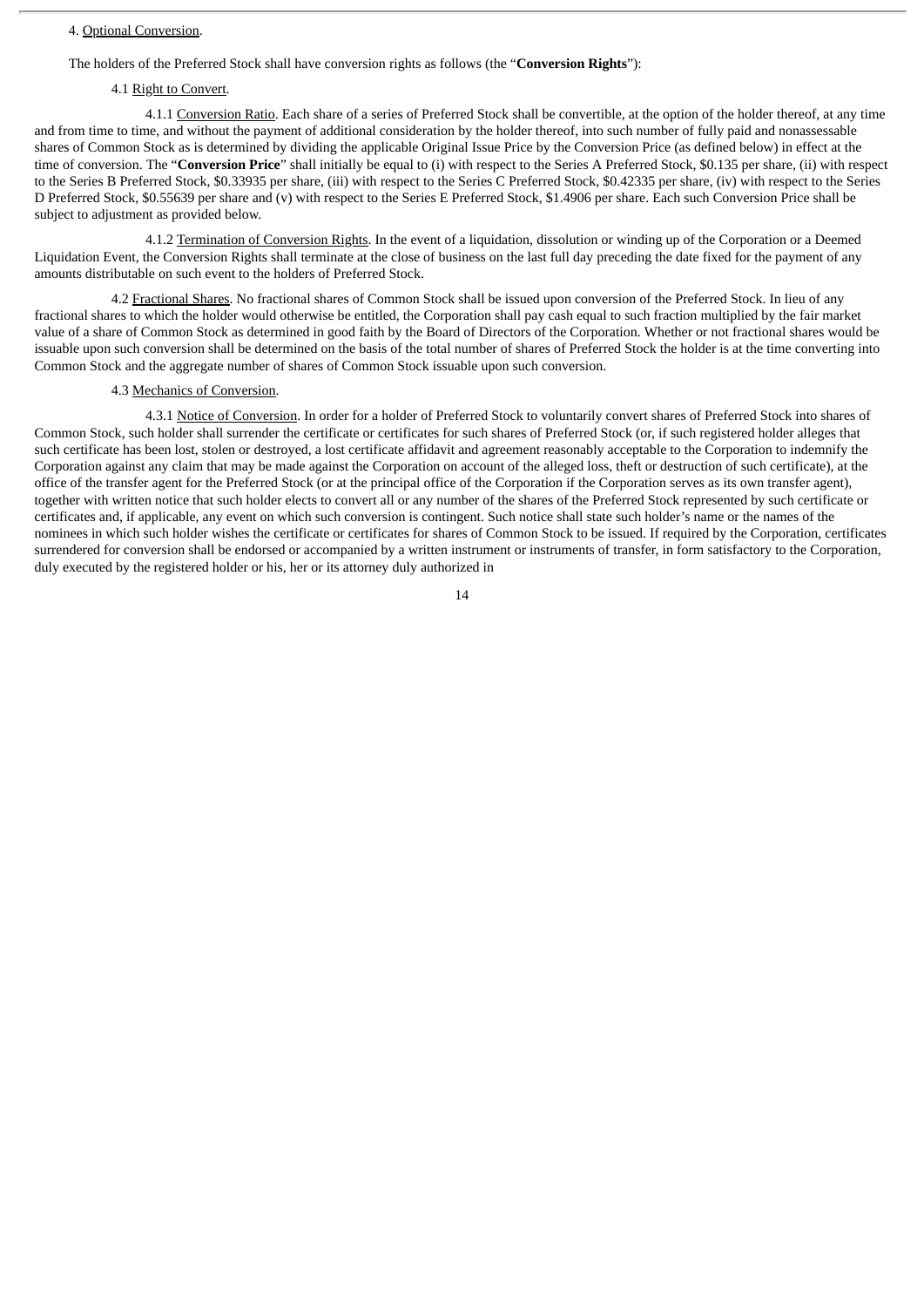writing. The close of business on the date of receipt by the transfer agent (or by the Corporation if the Corporation serves as its own transfer agent) of such certificates (or lost certificate affidavit and agreement) and notice shall be the time of conversion (the "**Conversion Time**"), and the shares of Common Stock issuable upon conversion of the shares represented by such certificate shall be deemed to be outstanding of record as of such date. The Corporation shall, as soon as practicable after the Conversion Time, (i) issue and deliver to such holder of Preferred Stock, or to his, her or its nominees, a certificate or certificates for the number of full shares of Common Stock issuable upon such conversion in accordance with the provisions hereof and a certificate for the number (if any) of the shares of Preferred Stock represented by the surrendered certificate that were not converted into Common Stock, (ii) pay in cash such amount as provided in Subsection 4.2 in lieu of any fraction of a share of Common Stock otherwise issuable upon such conversion and (iii) pay all declared but unpaid dividends, if any, on the shares of Preferred Stock converted.

4.3.2 Reservation of Shares. The Corporation shall at all times when the Preferred Stock shall be outstanding, reserve and keep available out of its authorized but unissued capital stock, for the purpose of effecting the conversion of the Preferred Stock, such number of its duly authorized shares of Common Stock as shall from time to time be sufficient to effect the conversion of all outstanding Preferred Stock; and if at any time the number of authorized but unissued shares of Common Stock shall not be sufficient to effect the conversion of all then outstanding shares of the Preferred Stock, the Corporation shall take such corporate action as may be necessary to increase its authorized but unissued shares of Common Stock to such number of shares as shall be sufficient for such purposes, including engaging in best efforts to obtain the requisite stockholder approval of any necessary amendment to this Amended and Restated Certificate of Incorporation. Before taking any action which would cause an adjustment reducing the Conversion Price of a series of Preferred Stock below the then par value of the shares of Common Stock issuable upon conversion of such series of Preferred Stock, the Corporation will take any corporate action which may, in the opinion of its counsel, be necessary in order that the Corporation may validly and legally issue fully paid and nonassessable shares of Common Stock at such adjusted Conversion Price.

4.3.3 Effect of Conversion. All shares of Preferred Stock which shall have been surrendered for conversion as herein provided shall no longer be deemed to be outstanding and all rights with respect to such shares shall immediately cease and terminate at the Conversion Time, except only the right of the holders thereof to receive shares of Common Stock in exchange therefor, to receive payment in lieu of any fraction of a share otherwise issuable upon such conversion as provided in Subsection 4.2 and to receive payment of any dividends declared but unpaid thereon. Any shares of Preferred Stock so converted shall be retired and cancelled and may not be reissued as shares of such series, and the Corporation may thereafter take such appropriate action (without the need for stockholder action) as may be necessary to reduce the authorized number of shares of Preferred Stock accordingly.

4.3.4 No Further Adjustment. Upon any such conversion, no adjustment to the Conversion Price of a series of Preferred Stock shall be made for any declared but unpaid dividends on such shares of such series of Preferred Stock surrendered for conversion or on the Common Stock delivered upon conversion.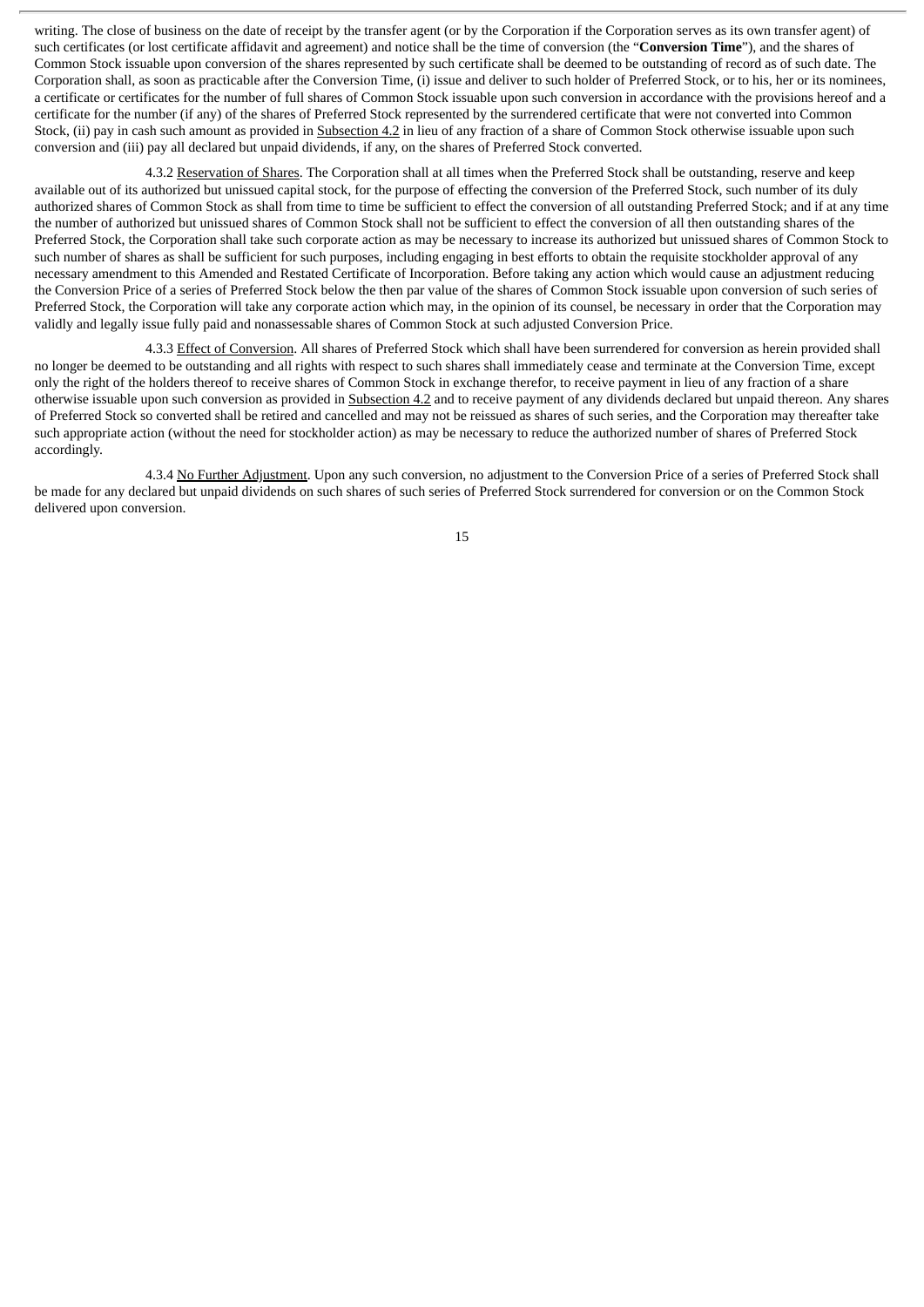4.3.5 Taxes. The Corporation shall pay any and all issuance and other similar taxes that may be payable in respect of any issuance or delivery of shares of Common Stock upon conversion of shares of Preferred Stock pursuant to this Section 4. The Corporation shall not, however, be required to pay any tax which may be payable in respect of any transfer involved in the issuance and delivery of shares of Common Stock in a name other than that in which the shares of Preferred Stock so converted were registered, and no such issuance or delivery shall be made unless and until the person or entity requesting such issuance has paid to the Corporation the amount of any such tax or has established, to the satisfaction of the Corporation, that such tax has been paid.

4.4 Adjustments to Conversion Price for Diluting Issuances.

4.4.1 Special Definitions. For purposes of this Article Fourth, the following definitions shall apply:

(a) "**Option**" shall mean rights, options or warrants to subscribe for, purchase or otherwise acquire Combined Common Stock or Convertible Securities.

(b) "**Series E Original Issue Date**" shall mean the date on which the first share of Series E Preferred Stock was issued by the Corporation pursuant to the Series E Purchase Agreement.

(c) "**Convertible Securities**" shall mean any evidences of indebtedness, shares or other securities directly or indirectly convertible into or exchangeable for Combined Common Stock, but excluding Options.

(d) "**Additional Shares of Combined Common Stock**" shall mean all shares of Combined Common Stock issued (or, pursuant to Subsection 4.4.3 below, deemed to be issued) by the Corporation after the Series E Original Issue Date, other than (1) the following shares of Combined Common Stock and (2) shares of Combined Common Stock deemed issued pursuant to the following Options and Convertible Securities (such shares of Combined Common Stock described in clauses (1) and (2), collectively, "**Exempted Securities**"):

(i) shares of Combined Common Stock, Options or Convertible Securities issued as a dividend or distribution on Preferred

Stock;

(ii) shares of Combined Common Stock or Options approved by the Board of Directors of the Corporation or a committee thereof issued to employees or directors of, or consultants or advisors to, the Corporation or any of its subsidiaries pursuant to a plan, agreement or arrangement approved by the Board of Directors of the Corporation;

(iii) shares of Combined Common Stock or Convertible Securities actually issued upon the exercise of Options or shares of Combined Common Stock actually issued upon the conversion or exchange of Convertible Securities, in each case provided such issuance is pursuant to the terms of such Option or Convertible Security;

(iv) shares of Combined Common Stock issued in a Qualified IPO (as defined below);

(v) shares of Combined Common Stock issued or issuable pursuant to the transactions contemplated by the Series E

Purchase Agreement;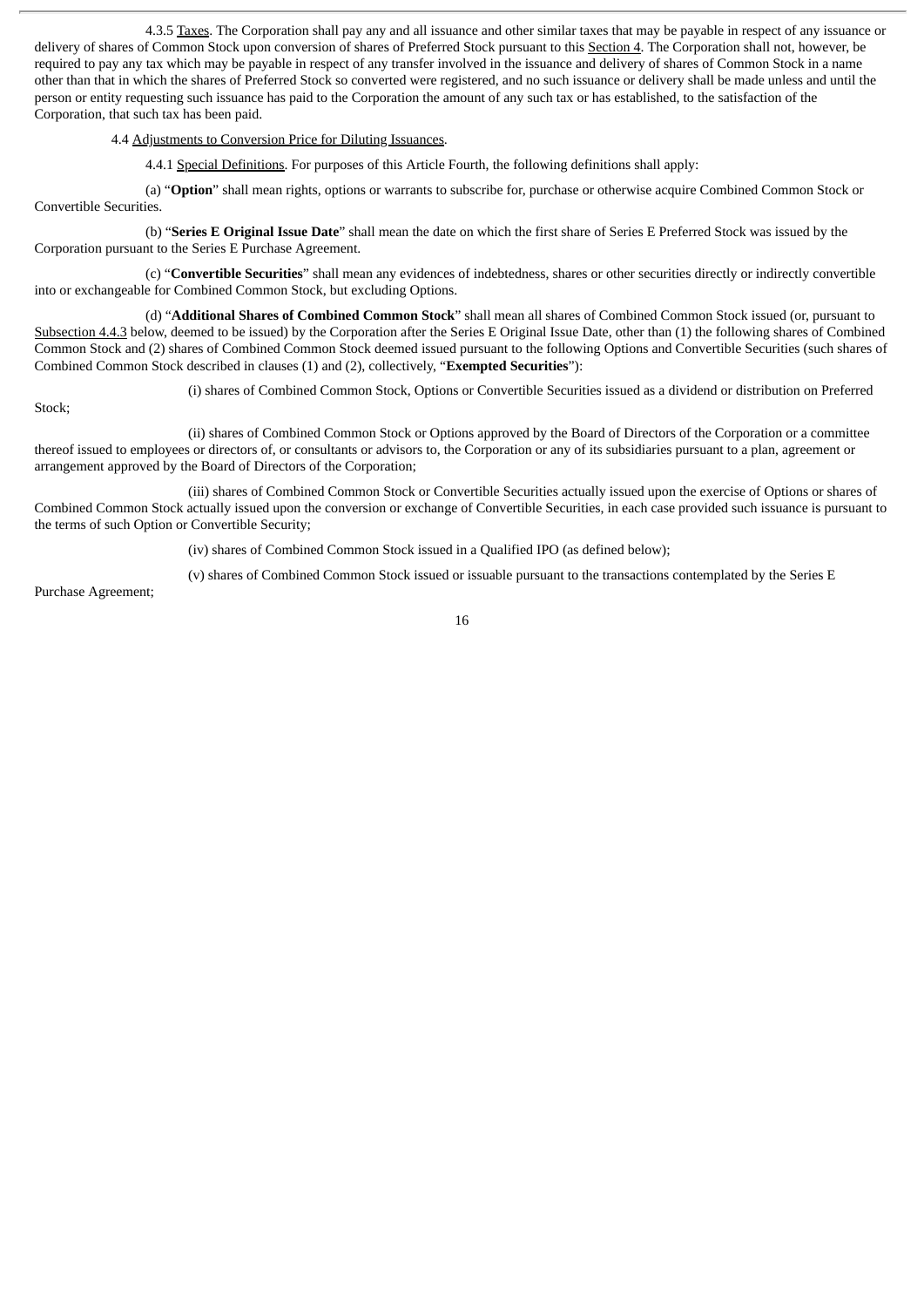(vi) shares of Combined Common Stock, Options or Convertible Securities issued to persons or entities with which the Corporation has business relationships, provided such issuances are approved by the Board of Directors of the Corporation and are for primarily non-equity financing purposes;

(vii) shares of Combined Common Stock, Options or Convertible Securities issued to banks, equipment lessors or other financial institutions, or to real property lessors, provided such issuances are approved by the Board of Directors and are for primarily non-equity financing purposes; or

(viii) shares of Combined Common Stock, Options or Convertible Securities issued by reason of a dividend, stock split, split-up or other distribution on shares of Combined Common Stock that is covered by Subsection 4.5, 4.6, 4.7 or 4.8.

4.4.2 No Adjustment of Conversion Price. No adjustment in the applicable Conversion Price of a series of Preferred Stock shall be made as the result of the issuance or deemed issuance of Additional Shares of Combined Common Stock if (a) with respect to an adjustment to the Series E Preferred Stock, the Corporation receives written notice from the holders of a majority of the then outstanding shares of Series E Preferred Stock agreeing that no such adjustment shall be made as a result of the issuance or deemed issuance of such Additional Shares of Combined Common Stock, (b) with respect to an adjustment to the Series D Preferred Stock, the Corporation receives written notice from the holders of a majority of the then outstanding shares of Series D Preferred Stock agreeing that no such adjustment shall be made as a result of the issuance or deemed issuance of such Additional Shares of Combined Common Stock, (c) with respect to an adjustment to the Series C Preferred Stock, the Corporation receives written notice from the holders of a majority of the then outstanding shares of Series C Preferred Stock agreeing that no such adjustment shall be made as a result of the issuance or deemed issuance of such Additional Shares of Combined Common Stock, (d) with respect to an adjustment to the Series B Preferred Stock, the Corporation receives written notice from the holders of a majority of the then outstanding shares of Series B Preferred Stock agreeing that no such adjustment shall be made as the result of the issuance or deemed issuance of such Additional Shares of Combined Common Stock and (e) with respect to an adjustment to the Series A Preferred Stock, the Corporation receives written notice from the holders of a majority of the then outstanding shares of Series A Preferred Stock agreeing that no such adjustment shall be made as the result of the issuance or deemed issuance of such Additional Shares of Combined Common Stock.

#### 4.4.3 Deemed Issuance of Additional Shares of Combined Common Stock.

(a) If the Corporation at any time or from time to time after the Series E Original Issue Date shall issue any Options or Convertible Securities (excluding Options or Convertible Securities which are themselves Exempted Securities) or shall fix a record date for the determination of holders of any class of securities entitled to receive any such Options or Convertible Securities, then the maximum number of shares of Combined Common Stock (as set forth in the instrument relating thereto, assuming the satisfaction of any conditions to exercisability, convertibility or exchangeability but without regard to any provision contained therein for a subsequent adjustment of such number) issuable upon the exercise of such **Options**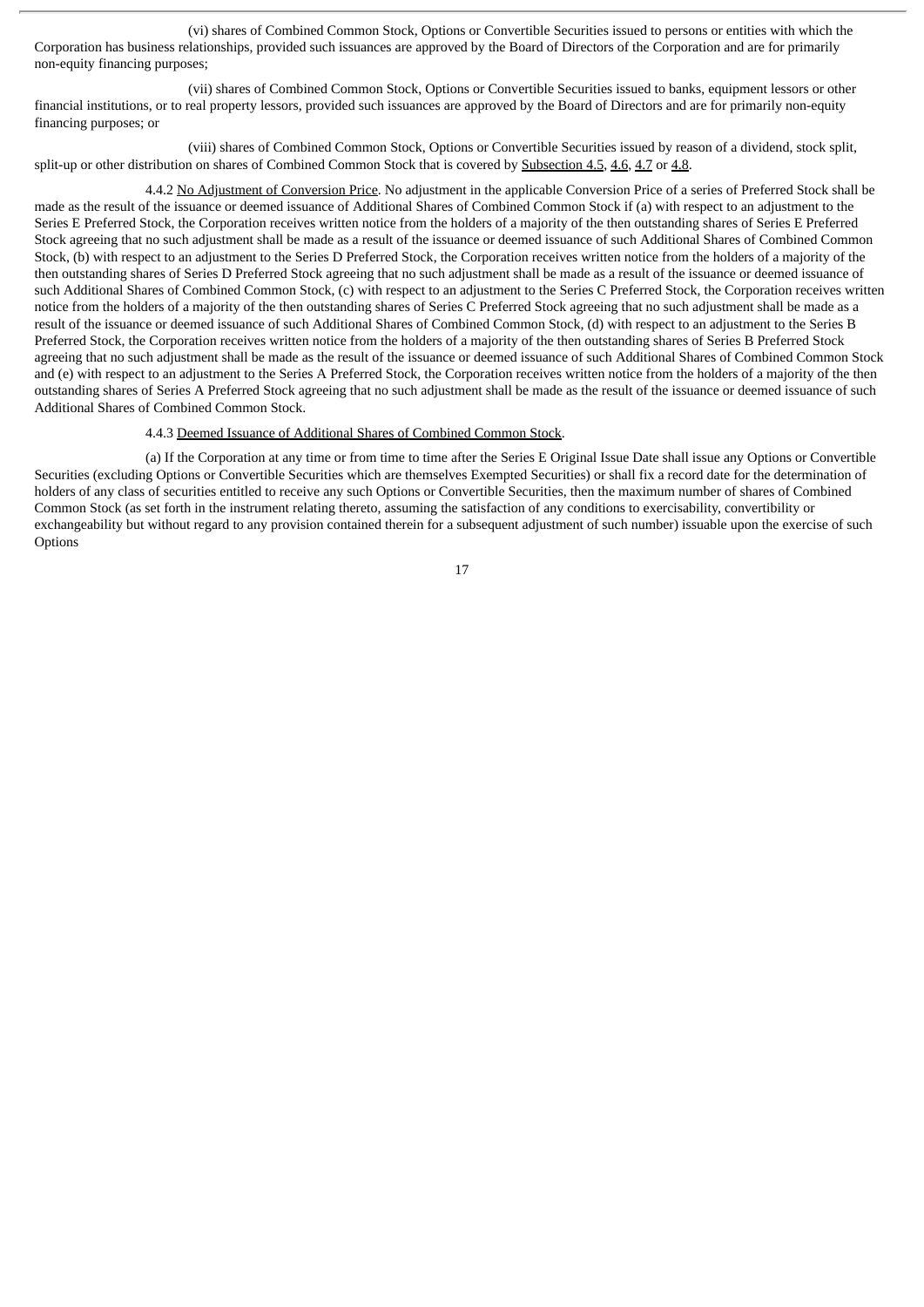or, in the case of Convertible Securities and Options therefor, the conversion or exchange of such Convertible Securities, shall be deemed to be Additional Shares of Combined Common Stock issued as of the time of such issuance or, in case such a record date shall have been fixed, as of the close of business on such record date.

(b) If the terms of any Option or Convertible Security, the issuance of which resulted in an adjustment to the applicable Conversion Price of a series of Preferred Stock pursuant to the terms of Subsections 4.4.4 or 4.4.5, as the case may be, are revised as a result of an amendment to such terms or any other adjustment pursuant to the provisions of such Option or Convertible Security (but excluding automatic adjustments to such terms pursuant to anti-dilution or similar provisions of such Option or Convertible Security) to provide for either (1) any increase or decrease in the number of shares of Combined Common Stock issuable upon the exercise, conversion and/or exchange of any such Option or Convertible Security or (2) any increase or decrease in the consideration payable to the Corporation upon such exercise, conversion and/or exchange, then, effective upon such increase or decrease becoming effective, the applicable Conversion Price of a series of Preferred Stock computed upon the original issue of such Option or Convertible Security (or upon the occurrence of a record date with respect thereto) shall be readjusted to such Conversion Price as would have obtained had such revised terms been in effect upon the original date of issuance of such Option or Convertible Security. Notwithstanding the foregoing, no readjustment pursuant to this clause (b) shall have the effect of increasing the applicable Conversion Price of a series of Preferred Stock to an amount which exceeds the lower of (i) such Conversion Price in effect immediately prior to the original adjustment made as a result of the issuance of such Option or Convertible Security, or (ii) such Conversion Price that would have resulted from any issuances of Additional Shares of Combined Common Stock (other than deemed issuances of Additional Shares of Combined Common Stock as a result of the issuance of such Option or Convertible Security) between the original adjustment date and such readjustment date.

(c) If the terms of any Option or Convertible Security (excluding Options or Convertible Securities which are themselves Exempted Securities), the issuance of which did not result in an adjustment to the applicable Conversion Price of a series of Preferred Stock pursuant to the terms of Subsections 4.4.4 or 4.4.5, as the case may be, (either because the consideration per share (determined pursuant to Subsection 4.4.6) of the Additional Shares of Combined Common Stock subject thereto was equal to or greater than the applicable Conversion Price of such series of Preferred Stock then in effect, or because such Option or Convertible Security was issued before the Series E Original Issue Date), are revised after the Series E Original Issue Date as a result of an amendment to such terms or any other adjustment pursuant to the provisions of such Option or Convertible Security (but excluding automatic adjustments to such terms pursuant to anti-dilution or similar provisions of such Option or Convertible Security) to provide for either (1) any increase in the number of shares of Combined Common Stock issuable upon the exercise, conversion or exchange of any such Option or Convertible Security or (2) any decrease in the consideration payable to the Corporation upon such exercise, conversion or exchange, then such Option or Convertible Security, as so amended or adjusted, and the Additional Shares of Combined Common Stock subject thereto (determined in the manner provided in Subsection 4.4.3(a)) shall be deemed to have been issued effective upon such increase or decrease becoming effective.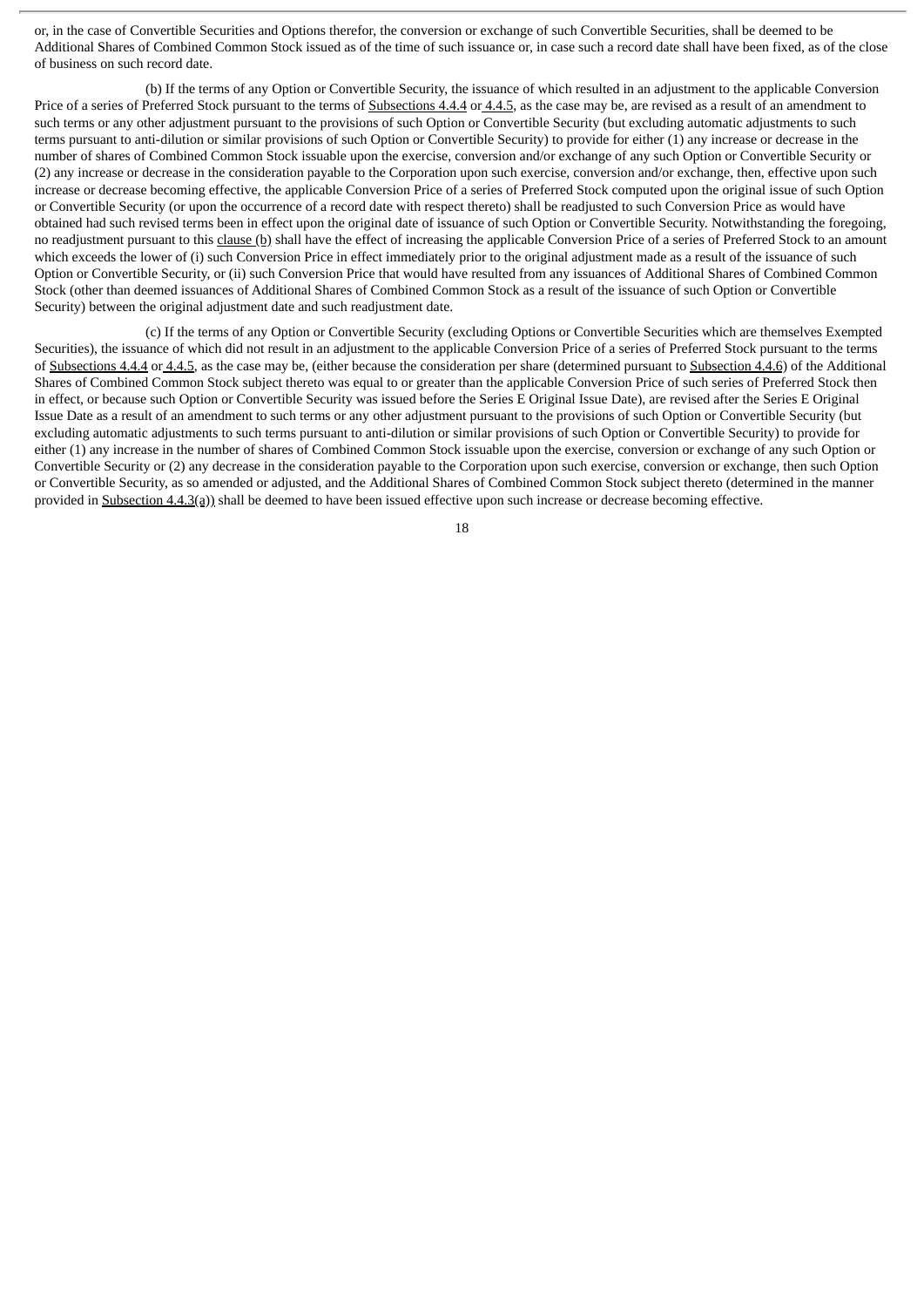(d) Upon the expiration or termination of any unexercised Option or unconverted or unexchanged Convertible Security (or portion thereof) which resulted (either upon its original issuance or upon a revision of its terms) in an adjustment to the applicable Conversion Price of a series of Preferred Stock pursuant to the terms of Subsections 4.4.4 or 4.4.5, as the case may be, such Conversion Price shall be readjusted to such Conversion Price as would have obtained had such Option or Convertible Security (or portion thereof) never been issued.

(e) If the number of shares of Combined Common Stock issuable upon the exercise, conversion and/or exchange of any Option or Convertible Security, or the consideration payable to the Corporation upon such exercise, conversion and/or exchange, is calculable at the time such Option or Convertible Security is issued or amended but is subject to adjustment based upon subsequent events, any adjustment to the applicable Conversion Price of a series of Preferred Stock provided for in this Subsection 4.4.3 shall be effected at the time of such issuance or amendment based on such number of shares or amount of consideration without regard to any provisions for subsequent adjustments (and any subsequent adjustments shall be treated as provided in clauses (b) and (c) of this Subsection 4.4.3). If the number of shares of Combined Common Stock issuable upon the exercise, conversion and/or exchange of any Option or Convertible Security, or the consideration payable to the Corporation upon such exercise, conversion and/or exchange, cannot be calculated at all at the time such Option or Convertible Security is issued or amended, any adjustment to such Conversion Price that would result under the terms of this Subsection 4.4.3 at the time of such issuance or amendment shall instead be effected at the time such number of shares and/or amount of consideration is first calculable (even if subject to subsequent adjustments), assuming for purposes of calculating such adjustment to such Conversion Price that such issuance or amendment took place at the time such calculation can first be made.

4.4.4 Adjustment of Conversion Price Upon Issuance of Additional Shares of Combined Common Stock During Initial Period. In the event the Corporation shall, subsequent to the Series E Original Issue Date and prior to the third anniversary of the Series E Original Issue Date (the "**Series E Ratchet Expiration Date**") issue Additional Shares of Combined Common Stock (including Additional Shares of Combined Common Stock deemed to be issued pursuant to Subsection 4.4.3), without consideration or for a consideration per share less than the Conversion Price of the Series E Preferred Stock in effect immediately prior to such issuance, then the Conversion Price of the Series E Preferred Stock shall be reduced, concurrently with such issuance, to the consideration per share received by the Corporation for such issuance or deemed issuance of the Additional Shares of Combined Common Stock; provided that if such issuance or deemed issuance was without consideration, then the Corporation shall be deemed to have received an aggregate of \$0.001 of consideration for all such Additional Shares of Combined Common Stock issued or deemed to be issued.

4.4.5 Adjustment of Conversion Price Upon Issuance of Additional Shares of Combined Common Stock During Subsequent Period. In the event the Corporation shall at any time on or after the Series E Ratchet Expiration Date with respect to the Series E Preferred Stock and on or after the Series E Original Issue Date with respect to the Series D Preferred Stock, Series C Preferred Stock, Series B Preferred Stock and Series A Preferred Stock issue Additional Shares of Combined Common Stock (including Additional Shares of Combined Common Stock deemed to be issued pursuant to Subsection 4.4.3), without consideration or for a consideration per share less than the applicable Conversion Price of a series of Preferred Stock in effect immediately prior to such issuance, then such Conversion Price shall be reduced, concurrently with such issuance, to a price (calculated to the nearest one-hundredth of a cent) determined in accordance with the following formula: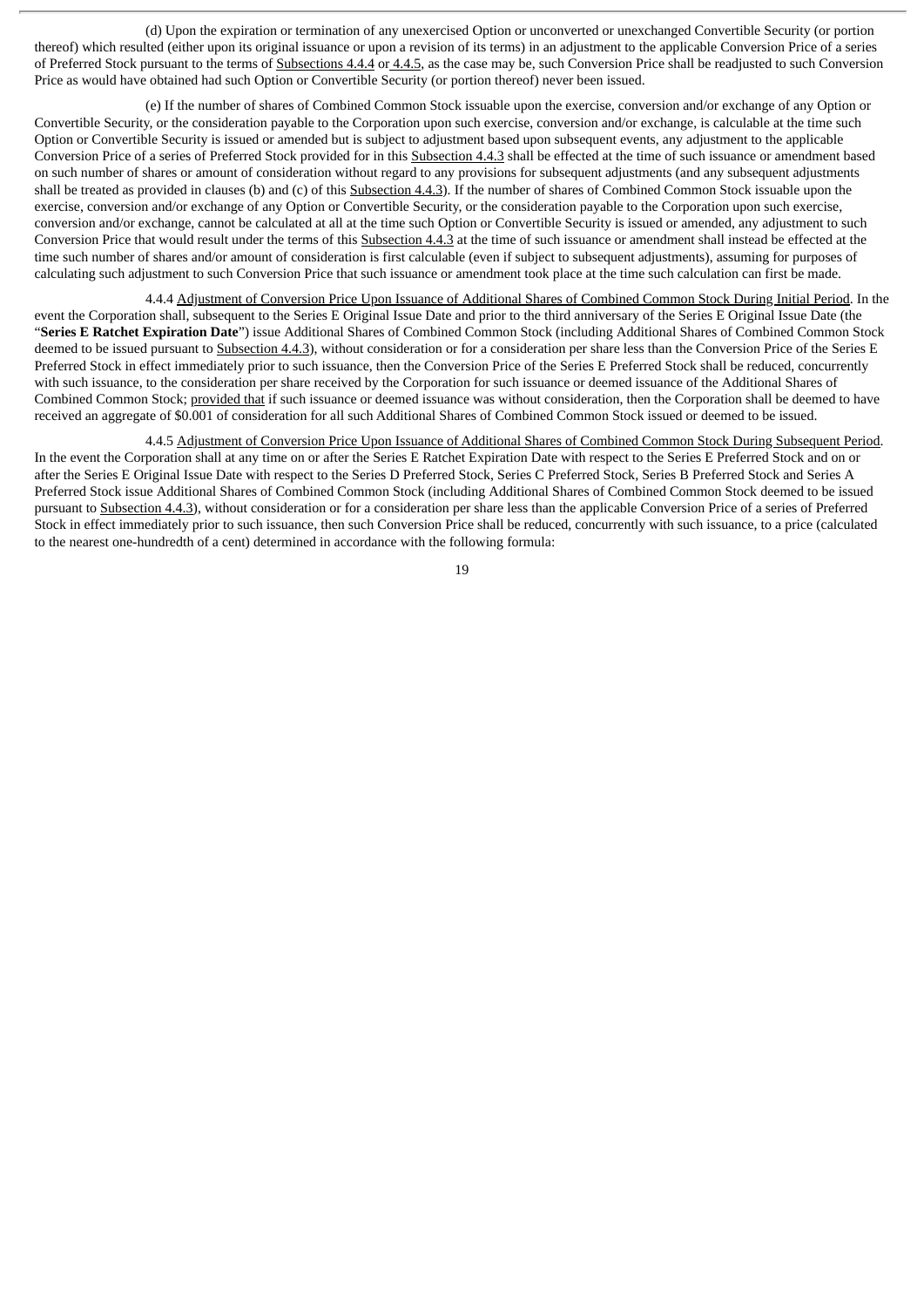$CP_2 = CP_1 * ((A + B) \div (A + C)).$ 

For purposes of the foregoing formula, the following definitions shall apply:

(a) "CP2" shall mean the applicable Conversion Price of a series of Preferred Stock in effect immediately after such issuance of Additional Shares of Combined Common Stock;

(b) "CP1" shall mean the applicable Conversion Price of such series of Preferred Stock in effect immediately prior to such issuance of Additional Shares of Combined Common Stock;

(c) "A" shall mean the number of shares of Combined Common Stock outstanding immediately prior to such issuance of Additional Shares of Combined Common Stock (treating for this purpose as outstanding all shares of Combined Common Stock issuable upon exercise of Options outstanding immediately prior to such issuance or upon conversion or exchange of Convertible Securities (including the Preferred Stock) outstanding (assuming exercise of any outstanding Options therefor) immediately prior to such issuance);

(d) "B" shall mean the number of shares of Combined Common Stock that would have been issued if such Additional Shares of Combined Common Stock had been issued at a price per share equal to CP1 (determined by dividing the aggregate consideration received by the Corporation in respect of such issuance by  $CP<sub>1</sub>$ ); and

(e) "C" shall mean the number of such Additional Shares of Combined Common Stock issued in such transaction.

4.4.6 Determination of Consideration. For purposes of this Subsection 4.4, the value of the consideration received by the Corporation for the issuance of any Additional Shares of Combined Common Stock shall be computed as follows:

(a) Cash and Property: Such consideration shall:

(i) insofar as it consists of cash, be computed at the aggregate amount of cash received by the Corporation, excluding amounts paid or payable for accrued interest;

(ii) insofar as it consists of property other than cash, be computed at the fair market value thereof at the time of such issuance, as determined in good faith by the Board of Directors of the Corporation; and

(iii) in the event Additional Shares of Combined Common Stock are issued together with other shares or securities or other assets of the Corporation for consideration which covers both, be computed as provided in clauses (i) and (ii) above with respect to an appropriate portion of such consideration so received, as determined in good faith by the Board of Directors of the Corporation.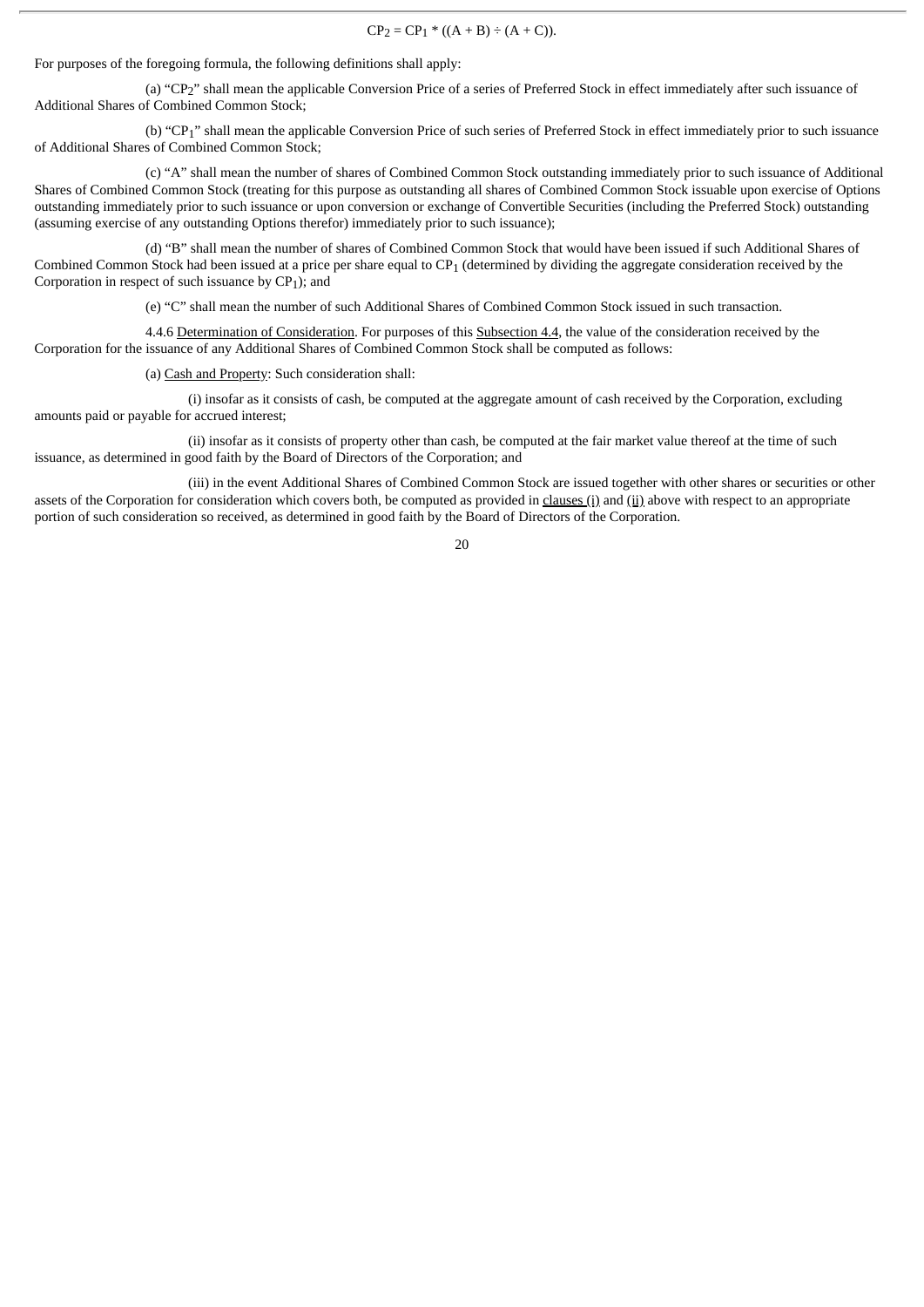(b) Options and Convertible Securities. The consideration per share received by the Corporation for Additional Shares of Combined Common Stock deemed to have been issued pursuant to Subsection 4.4.3, relating to Options and Convertible Securities, shall be determined by dividing

(i) the total amount, if any, received or receivable by the Corporation as consideration for the issuance of such Options or Convertible Securities, plus the minimum aggregate amount of additional consideration (as set forth in the instruments relating thereto, without regard to any provision contained therein for a subsequent adjustment of such consideration) payable to the Corporation upon the exercise of such Options or the conversion or exchange of such Convertible Securities, or in the case of Options for Convertible Securities, the exercise of such Options for Convertible Securities and the conversion or exchange of such Convertible Securities, by

(ii) the maximum number of shares of Combined Common Stock (as set forth in the instruments relating thereto, without regard to any provision contained therein for a subsequent adjustment of such number) issuable upon the exercise of such Options or the conversion or exchange of such Convertible Securities, or in the case of Options for Convertible Securities, the exercise of such Options for Convertible Securities and the conversion or exchange of such Convertible Securities.

4.4.7 Multiple Closing Dates. In the event the Corporation shall issue on more than one date Additional Shares of Combined Common Stock that are a part of one transaction or a series of related transactions and that would result in an adjustment to the applicable Conversion Price of a series of Preferred Stock pursuant to the terms of Subsections 4.4.4 or 4.4.5, as the case may be, and such issuance dates occur within a period of no more than 90 days from the first such issuance to the final such issuance, then, upon the final such issuance, such Conversion Price shall be readjusted to give effect to all such issuances as if they occurred on the date of the first such issuance (and without giving effect to any additional adjustments as a result of any such subsequent issuances within such period).

4.5 Adjustment for Stock Splits and Combinations. If the Corporation shall at any time or from time to time after the Series E Original Issue Date effect a subdivision of the outstanding Combined Common Stock without a corresponding subdivision of the Preferred Stock, the Conversion Price for each series of Preferred Stock in effect immediately before that subdivision shall be proportionately decreased so that the number of shares of Combined Common Stock issuable on conversion of each share of such series shall be increased in proportion to such increase in the aggregate number of shares of Combined Common Stock outstanding. If the Corporation shall at any time or from time to time after the Series E Original Issue Date combine the outstanding shares of Combined Common Stock without a corresponding combination of the Preferred Stock, the Conversion Price for each series of Preferred Stock in effect immediately before the combination shall be proportionately increased so that the number of shares of Combined Common Stock issuable on conversion of each share of such series shall be decreased in proportion to such decrease in the aggregate number of shares of Combined Common Stock outstanding. Any adjustment under this subsection shall become effective at the close of business on the date the subdivision or combination becomes effective.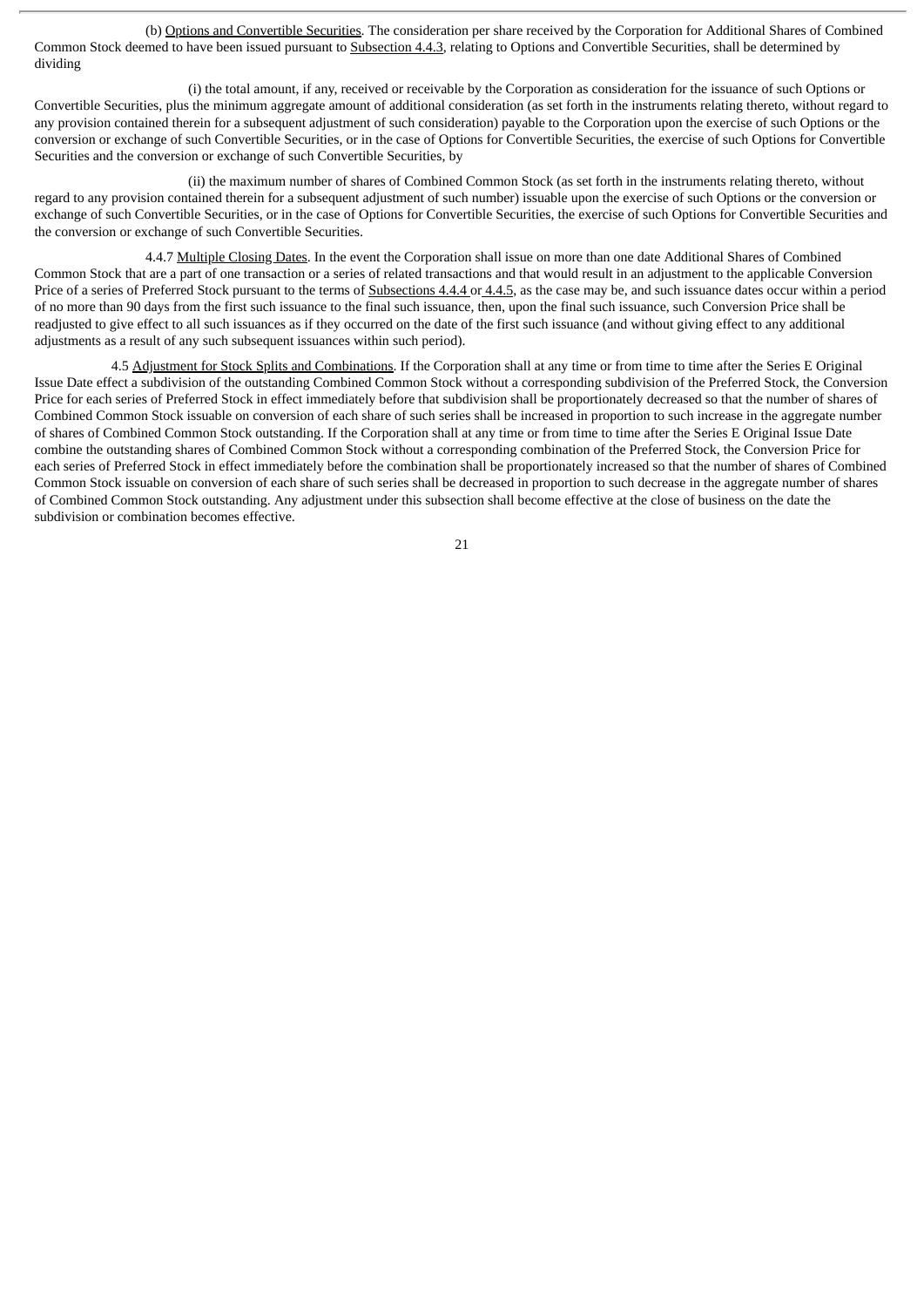4.6 Adjustment for Certain Dividends and Distributions. In the event the Corporation at any time or from time to time after the Series E Original Issue Date shall make or issue, or fix a record date for the determination of holders of Common Stock entitled to receive, a dividend or other distribution payable on the Common Stock in additional shares of Common Stock, then and in each such event the Conversion Price for each series of Preferred Stock in effect immediately before such event shall be decreased as of the time of such issuance or, in the event such a record date shall have been fixed, as of the close of business on such record date, by multiplying the Conversion Price then in effect for such series of Preferred Stock by a fraction:

(1) the numerator of which shall be the total number of shares of Common Stock issued and outstanding immediately prior to the time of such issuance or the close of business on such record date, and

(2) the denominator of which shall be the total number of shares of Common Stock issued and outstanding immediately prior to the time of such issuance or the close of business on such record date plus the number of shares of Common Stock issuable in payment of such dividend or distribution.

Notwithstanding the foregoing, (a) if such record date shall have been fixed and such dividend is not fully paid or if such distribution is not fully made on the date fixed therefor, the Conversion Price for each series of Preferred Stock shall be recomputed accordingly as of the close of business on such record date and thereafter the Conversion Price for such series of Preferred Stock shall be adjusted pursuant to this subsection as of the time of actual payment of such dividends or distributions; and (b) no such adjustment shall be made if the holders of such series of Preferred Stock simultaneously receive a dividend or other distribution of shares of Common Stock in a number equal to the number of shares of Common Stock as they would have received if all outstanding shares of Preferred Stock had been converted into Common Stock on the date of such event.

4.7 Adjustments for Other Dividends and Distributions. In the event the Corporation at any time or from time to time after the Series E Original Issue Date shall make or issue, or fix a record date for the determination of holders of Common Stock entitled to receive, a dividend or other distribution payable in securities of the Corporation (other than a distribution of shares of Common Stock in respect of outstanding shares of Common Stock) or in other property and the provisions of Section 1 do not apply to such dividend or distribution, then and in each such event the holders of Preferred Stock shall receive, simultaneously with the distribution to the holders of Common Stock, a dividend or other distribution of such securities or other property in an amount equal to the amount of such securities or other property as they would have received if all outstanding shares of Preferred Stock had been converted into Common Stock on the date of such event.

4.8 Adjustment for Merger or Reorganization, etc. Subject to the provisions of Subsection 2.3, if there shall occur any reorganization, recapitalization, reclassification, consolidation or merger involving the Corporation in which the Common Stock (but not each series of Preferred Stock) is converted into or exchanged for securities, cash or other property (other than a transaction covered by Subsections 4.4, 4.6 or 4.7), then, following any such reorganization, recapitalization, reclassification, consolidation or merger, each share of a series of Preferred Stock shall thereafter be convertible into, in lieu of the Common Stock into which it was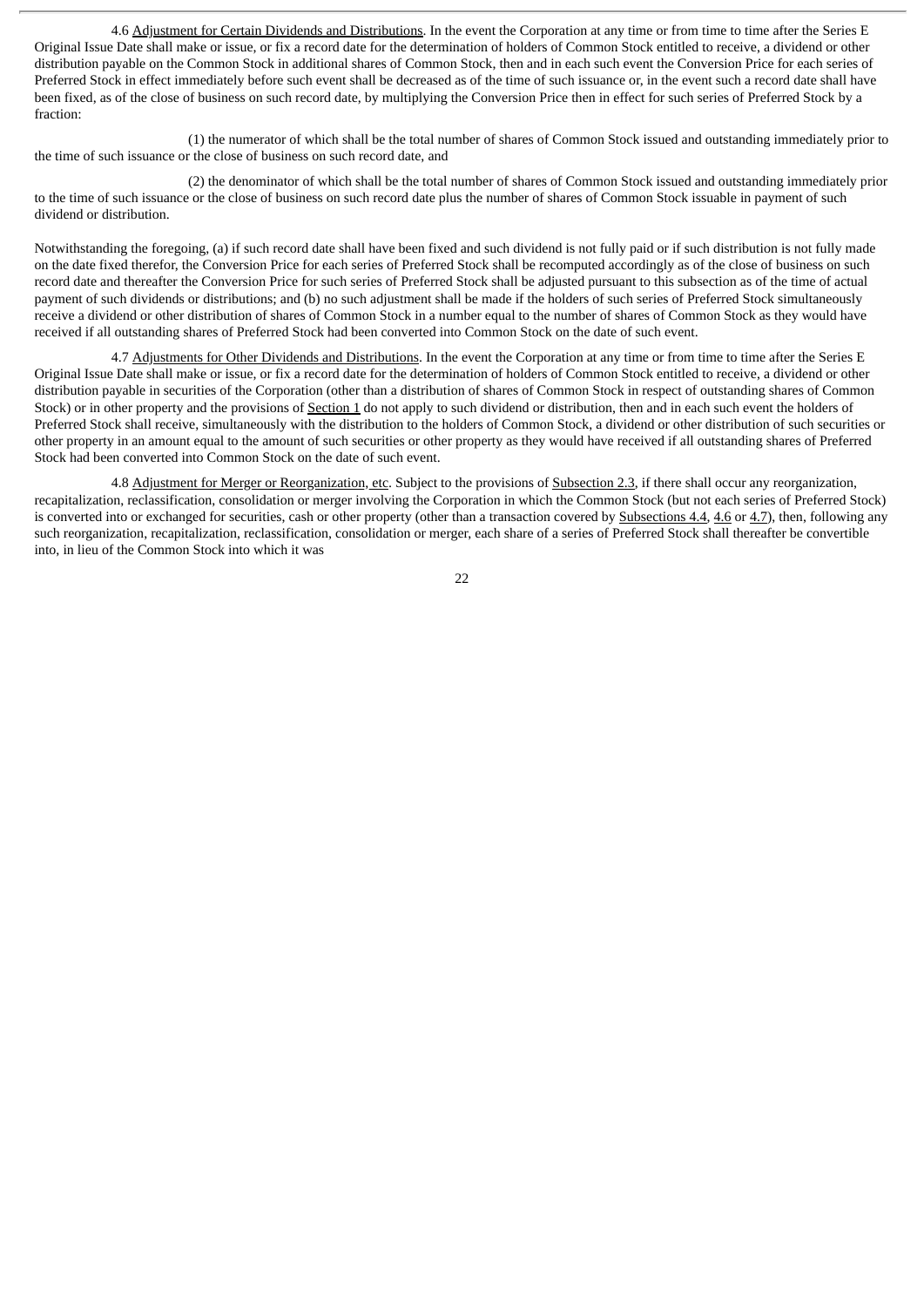convertible prior to such event, the kind and amount of securities, cash or other property which a holder of the number of shares of Common Stock of the Corporation issuable upon conversion of one share of such series of Preferred Stock immediately prior to such reorganization, recapitalization, reclassification, consolidation or merger would have been entitled to receive pursuant to such transaction; and, in such case, appropriate adjustment (as determined in good faith by the Board of Directors of the Corporation) shall be made in the application of the provisions in this Section 4 with respect to the rights and interests thereafter of the holders of the Preferred Stock, to the end that the provisions set forth in this Section 4 (including provisions with respect to changes in and other adjustments of the Conversion Price of each series of Preferred Stock) shall thereafter be applicable, as nearly as reasonably may be, in relation to any securities or other property thereafter deliverable upon the conversion of such series of Preferred Stock.

4.9 Certificate as to Adjustments. Upon the occurrence of each adjustment or readjustment of the Conversion Price of a series of Preferred Stock pursuant to this Section 4, the Corporation at its expense shall, as promptly as reasonably practicable but in any event not later than 30 days thereafter, compute such adjustment or readjustment in accordance with the terms hereof and furnish to each holder of such series of Preferred Stock a certificate setting forth such adjustment or readjustment (including the kind and amount of securities, cash or other property into which such Preferred Stock is convertible) and showing in detail the facts upon which such adjustment or readjustment is based. The Corporation shall, as promptly as reasonably practicable after the written request at any time of any holder of Preferred Stock (but in any event not later than 30 days thereafter), furnish or cause to be furnished to such holder a certificate setting forth (i) the Conversion Price then in effect for each series of Preferred Stock held by such holder, and (ii) the number of shares of Common Stock and the amount, if any, of other securities, cash or property which then would be received upon the conversion of such Preferred Stock.

#### 4.10 Notice of Record Date. In the event:

(a) the Corporation shall take a record of the holders of its Common Stock (or other capital stock or securities at the time issuable upon conversion of the Preferred Stock) for the purpose of entitling or enabling them to receive any dividend or other distribution, or to receive any right to subscribe for or purchase any shares of capital stock of any class or any other securities, or to receive any other security; or

(b) of any capital reorganization of the Corporation, any reclassification of the Common Stock of the Corporation, or any Deemed Liquidation Event; or

(c) of the voluntary or involuntary dissolution, liquidation or winding up of the Corporation,

then, and in each such case, the Corporation will send or cause to be sent to the holders of the Preferred Stock a notice specifying, as the case may be, (i) the record date for such dividend, distribution or right, and the amount and character of such dividend, distribution or right, or (ii) the effective date on which such reorganization, reclassification, consolidation, merger, transfer, dissolution, liquidation or winding up is proposed to take place, and the time, if any is to be fixed, as of which the holders of record of Common Stock (or such other capital stock or securities at the time issuable upon the conversion of the Preferred Stock) shall be entitled to exchange their shares of Common Stock (or such other capital stock or securities) for securities or other property deliverable upon such reorganization, reclassification, consolidation, merger, transfer, dissolution, liquidation or winding up, and the amount per share and character of such exchange applicable to the Preferred Stock and the Common Stock. Such notice shall be sent at least 10 days prior to the record date or effective date for the event specified in such notice.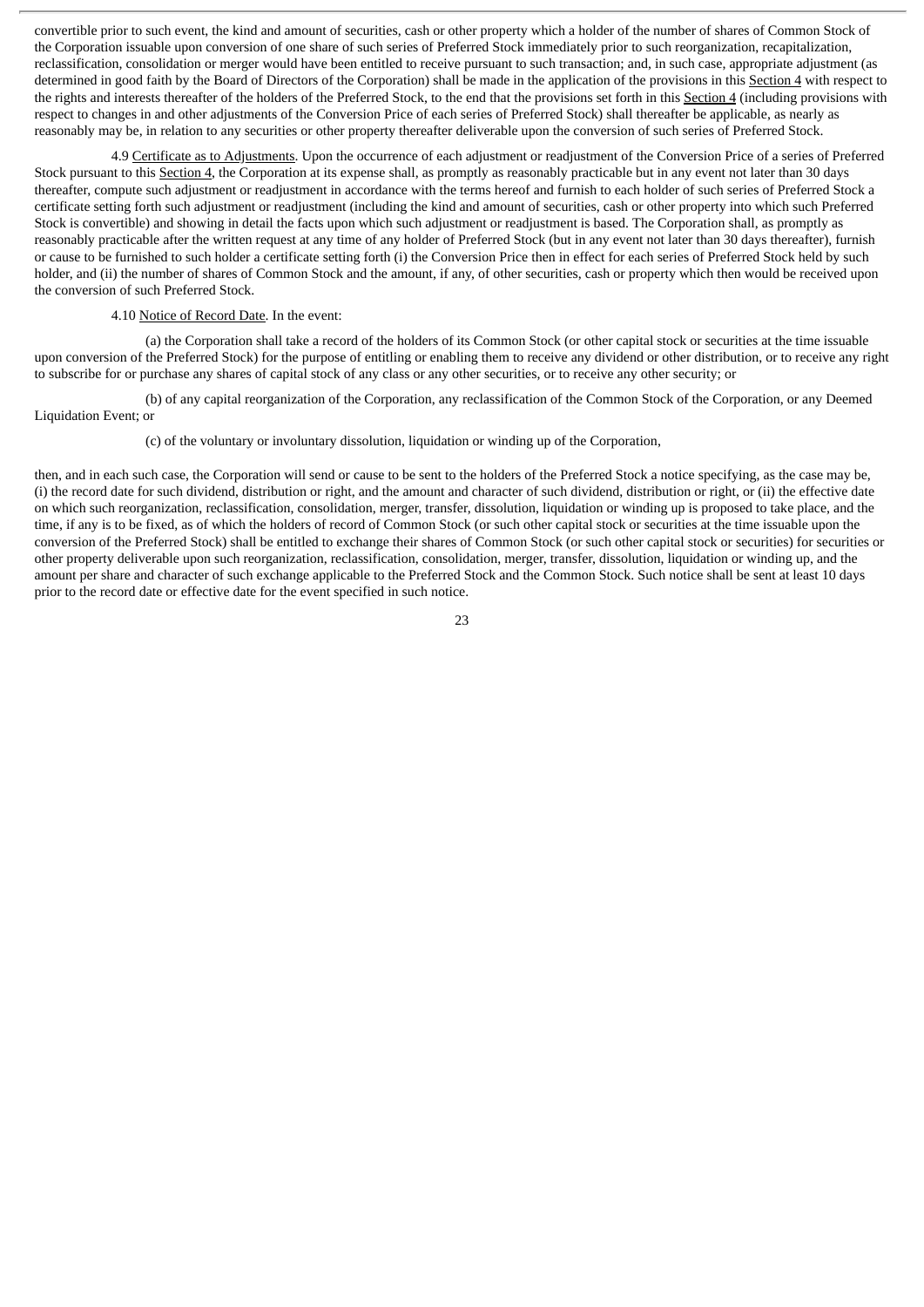#### 5. Mandatory Conversion.

5.1 Trigger Events. Upon either (a) the closing of the sale of shares of Common Stock to the public at a price of at least \$2.98 per share (subject to appropriate adjustment in the event of any stock dividend, stock split, combination or other similar recapitalization with respect to the Common Stock), in a firm-commitment underwritten public offering pursuant to an effective registration statement under the Securities Act of 1933, as amended, resulting in at least \$100,000,000 of gross proceeds to the Corporation (a "**Qualified IPO**") or (b) the date and time, or the occurrence of an event, specified by vote or written consent or agreement of the holders of a majority of the then outstanding shares of the applicable series of Preferred Stock (but only as to such series of Preferred Stock so consenting or agreeing) (the time of such closing or the date and time specified or the time of the event specified in such vote or written consent, the "**Mandatory Conversion Time**"), (A) all outstanding shares of Preferred Stock (but only as to such series of Preferred Stock so consenting or agreeing in the case of clause (b) of this Subsection 5.1) shall automatically be converted into shares of Common Stock, at the then effective conversion rate for such series and (B) such shares may not be reissued by the Corporation; provided, however, that, for so long as shares of Series B Preferred Stock, Series C Preferred Stock or Series D Preferred Stock remain outstanding, in no event shall the Mandatory Conversion Time with respect to the Series E Preferred Stock be prior to the Mandatory Conversion Time for any of the outstanding shares of Series B Preferred Stock, Series C Preferred Stock or Series D Preferred Stock.

5.2 Procedural Requirements. All holders of record of shares of a series of Preferred Stock shall be sent written notice of the Mandatory Conversion Time and the place designated for mandatory conversion of all such shares of Preferred Stock pursuant to this Section 5. Such notice need not be sent in advance of the occurrence of the Mandatory Conversion Time. Upon receipt of such notice, each holder of shares of such series of Preferred Stock shall surrender his, her or its certificate or certificates for all such shares (or, if such holder alleges that such certificate has been lost, stolen or destroyed, a lost certificate affidavit and agreement reasonably acceptable to the Corporation to indemnify the Corporation against any claim that may be made against the Corporation on account of the alleged loss, theft or destruction of such certificate) to the Corporation at the place designated in such notice. If so required by the Corporation, certificates surrendered for conversion shall be endorsed or accompanied by written instrument or instruments of transfer, in form satisfactory to the Corporation, duly executed by the registered holder or by his, her or its attorney duly authorized in writing. All rights with respect to such series of Preferred Stock converted pursuant to Subsection 5.1, including the rights, if any, to receive notices and vote (other than as a holder of Common Stock), will terminate at the Mandatory Conversion Time (notwithstanding the failure of the holder or holders thereof to surrender the certificates at or prior to such time), except only the rights of the holders thereof, upon surrender of their certificate or certificates (or lost certificate affidavit and agreement) therefor, to receive the items provided for in the next sentence of this Subsection 5.2. As soon as practicable after the Mandatory Conversion Time and the surrender of the certificate or certificates (or lost certificate affidavit and agreement) for such series of Preferred Stock, the Corporation shall issue and deliver to such holder, or to his, her or its nominees, a certificate or certificates for the number of full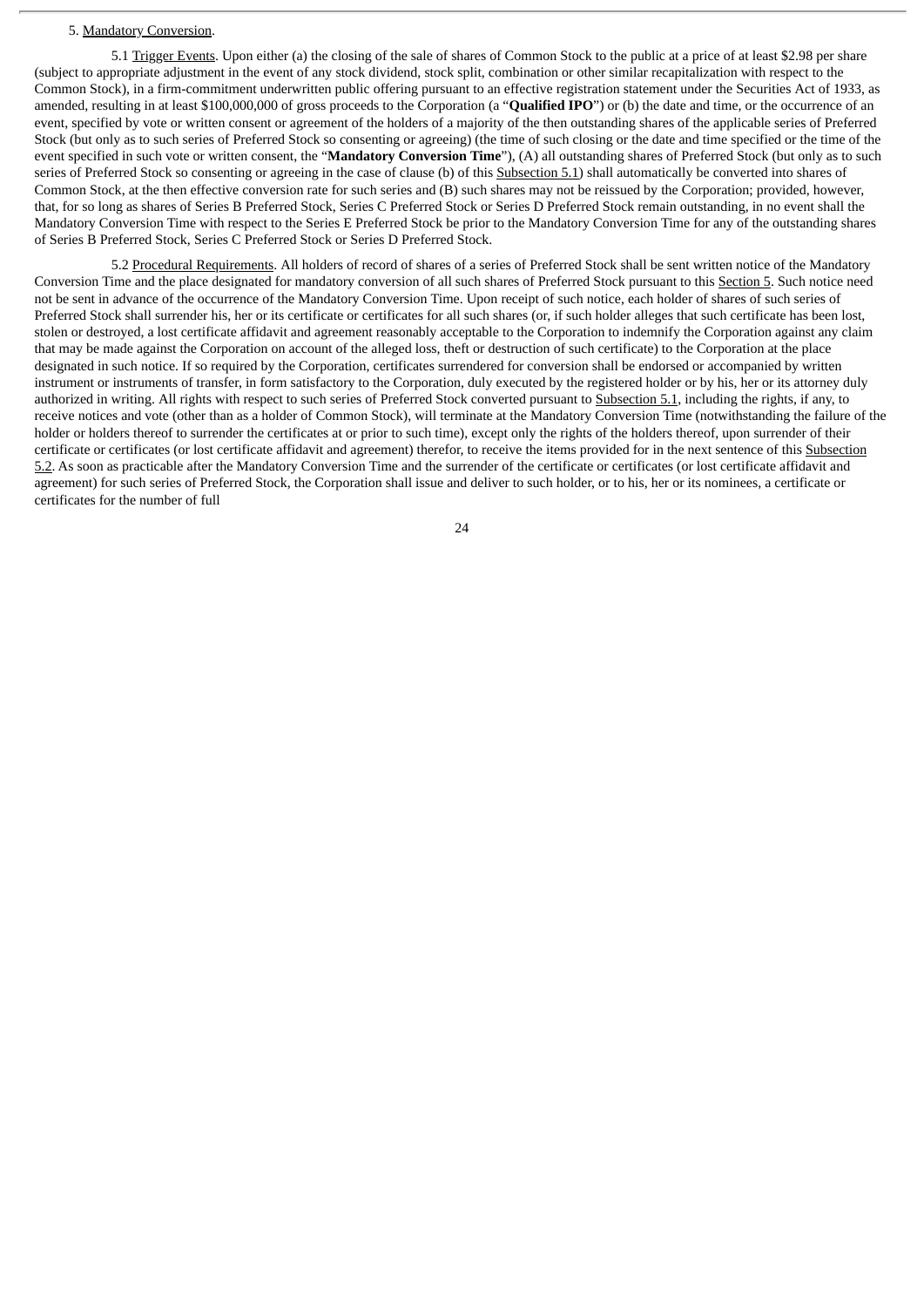shares of Common Stock issuable on such conversion in accordance with the provisions hereof, together with cash as provided in Subsection 4.2 in lieu of any fraction of a share of Common Stock otherwise issuable upon such conversion and the payment of any declared but unpaid dividends on the shares of Preferred Stock converted. Such converted series of Preferred Stock shall be retired and cancelled and may not be reissued as shares of such series, and the Corporation may thereafter take such appropriate action (without the need for stockholder action) as may be necessary to reduce the authorized number of shares of such series of Preferred Stock accordingly.

6. Redemption. The Preferred Stock is not redeemable at the option of the holder thereof.

7. Acquired Shares. Any shares of Preferred Stock that are acquired by the Corporation or any of its subsidiaries shall be automatically and immediately cancelled and retired and shall not be reissued, sold or transferred. Neither the Corporation nor any of its subsidiaries may exercise any voting or other rights granted to the holders of Preferred Stock following such acquisition.

8. Waiver. Except as provided in Subsections 4.4.2, 3.3 and 3.4 (the waiver of which shall be governed by the terms thereof), any of the rights, powers, preferences and other terms of the Preferred Stock set forth herein may be waived on behalf of all holders of Preferred Stock by the affirmative written consent or vote of the holders of at least 70% of the shares of Preferred Stock then outstanding, voting together as a single class and not as separate series, and on an as-converted basis.

9. Notices. Any notice required or permitted by the provisions of this Article Fourth to be given to a holder of shares of Preferred Stock shall be mailed, postage prepaid, to the post office address last shown on the records of the Corporation, or given by electronic communication in compliance with the provisions of the General Corporation Law, and shall be deemed sent upon such mailing or electronic transmission.

10. No Implied Limitation. As used in this Amended and Restated Certificate of Incorporation, the words "include" and "including," and variations thereof, shall not be deemed to be terms of limitation, but rather shall be deemed to be followed in every instance by the words "without limitation."

**FIFTH:** Subject to any additional vote required by this Amended and Restated Certificate of Incorporation or Bylaws, in furtherance and not in limitation of the powers conferred by statute, the Board of Directors is expressly authorized to make, repeal, alter, amend and rescind any or all of the Bylaws of the Corporation.

**SIXTH:** Subject to any additional vote required by this Amended and Restated Certificate of Incorporation, the number of directors of the Corporation shall be determined in the manner set forth in the Bylaws of the Corporation.

**SEVENTH:** Elections of directors need not be by written ballot unless the Bylaws of the Corporation shall so provide.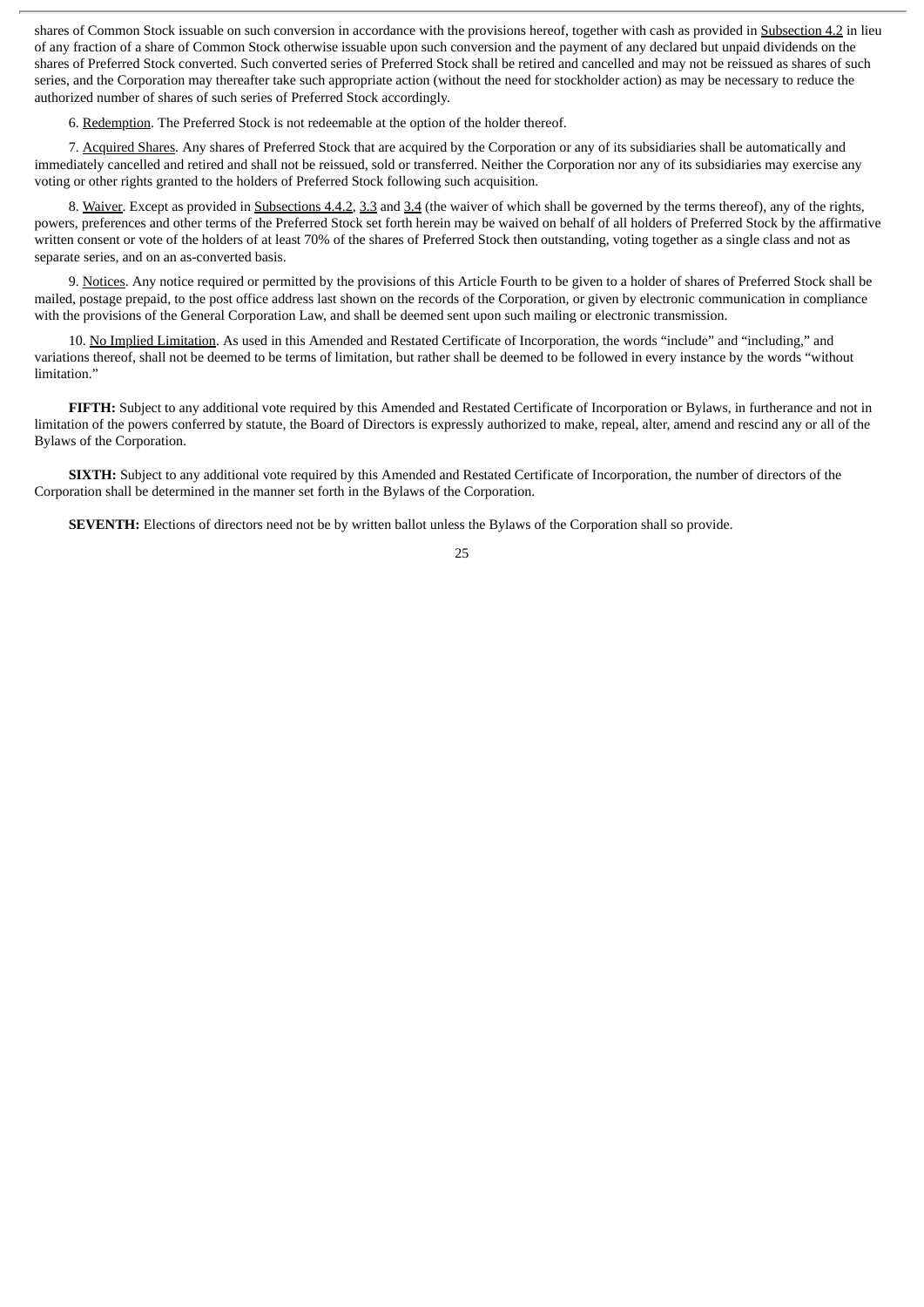**EIGHTH:** Meetings of stockholders may be held within or without the State of Delaware, as the Bylaws of the Corporation may provide. The books of the Corporation may be kept outside the State of Delaware at such place or places as may be designated from time to time by the Board of Directors or in the Bylaws of the Corporation.

**NINTH:** To the fullest extent permitted by law, a director of the Corporation shall not be personally liable to the Corporation or to its stockholders for monetary damages for breach of fiduciary duty as a director. If the General Corporation Law or any other law of the State of Delaware is amended, after approval by the stockholders of this Article Ninth, to authorize corporate action further eliminating or limiting the personal liability of directors, then the liability of a director of the Corporation shall be eliminated or limited to the fullest extent permitted by the General Corporation Law as so amended.

Any repeal or modification of the foregoing provisions of this Article Ninth by the stockholders of the Corporation shall not adversely affect any right or protection of a director of the Corporation existing at the time of, or increase the liability of any director of the Corporation with respect to any acts or omissions of such director occurring prior to, such repeal or modification.

**TENTH:** To the fullest extent permitted by applicable law, the Corporation is authorized to provide indemnification of (and advancement of expenses to) directors, officers and agents of the Corporation (and any other persons to which General Corporation Law permits the Corporation to provide indemnification) through Bylaw provisions, agreements with such agents or other persons, vote of stockholders or disinterested directors or otherwise, in excess of the indemnification and advancement otherwise permitted by Section 145 of the General Corporation Law.

Any amendment, repeal or modification of the foregoing provisions of this Article Tenth shall not adversely affect any right or protection of any director, officer or other agent of the Corporation existing at the time of such amendment, repeal or modification.

**ELEVENTH:** The Corporation renounces any interest or expectancy of the Corporation in, or in being offered an opportunity to participate in, any Excluded Opportunity. An **"Excluded Opportunity"** is any matter, transaction, opportunity, arrangement, agreement, economic advantage or interest that is presented to, or acquired, created or developed by, or which otherwise comes into the possession or to the knowledge of, (i) any director of the Corporation who is not an employee of the Corporation or any of its subsidiaries, or (ii) any holder of Combined Common Stock or any holder of Preferred Stock (or Common Stock issuable upon the conversion of such Preferred Stock) or any partner, manager, member, director, officer, stockholder, affiliate, employee or agent of any such holder, other than someone who is an employee of the Corporation or any of its subsidiaries. Any repeal or modification of this Article Eleventh will only be prospective and will not affect the rights under this Article Eleventh in effect at the time of the occurrence of any actions or omissions to act giving rise to liability.

\* \* \*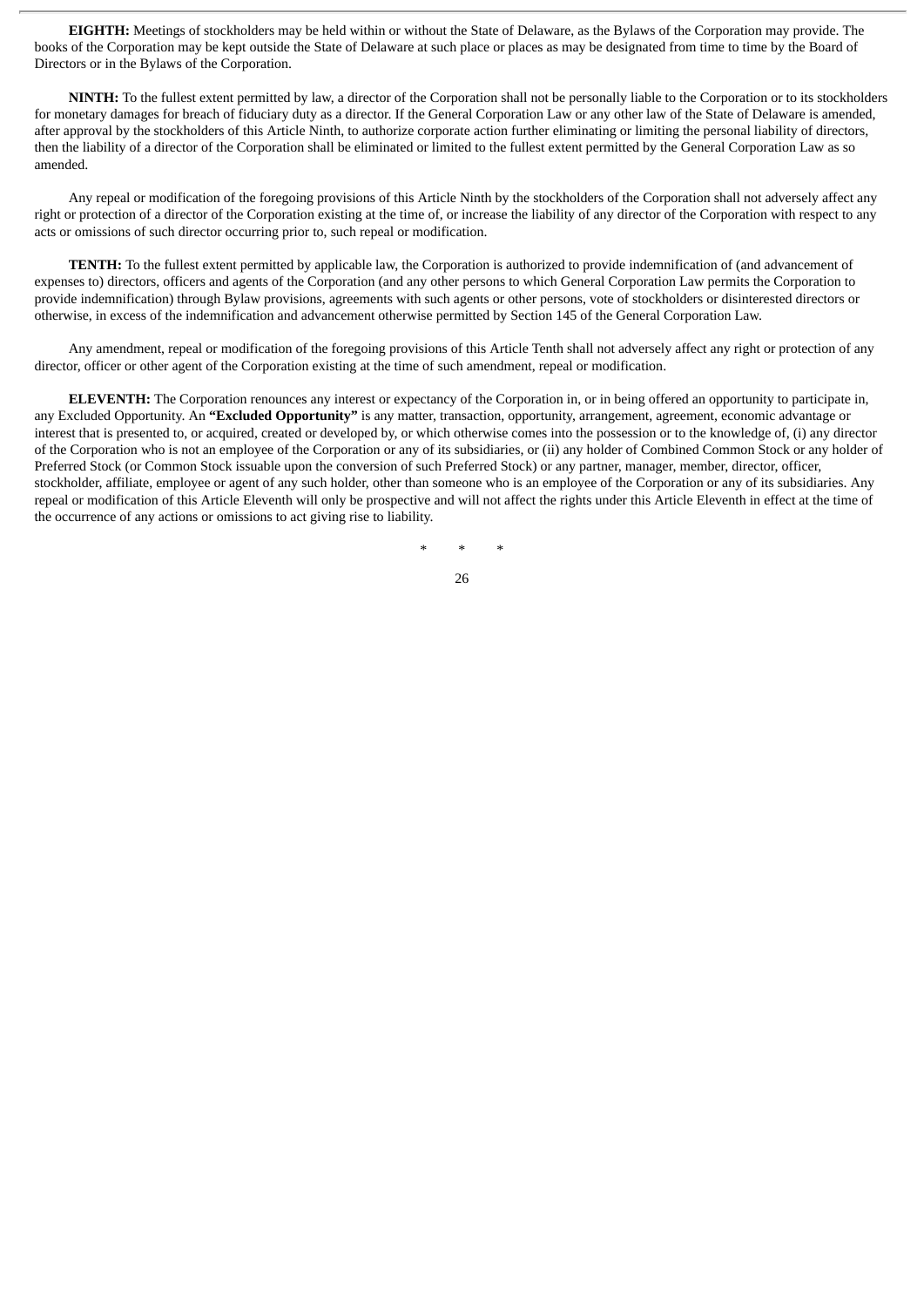3. That the foregoing amendment and restatement was approved by the holders of the requisite number of shares of this corporation in accordance with Section 228 of the General Corporation Law.

4. That this Amended and Restated Certificate of Incorporation, which restates and integrates and further amends the provisions of this corporation's Amended and Restated Certificate of Incorporation, has been duly adopted in accordance with Sections 242 and 245 of the General Corporation Law.

#### [REMAINDER OF PAGE INTENTIONALLY LEFT BLANK]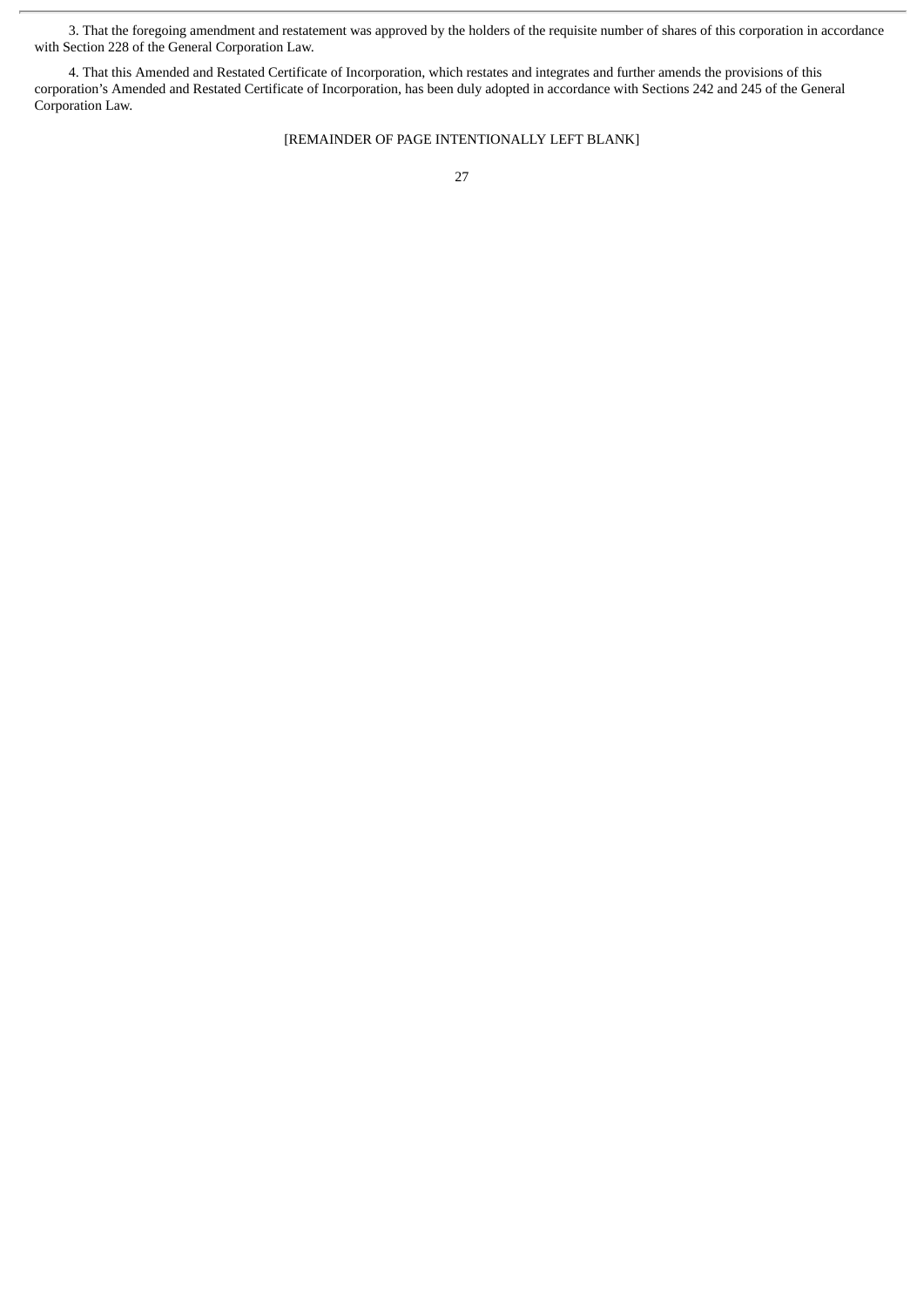**IN WITNESS WHEREOF,** this Amended and Restated Certificate of Incorporation has been executed by a duly authorized officer of this corporation on this 9th day of November, 2018.

By: /s/ Ramy Farid

Ramy Farid, President and Chief Executive Officer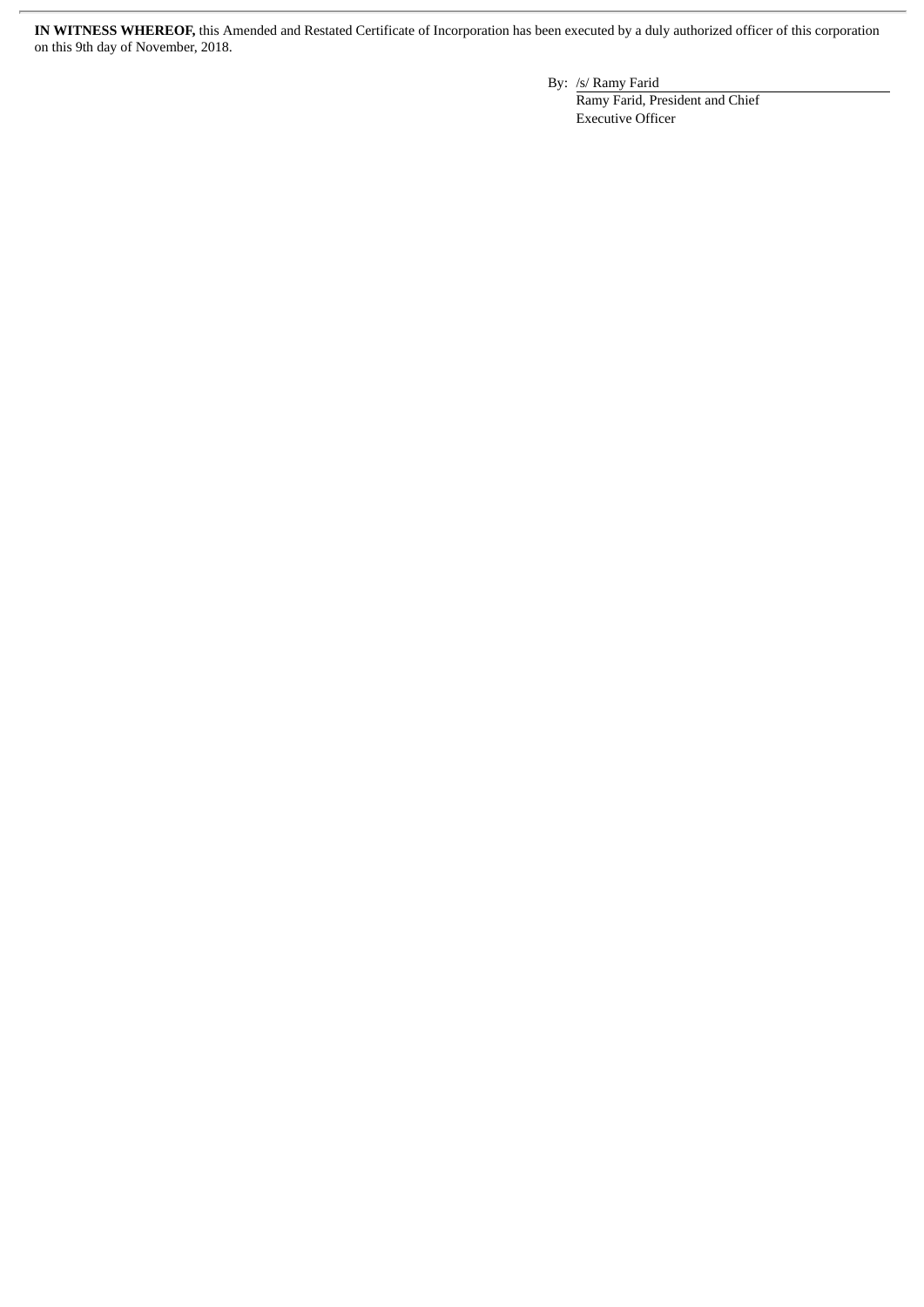#### STATE OF DELAWARE CERTIFICATE OF CHANGE OF REGISTERED AGENT AND/OR REGISTERED OFFICE

The corporation organized and existing under the General Corporation Law of the State of Delaware, hereby certifies as follows:

1. The name of the corporation is SCHRODINGER, INC.

2. The Registered Office of the corporation in the State of Delaware is changed to Corporation Trust Center, 1209 Orange Street (street), in the City of Wilmington, County of New Castle Zip Code 19801. The name of the Registered Agent at such address upon whom process against this Corporation may be served is THE CORPORATION TRUST COMPANY.

3. The foregoing change to the registered office/agent was adopted by a resolution of the Board of Directors of the corporation.

By: /s/ Yvonne Tran Authorized Officer

Name: Yvonne Tran, Secretary and Chief Legal Officer Print or Type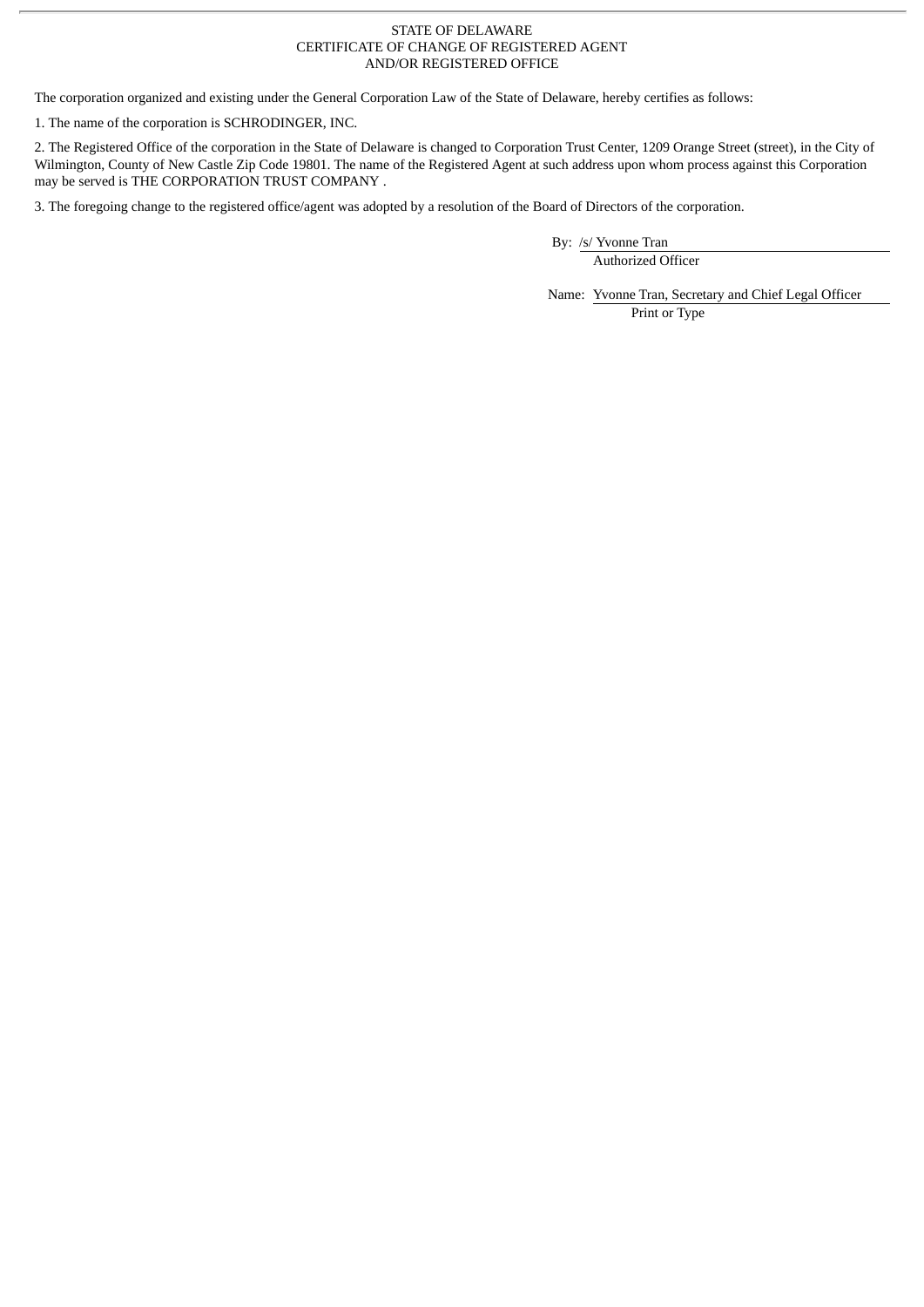#### **CERTIFICATE OF AMENDMENT OF AMENDED AND RESTATED CERTIFICATE OF INCORPORATION OF SCHRÖDINGER, INC.**

### Pursuant to Section 242 of the

General Corporation Law of the State of Delaware

Schrödinger, Inc. (the "**Corporation**"), a corporation organized and existing under and by virtue of the General Corporation Law of the State of Delaware (the "**DGCL**"), does hereby certify as follows:

Resolutions were duly adopted by the Board of Directors of the Corporation pursuant to Sections 141(f) and 242 of the DGCL setting forth an amendment to the Amended and Restated Certificate of Incorporation of the Corporation, as amended (the "**Certificate**"), and declaring such amendment to be advisable. The stockholders of the Corporation duly approved said proposed amendment by written consent in accordance with Sections 228 and 242 of the DGCL. The resolutions setting forth the amendment are as follows:

RESOLVED: The first sentence of Article FOURTH of the Certificate be and hereby is amended by deleting it in its entirety and substituting the following in lieu thereof:

> "**FOURTH:** The total number of shares of all classes of stock which the Corporation shall have authority to issue is (i) 425,000,000 shares of Common Stock, \$0.01 par value per share ("**Common Stock**"), (ii) 146,199,885 shares of Non-Voting Common Stock, \$0.01 par value per share ("**Non-Voting Common Stock**" and, together with the Common Stock, the "**Combined Common Stock**"), and (iii) 328,105,864 shares of Preferred Stock, \$0.01 par value per share ("**Preferred Stock**")."

FURTHER

RESOLVED: The first sentence of Part C of Article FOURTH of the Certificate be and hereby is amended by deleting it in its entirety and substituting the following in lieu thereof:

> "134,704,785 shares of the authorized Preferred Stock of the Corporation are hereby designated "**Series A Preferred Stock**", 29,468,101 shares of the authorized Preferred Stock of the Corporation are hereby designated "**Series B Preferred Stock**", 47,242,235 shares of the authorized Preferred Stock of the Corporation are hereby designated "**Series C Preferred Stock**", 39,540,611 shares of the authorized Preferred Stock of the Corporation are hereby designated "**Series D Preferred Stock**" and 77,150,132 shares of the authorized Preferred Stock of the Corporation are hereby designated "**Series E Preferred Stock**", each with the following rights, preferences, powers, and privileges and the following restrictions, qualifications and limitations."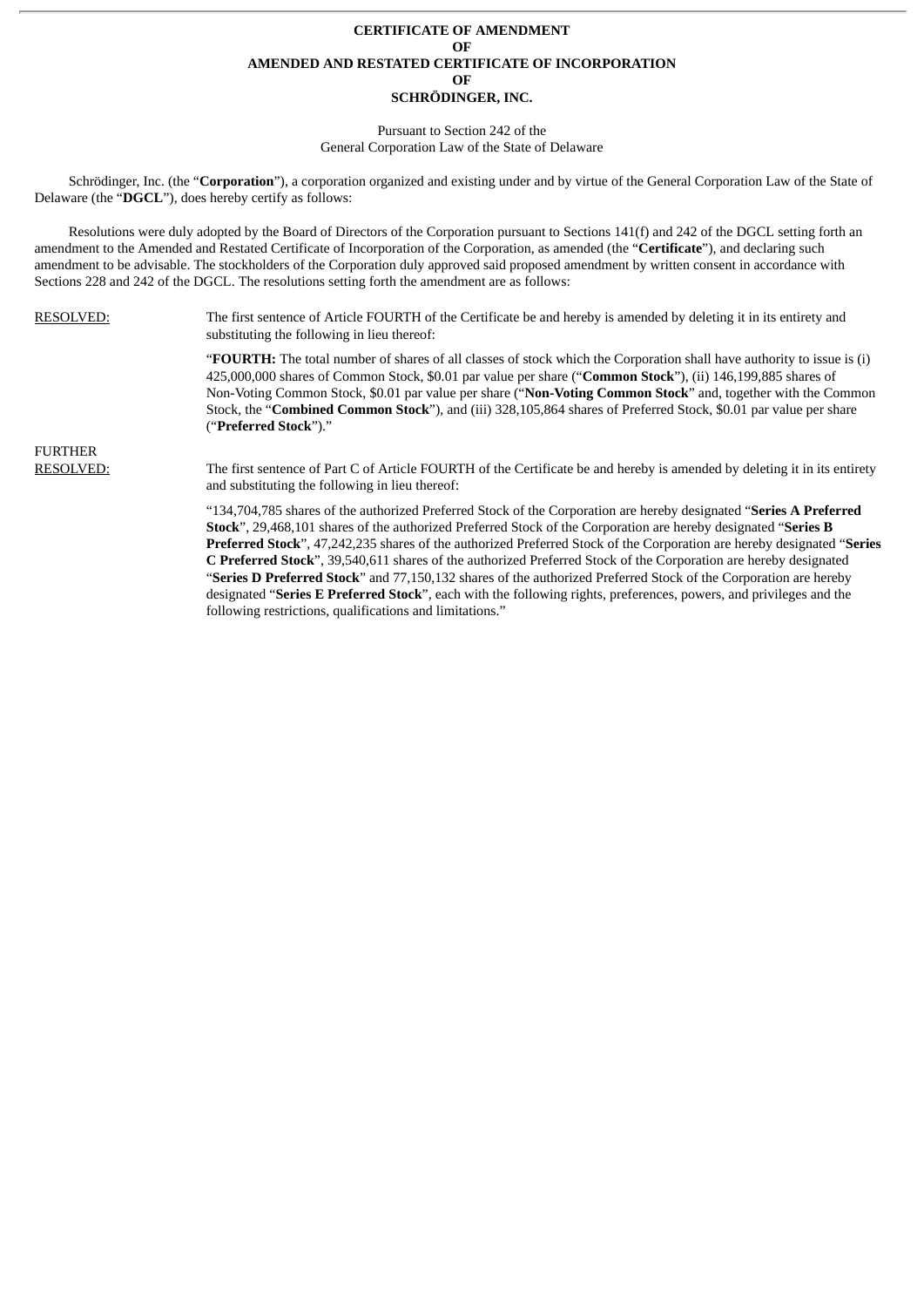That Subsection 4.4.1(d)(v) of Part C of Article FOURTH of the Certificate be and hereby is amended by deleting it in its entirety and substituting the following in lieu thereof:

"shares of Combined Common Stock issued or issuable pursuant to the transactions contemplated by the Series E Purchase Agreement, as amended from time to time;"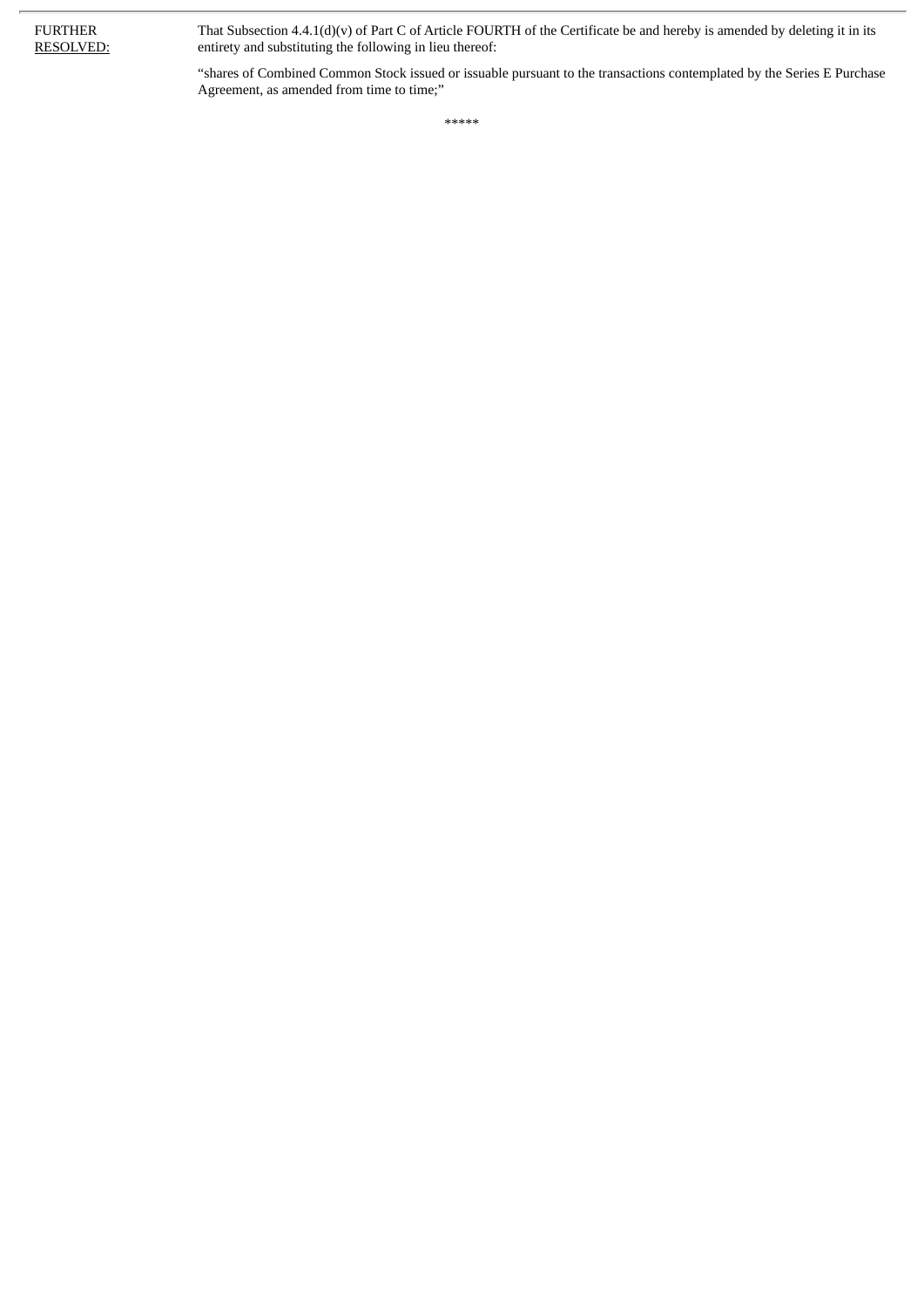IN WITNESS WHEREOF, the Corporation has caused this Certificate of Amendment to be signed by its Chief Executive Officer and President this 24 day of April, 2019.

Schrödinger, Inc.

By: /s/ Ramy Farid

Ramy Farid Chief Executive Officer and President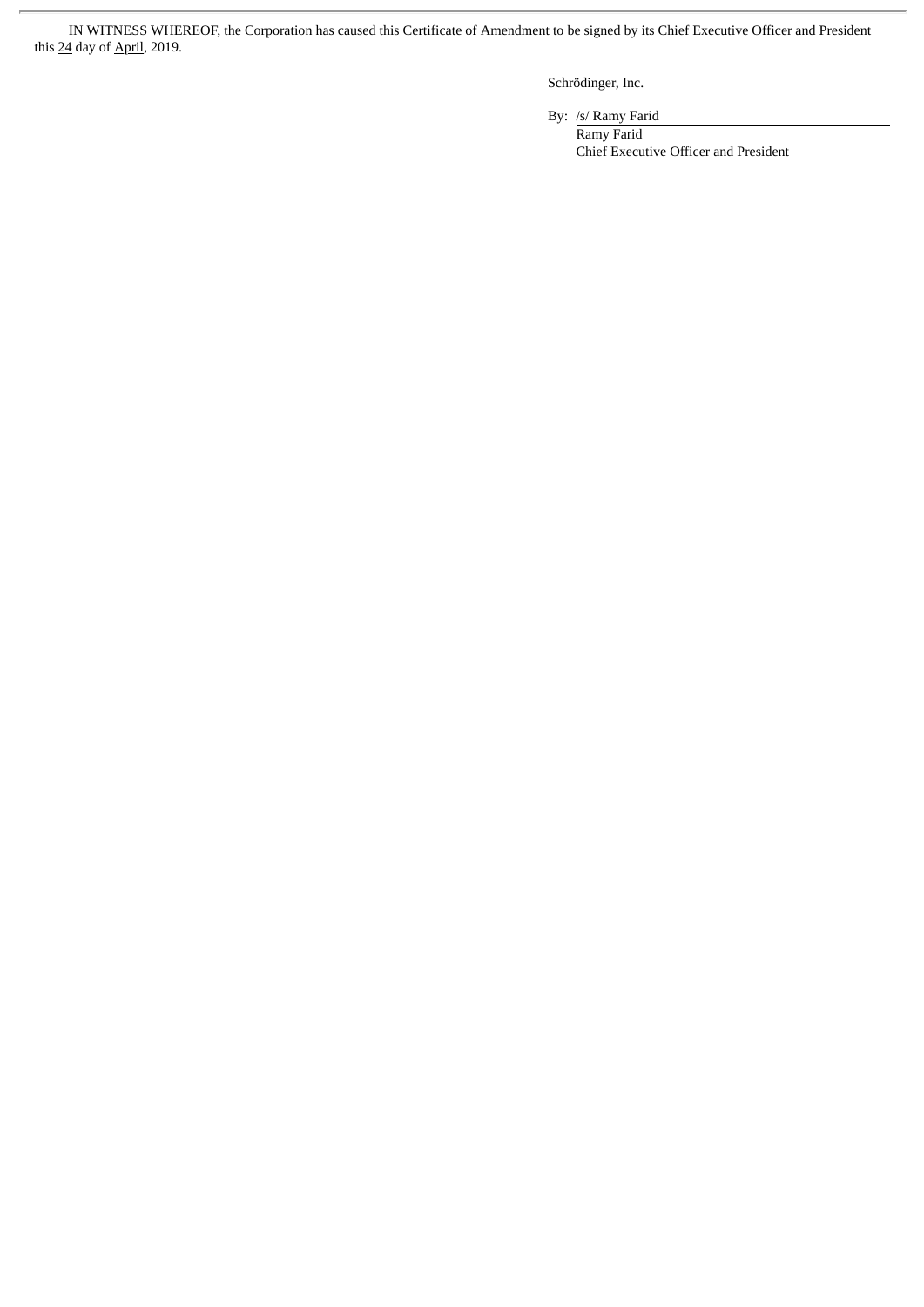#### **CERTIFICATE OF AMENDMENT OF AMENDED AND RESTATED CERTIFICATE OF INCORPORATION OF SCHRÖDINGER, INC.**

## Pursuant to Section 242 of the

General Corporation Law of the State of Delaware

Schrödinger, Inc, (the "**Corporation**"), a corporation organized and existing under and by virtue of the General Corporation Law of the State of Delaware (the "**DGCL**"), does hereby certify as follows:

Resolutions were duly adopted by the Board of Directors of the Corporation pursuant to Sections 141(f) and 242 of the DGCL setting forth an amendment to the Amended and Restated Certificate of Incorporation of the Corporation, as amended (the "**Certificate**"), and declaring such amendment to be advisable. The stockholders of the Corporation duly approved said proposed amendment by written consent in accordance with Sections 228 and 242 of the DGCL. The resolution setting forth the amendment is as follows:

RESOLVED: Subsection 3.3(n) of Part C of Article FOURTH of the Certificate be and hereby is deleted in its entirety and the following is inserted in lieu thereof:

> "increase or decrease the authorized number of directors constituting the Board of Directors of the Corporation from seven (7) directors."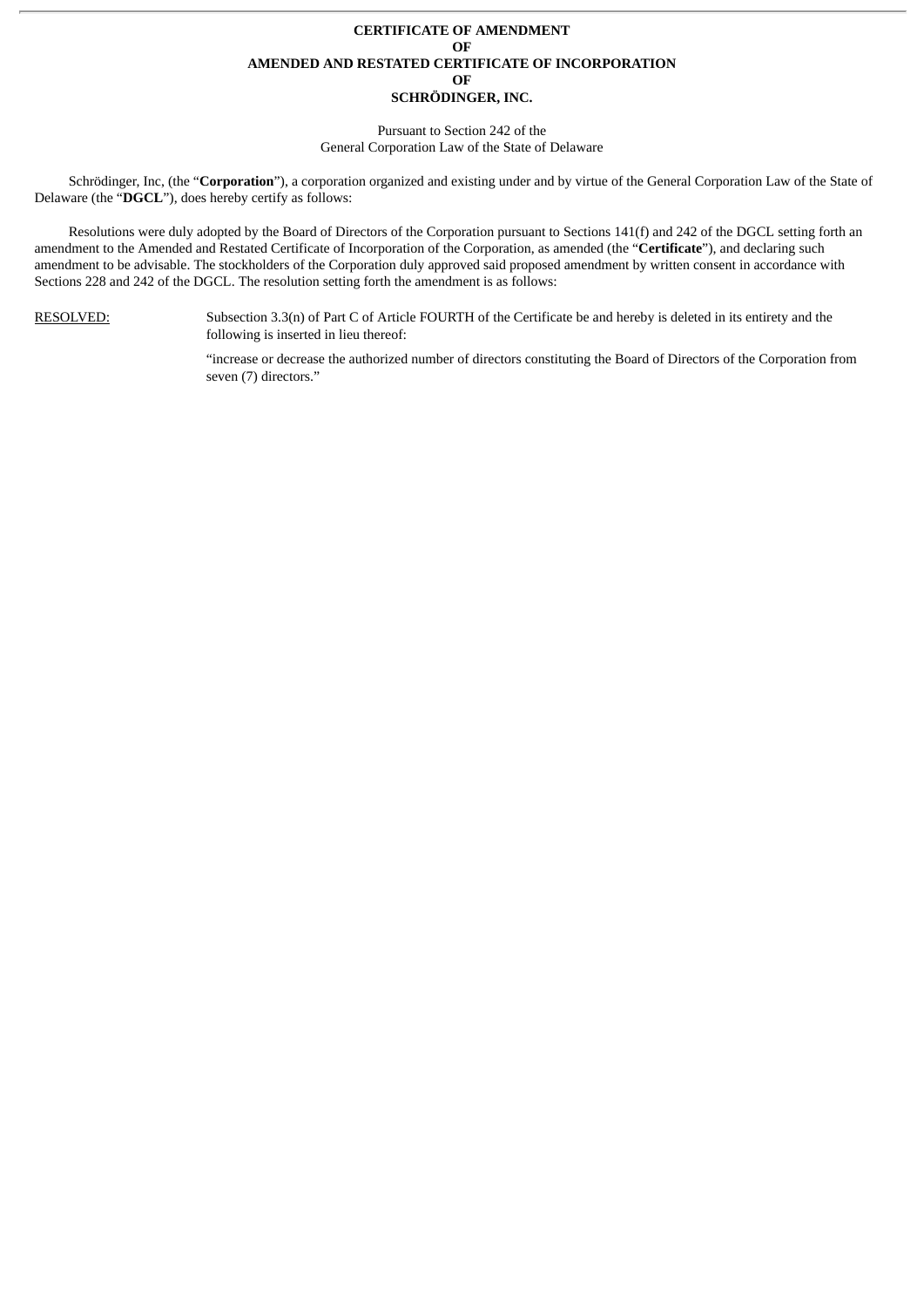IN WITNESS WHEREOF, the Corporation has caused this Certificate of Amendment to be signed by its Chief Executive Officer and President this 22nd day of July, 2019.

By: /s/ Ramy Farid

Ramy Farid Chief Executive Officer and President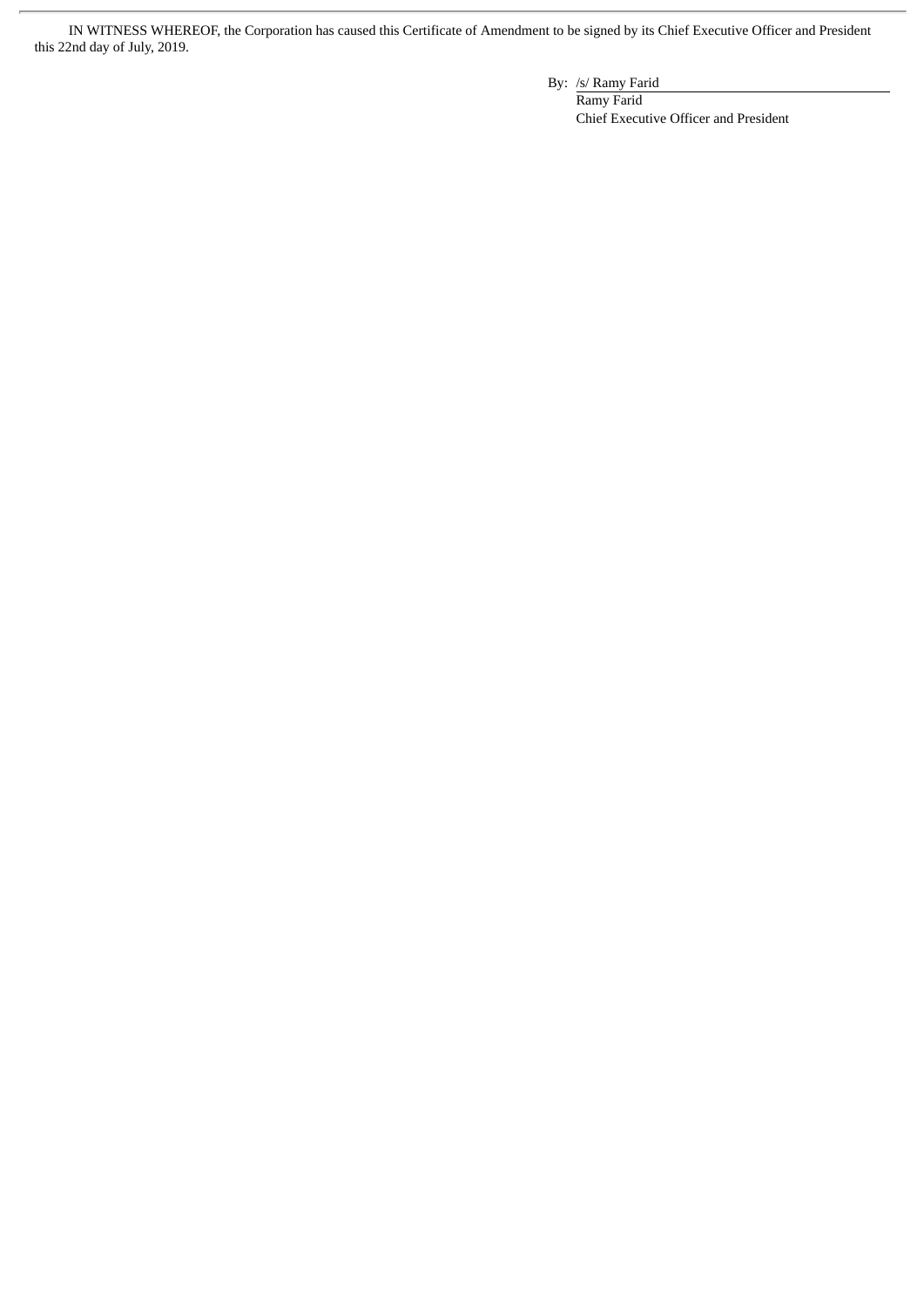#### **CERTIFICATE OF AMENDMENT OF AMENDED AND RESTATED CERTIFICATE OF INCORPORATION OF SCHRÖDINGER, INC.**

Pursuant to Section 242 of the General Corporation Law of the State of Delaware

Schrödinger, Inc. (the "**Corporation**"), a corporation organized and existing under and by virtue of the General Corporation Law of the State of Delaware (the "**DGCL**"), does hereby certify as follows:

Resolutions were duly adopted by the Board of Directors of the Corporation pursuant to Section 141(f) and Section 242 of the DGCL setting forth an amendment to the Amended and Restated Certificate of Incorporation of the Corporation, as amended (the "**Charter**") of the Corporation, and declaring such amendment to be advisable. The stockholders of the Corporation duly approved said proposed amendment by written consent in accordance with Sections 228 and 242 of the DGCL. The resolutions setting forth the amendment are as follows:

RESOLVED: That the first paragraph of Article FOURTH of the Charter be and hereby is deleted in its entirety and the following is inserted in lieu thereof:

> "That, effective on the filing of this Certificate of Amendment to the Amended and Restated Certificate of Incorporation with the Secretary of State of the State of Delaware (the "**Effective Time**"), a one-for-7.47534 reverse stock split of the Corporation's Common Stock, par value \$0.01 per share (the "**Common Stock**"), shall become effective, pursuant to which each 7.47534 shares of Common Stock outstanding and held of record by each stockholder of the Corporation (including treasury shares) immediately prior to the Effective Time shall be reclassified and combined into one (1) validly issued, fully paid and nonassessable share of Common Stock automatically and without any action by the holder thereof upon the Effective Time and shall represent one (1) share of Common Stock from and after the Effective Time (such reclassification and combination of shares, the "**Reverse Stock Split**"). The par value of the Common Stock following the Reverse Stock Split shall remain at \$0.01 per share. No fractional shares of Common Stock shall be issued as a result of the Reverse Stock Split and, in lieu thereof, upon surrender after the Effective Time of a certificate which formerly represented shares of Common Stock that were issued and outstanding immediately prior to the Effective Time, any person who would otherwise be entitled to a fractional share of Common Stock as a result of the Reverse Stock Split, following the Effective Time, shall be entitled to receive a cash payment equal to the fraction of a share of Common Stock to which such holder would otherwise be entitled multiplied by the fair value per share of the Common Stock immediately prior to the Effective Time as determined by the Board of Directors of the Corporation.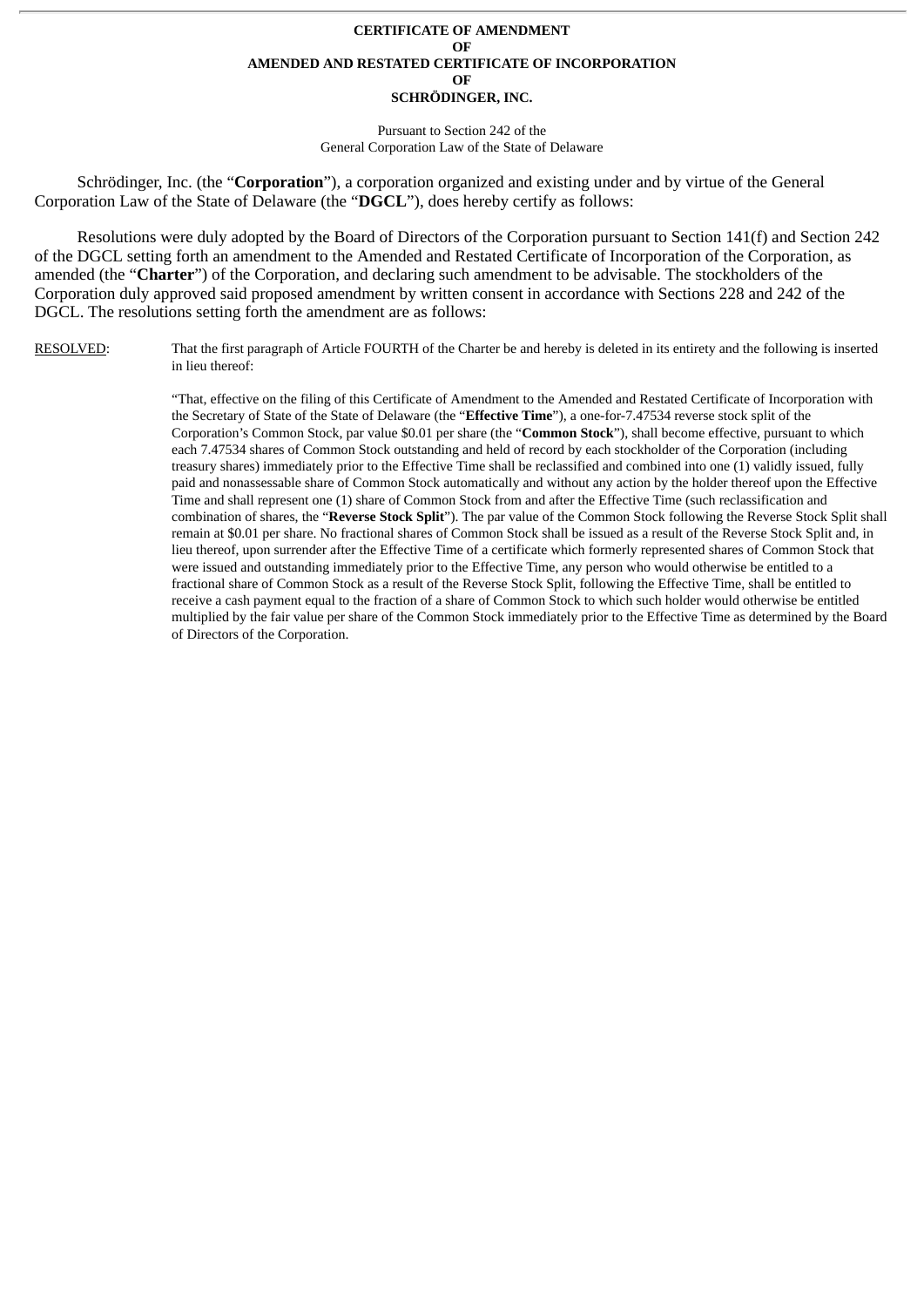Each stock certificate that, immediately prior to the Effective Time, represented shares of Common Stock that were issued and outstanding immediately prior to the Effective Time shall, from and after the Effective Time, automatically and without the necessity of presenting the same for exchange, represent that number of whole shares of Common Stock after the Effective Time into which the shares formerly represented by such certificate have been reclassified (as well as the right to receive cash in lieu of fractional shares of Common Stock after the Effective Time); provided, however, that each person of record holding a certificate that represented shares of Common Stock that were issued and outstanding immediately prior to the Effective Time shall receive, upon surrender of such certificate, a new certificate evidencing and representing the number of whole shares of Common Stock after the Effective Time into which the shares of Common Stock formerly represented by such certificate shall have been reclassified.

The total number of shares of all classes of stock which the Corporation shall have authority to issue is (i) 425,000,000 shares of Common Stock, (ii) 146,199,885 shares of Limited Common Stock, \$0.01 par value per share ("**Limited Common Stock**" and, together with the Common Stock, the "**Combined Common Stock**"), and (iii) 328,105,864 shares of Preferred Stock, \$0.01 par value per share ("**Preferred Stock**")."

## FURTHER

RESOLVED: All references to "Non-Voting Common Stock" be and hereby are deleted and replaced by references to "Limited Common Stock".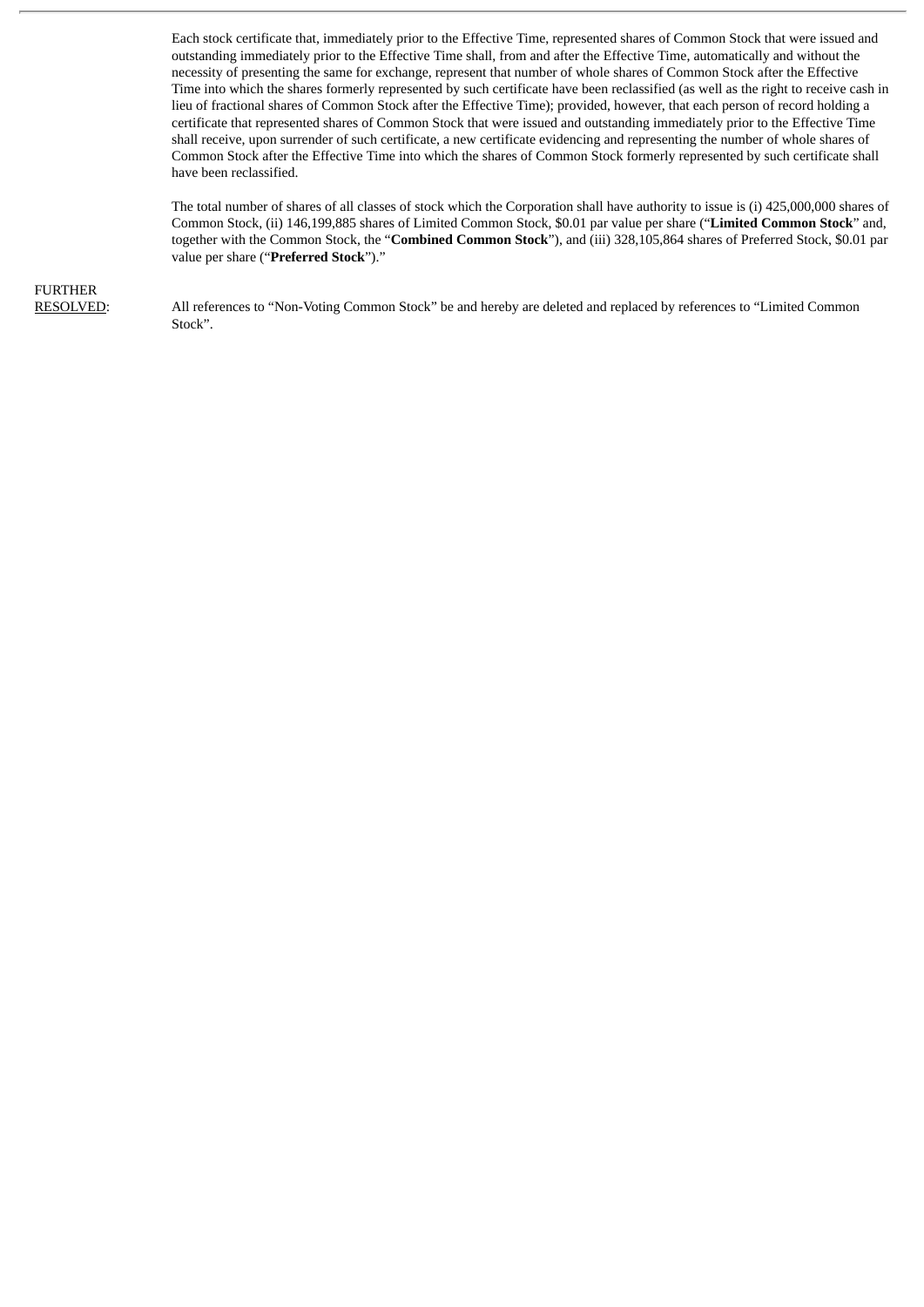IN WITNESS WHEREOF, the Corporation has caused this Certificate of Amendment to be signed by its Chief Executive Officer and President this 24th day of January, 2020.

### **SCHRÖDINGER, INC.**

By: /s/ Ramy Farid

Ramy Farid Chief Executive Officer and President

*[Signature Page to Certificate of Amendment]*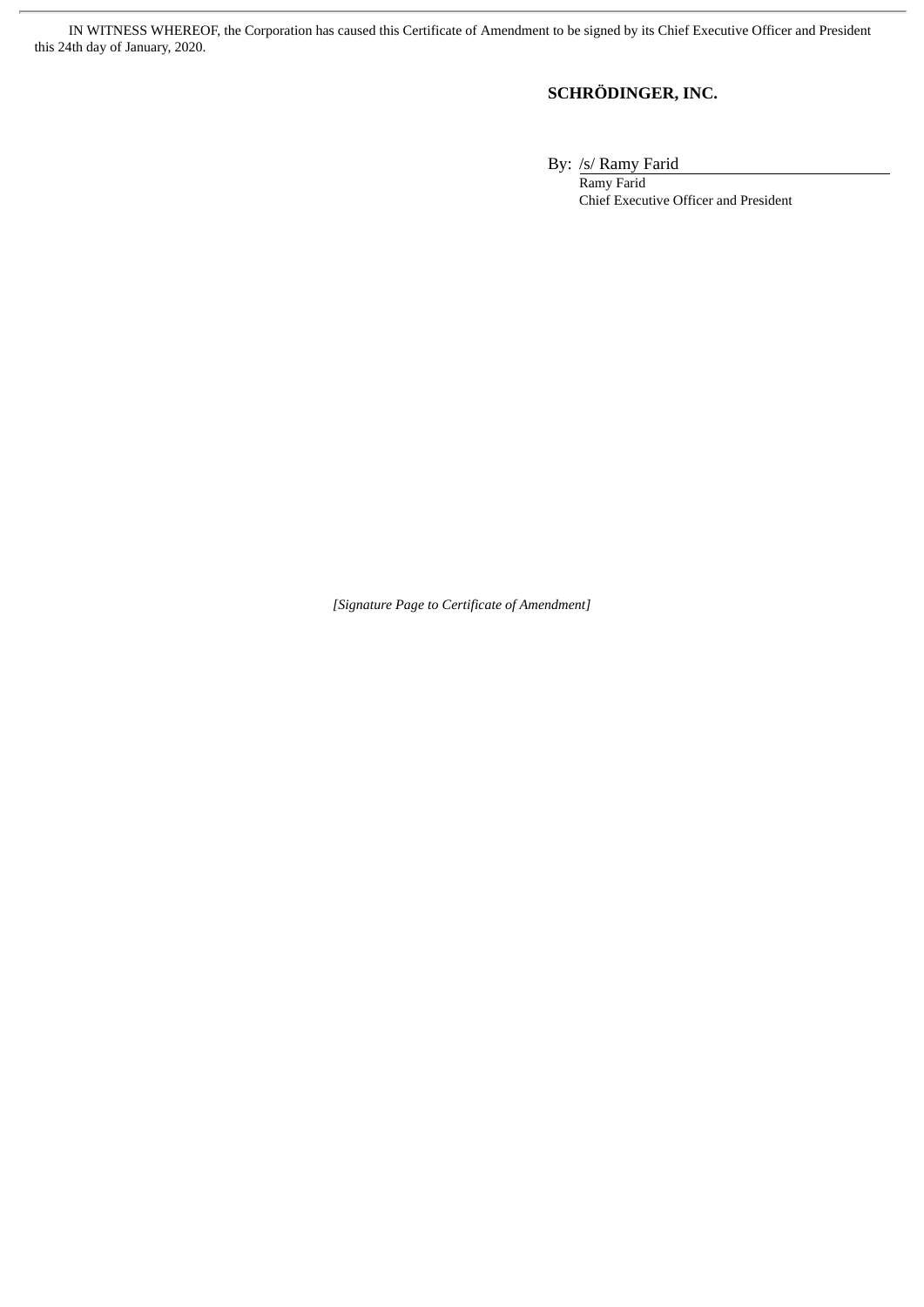

**Exhibit 5.1**

<span id="page-44-0"></span>February 6, 2020

Schrödinger, Inc. 120 West 45th Street, 17th Floor New York, New York 10036

#### Ladies and Gentlemen:

We are acting as special Delaware counsel to Schrödinger, Inc., a Delaware corporation (the "Company"), in connection with the Registration Statement on Form S-8 (the "Registration Statement") filed by the Company with the Securities and Exchange Commission (the "SEC") to register (i) 4,913,936 shares of common stock, par value \$0.01 per share (the "Common Stock"), of the Company issuable under the 2010 Stock Plan of the Company, adopted on October 28, 2010, as amended on December 6, 2011, April 5, 2012, December 11, 2012, March 8, 2016, March 15, 2017, November 4, 2017 and November 9, 2018 (the "2010 Stock Plan"), (ii) 5,884,745 shares of Common Stock issuable under the 2020 Equity Incentive Plan of the Company, adopted on January 23, 2020 (the "2020 Stock Plan"), and (iii) 586,845 shares of Common Stock issuable under the 2020 Employee Stock Purchase Plan of the Company, adopted on January 23, 2020 (the "Employee Stock Purchase Plan" and, together with the 2010 Stock Plan and the 2020 Stock Plan, the "Plans" and, such options or awards as may be duly and validly granted or issued under the Plans, the "Awards" and, such shares issuable under the Plans pursuant to any Awards, the "Shares"). In this connection, you have requested our opinions as to certain matters under the General Corporation Law of the State of Delaware (the "General Corporation Law").

For the purpose of rendering our opinions as expressed herein, we have been furnished and have reviewed the following documents:

(i) the Certificate of Incorporation of the Company, as filed with the Secretary of State of the State of Delaware (the "Secretary of State") on May 22, 1995, as amended by the Agreement of Merger, dated May 31, 1995, between the Company, all of the directors thereof, Schrödinger, Inc., a California corporation, and all of the directors thereof, as filed with the Secretary of State on June 7, 1995, the Certificate of Amendment of Certificate of Incorporation of the Company, as filed with the Secretary of State on October 10, 1997, the Restated Certificate of Incorporation of the Company, as filed with the Secretary of State on January 7, 1999, the Certificate of Amendment of the Certificate of Incorporation of the Company, as filed with the Secretary of State on June 14, 2000, the Certificate of Renewal and Revival of Charter of the Company, as filed with the Secretary of State on March 30, 2001, the Restated Certificate of Incorporation of the Company, as filed with the Secretary of State on March 27, 2002, the Amended and Restated Certificate of Incorporation of the Company, as filed with the Secretary of State on April 27, 2010, the Certificate of Amendment of the Amended and Restated Certificate of Incorporation of the Company, as filed with the Secretary of State on April 26, 2012, the

### One Rodney Square ■ 920 North King Street ■ Wilmington, DE 19801 ■ Phone: 302-651-7700 ■ Fax: 302-651-7701

www.rlf.com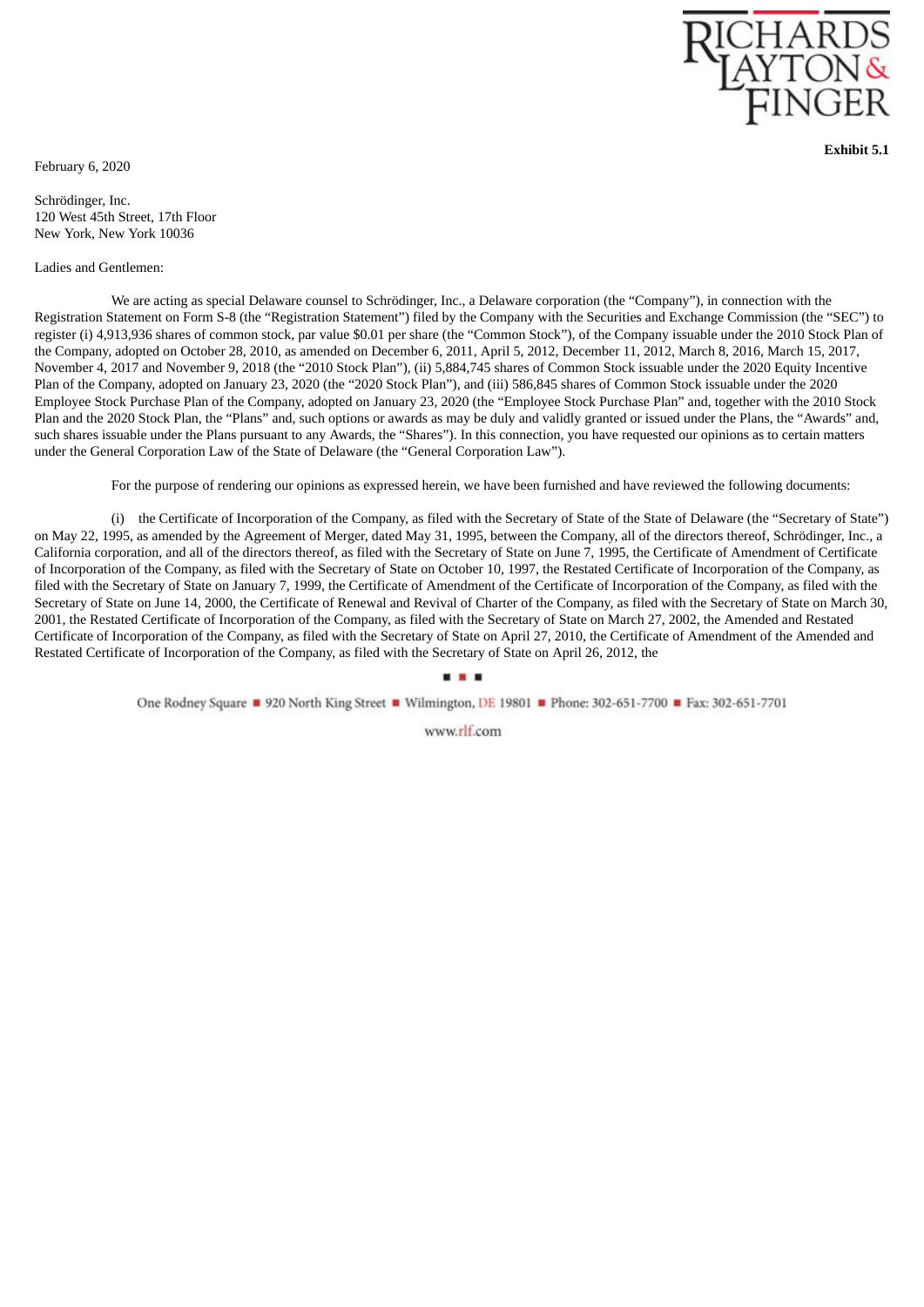Amended and Restated Certificate of Incorporation of the Company, as filed with the Secretary of State on December 11, 2012, the Amended and Restated Certificate of Incorporation of the Company, as filed with the Secretary of State on September 25, 2014, the Amended and Restated Certificate of Incorporation of the Company, as filed with the Secretary of State on June 12, 2015, the Certificate of Amendment of the Amended and Restated Certificate of Incorporation of the Company, as filed with the Secretary of State on November 28, 2017, the Certificate of Amendment of Amended and Restated Certificate of Incorporation of the Company, as filed with the Secretary of State on October 2, 2018, the Amended and Restated Certificate of Incorporation of the Company, as filed with the Secretary of State on November 9, 2018, the Certificate of Amendment of Amended and Restated Certificate of Incorporation of the Company, as filed with the Secretary of State on April 24, 2019, the Certificate of Amendment of Amended and Restated Certificate of Incorporation of the Company, as filed with the Secretary of State on July 22, 2019, the Certificate of Validation of the Company, as filed with the Secretary of State on December 18, 2019, the Certificate of Validation of the Company, as filed with the Secretary of State on December 18, 2019, the Certificate of Validation of the Company, as filed with the Secretary of State on December 18, 2019, the Certificate of Validation of the Company, as filed with the Secretary of State on December 18, 2019, the Certificate of Validation of the Company, as filed with the Secretary of State on December 18, 2019, the Certificate of Validation of the Company, as filed with the Secretary of State on December 18, 2019, the Certificate of Validation of the Company, as filed with the Secretary of State on December 18, 2019, the Certificate of Validation of the Company, as filed with the Secretary of State on December 18, 2019, and the Certificate of Amendment of Amended and Restated Certificate of Incorporation of the Company, as filed with the Secretary of State on January 24, 2020, and the form of Restated Certificate of Incorporation of the Company (the "Restated Certificate of Incorporation"), as filed with the SEC as Exhibit 3.3 to Amendment No. 1 to the Company's Registration Statement on Form S-1 (File No. 333-235890) filed with the SEC on January 27, 2020 (the "Form S-1 Amendment"), and to be filed with the Secretary of State and effective as of the closing (the "IPO Closing") of the initial public offering of the Common Stock (collectively, the "Certificate of Incorporation");

(ii) the bylaws of the Company as in effect at all relevant times through the date hereof (the "Bylaws");

(iii) the form of Amended and Restated Bylaws of the Company (the "Amended and Restated Bylaws"), as filed with the SEC as Exhibit 3.4 to the Form S-1 Amendment, to be effective as of the IPO Closing;

- (iv) the 2010 Stock Plan;
- (v) the 2020 Stock Plan;
- (vi) the Employee Stock Purchase Plan;

(vii) a certificate of an officer of the Company (including the resolutions of the board of directors (the "Board") and stockholders of the Company and the other documents and materials attached thereto and certified therein), dated on or about the date hereof, as to certain matters (the "Officer's Certificate");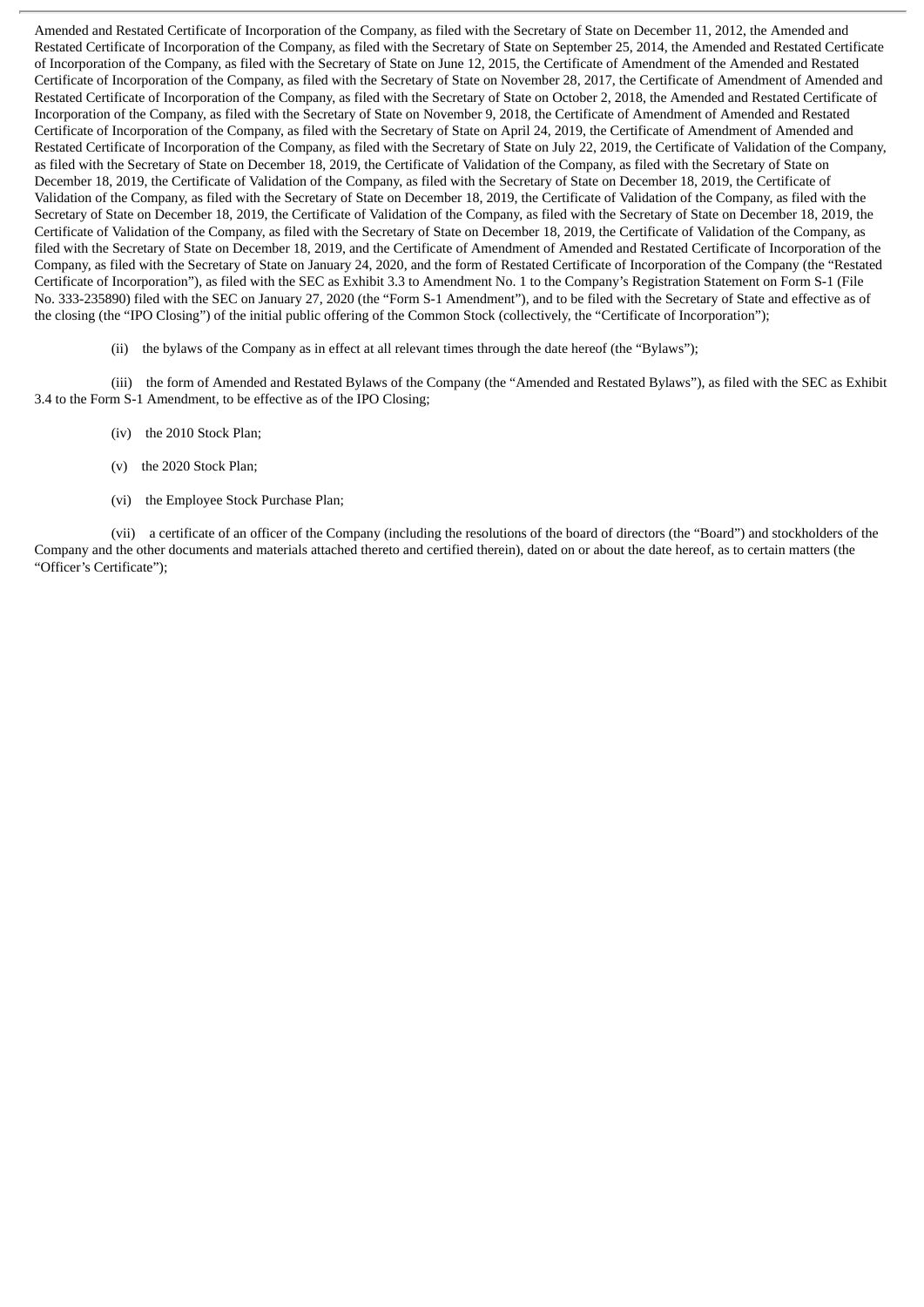- (viii) the Registration Statement; and
- (ix) a certificate of the Secretary of State, dated on or about the date hereof, as to the good standing of the Company.

With respect to the foregoing documents, we have assumed: (a) the genuineness of all signatures, and the incumbency, authority, legal right and power and legal capacity under all applicable laws and regulations of each of the officers and other persons and entities signing or whose signatures appear upon each of said documents as or on behalf of the parties thereto; (b) the authenticity of all documents submitted to us as originals; (c) the conformity to authentic originals of all documents submitted to us as certified, conformed, photostatic, electronic or other copies; (d) that the foregoing documents, in the forms submitted to us for our review, have not been and will not be altered or amended in any respect material to our opinions as expressed herein; and (e) all documents submitted to us as forms will be duly completed, and in the case of the Restated Certificate of Incorporation, duly filed with the Secretary of State, in a manner consistent with the opinions stated herein. We have reviewed such documents, and we have made such investigations of law, as we have deemed appropriate as a basis for the opinions expressed below. We have assumed and have not verified the accuracy as to the factual matters of the documents we have reviewed, including the factual matters set forth in the Officer's Certificate. Our knowledge of the Company and its legal and other affairs is limited by the scope of our engagement, which scope includes the delivery of this opinion letter. We do not represent the Company with respect to all legal matters or issues. The Company employs other independent counsel and, to our knowledge, handles certain legal matters and issues without the assistance of independent counsel. We have not participated in the preparation of the Registration Statement and assume no responsibility for its contents, other than this opinion.

Based upon and subject to the foregoing and upon our review of such matters of law as we have deemed necessary and appropriate to render our opinions as expressed herein, and subject to the assumptions, exceptions, limitations and qualifications set forth herein, it is our opinion that the Shares, when and to the extent issued and paid for in accordance with the terms of the applicable Plan and any Awards, will be duly authorized, validly issued, fully paid and non-assessable under the General Corporation Law.

The foregoing opinions are subject to the following exceptions, limitations and qualifications:

A. We are admitted to practice law in the State of Delaware and do not hold ourselves out as being experts on the law of any other jurisdiction. The foregoing opinions are limited to the General Corporation Law currently in effect, and we have not considered and express no opinion on the effect of any other laws or the laws of any other state or jurisdiction, including state or federal laws relating to securities or other federal laws, or the rules and regulations of stock exchanges or of any other regulatory body. In addition, we have not considered and express no opinion as to the applicability of or any compliance with the Delaware Securities Act, 6 Del. C. § 73-101 et seq., or any rules or regulations promulgated thereunder.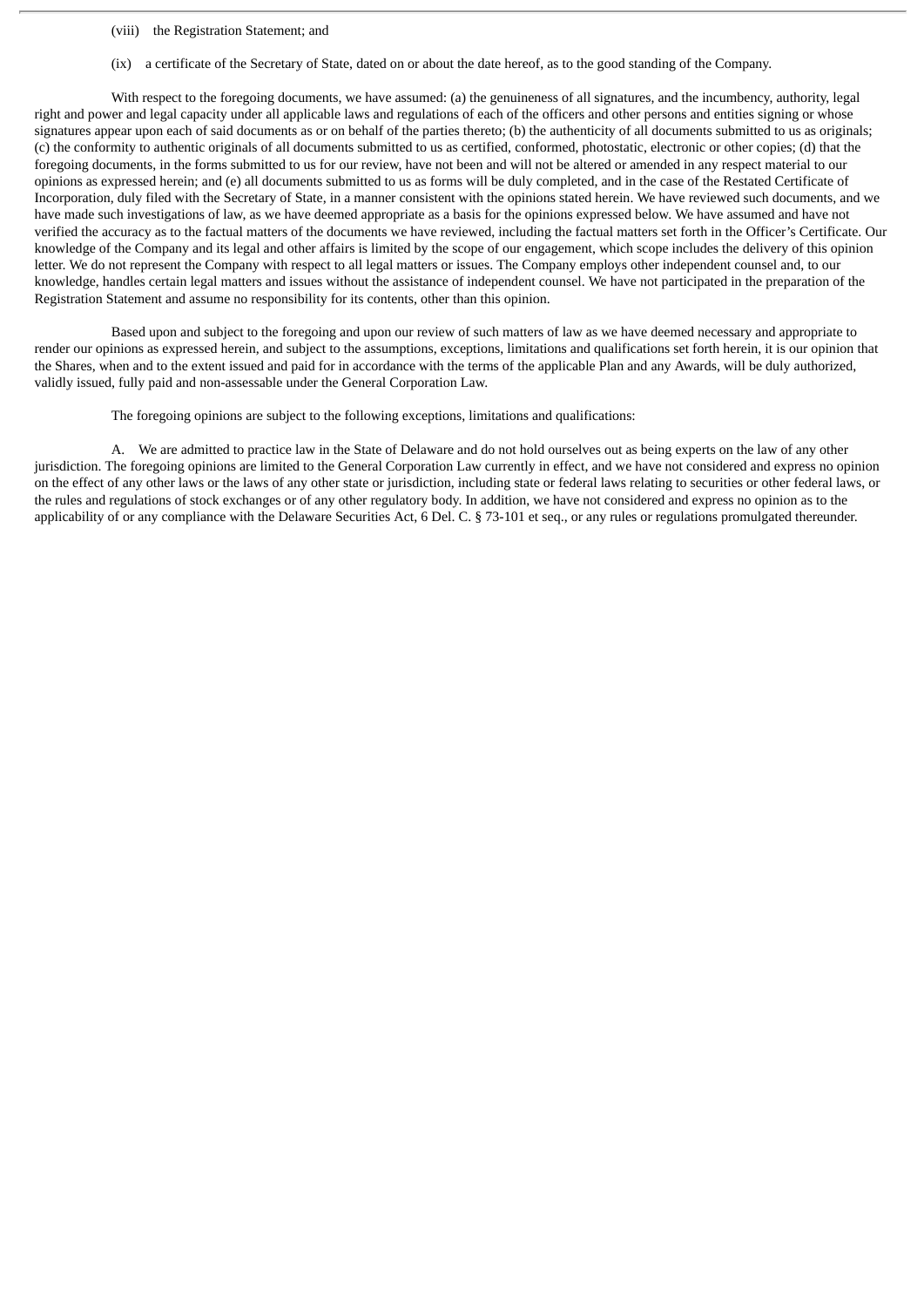B. This opinion speaks only as of the date hereof, and we shall have no obligation to update this opinion in any respect after the date hereof, including with respect to changes in law occurring on or after the date hereof.

We consent to your filing this opinion as an exhibit to the Registration Statement. In giving the foregoing consent, we do not thereby admit that we come within the category of persons whose consent is required under Section 7 of the Securities Act of 1933, as amended, or the rules and regulations of the SEC thereunder.

Very truly yours,

/s/ Richards, Layton & Finger, P.A.

WH/SN/RBG/SCH